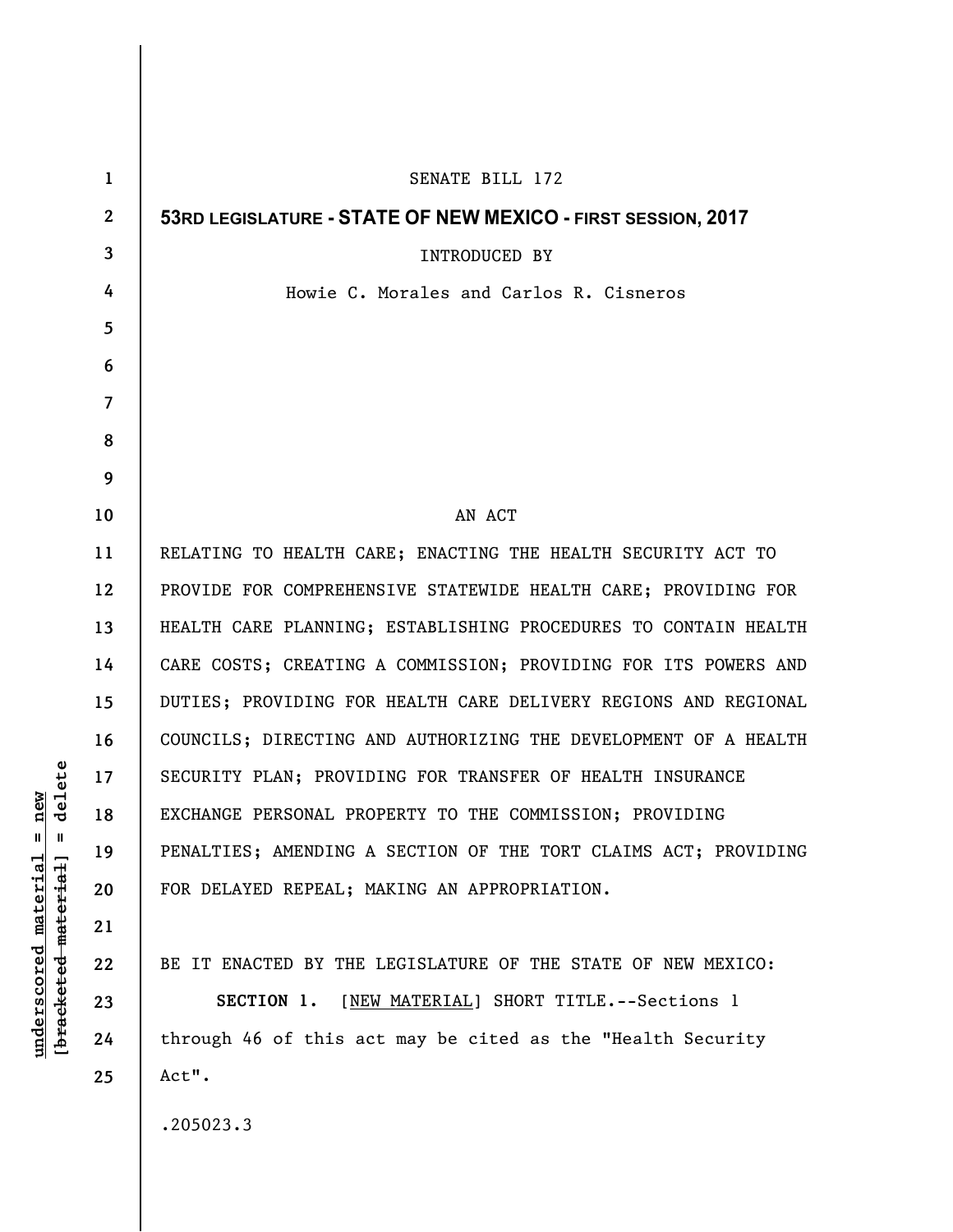**1 2 3 4 5 6 7 8 9 10 11 12 13 14 15 16 17 18 19 20 21 22 23 24 25 SECTION 2.** [NEW MATERIAL] PURPOSES OF ACT.--The purposes of the Health Security Act are to: A. create a program that ensures health care coverage to all New Mexicans through a combination of public and private financing; B. control escalating health care costs; and C. improve the health care of all New Mexicans. **SECTION 3.** [NEW MATERIAL] DEFINITIONS.--As used in the Health Security Act: A. "beneficiary" means a person eligible for health care and benefits pursuant to the health security plan; B. "budget" means the total of all categories of dollar amounts of expenditures for a stated period authorized for an entity or a program; C. "capital budget" means that portion of a budget that establishes expenditures for: (1) acquisition or addition of substantial improvements to real property; or (2) acquisition of tangible personal property; D. "case management" means a comprehensive program designed to meet an individual's need for care by coordinating and linking the components of health care; E. "commission" means the health care commission; F. "consumer price index for medical care prices" means that index as published by the bureau of labor statistics .205023.3  $- 2 -$ 

**underscored material = new [bracketed material] = delete**

 $\frac{1}{2}$  intereted material = delete  $underscored material = new$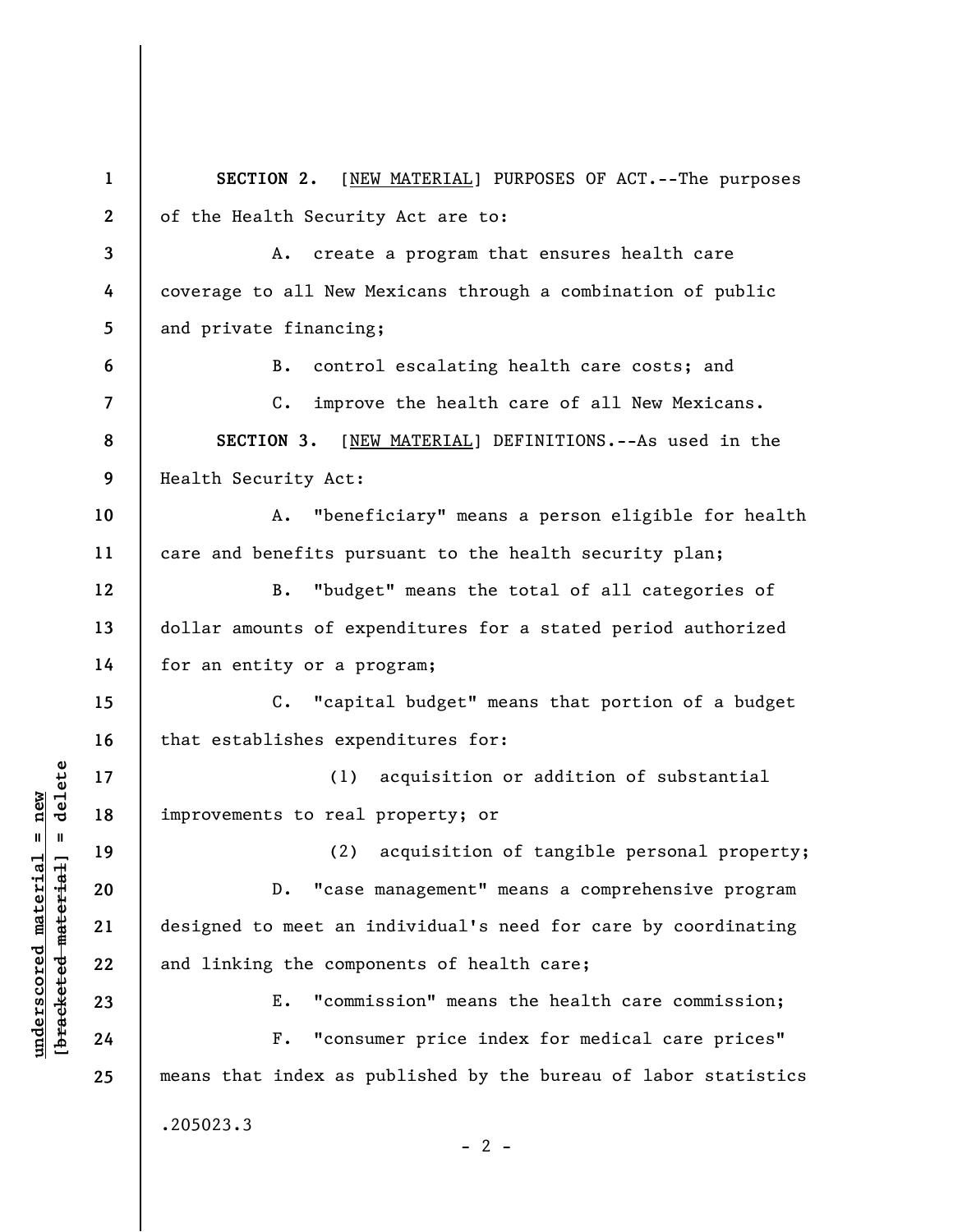**1 2 3 4 5 6 7 8 9 10 11 12 13 14 15 16 17 18 19 20 21 22 23 24 25**  of the federal department of labor; G. "controlling interest" means: (1) a five percent or greater ownership interest, direct or indirect, in the person controlled; or (2) a financial interest, direct or indirect, that, because of business or personal relationships, has the power to influence important decisions of the person controlled; H. "financial interest" means an ownership interest of any amount, direct or indirect; I. "group practice" means an association of health care providers that provides one or more specialized health care services or a tribal or urban Indian coalition in partnership or under contract with the federal Indian health service that is authorized under federal law to provide health care to Native American populations in the state; J. "health care" means health care provider services and health facility services; K. "health care provider" means: (1) a person or network of persons licensed or certified and authorized to provide health care; (2) an individual licensed or certified by a nationally recognized professional organization and designated as a health care provider by the commission; or (3) a person that is a group practice of .205023.3  $-3 -$ 

**underscored material = new [bracketed material] = delete**

 $\frac{1}{2}$  intereted material = delete  $underscored material = new$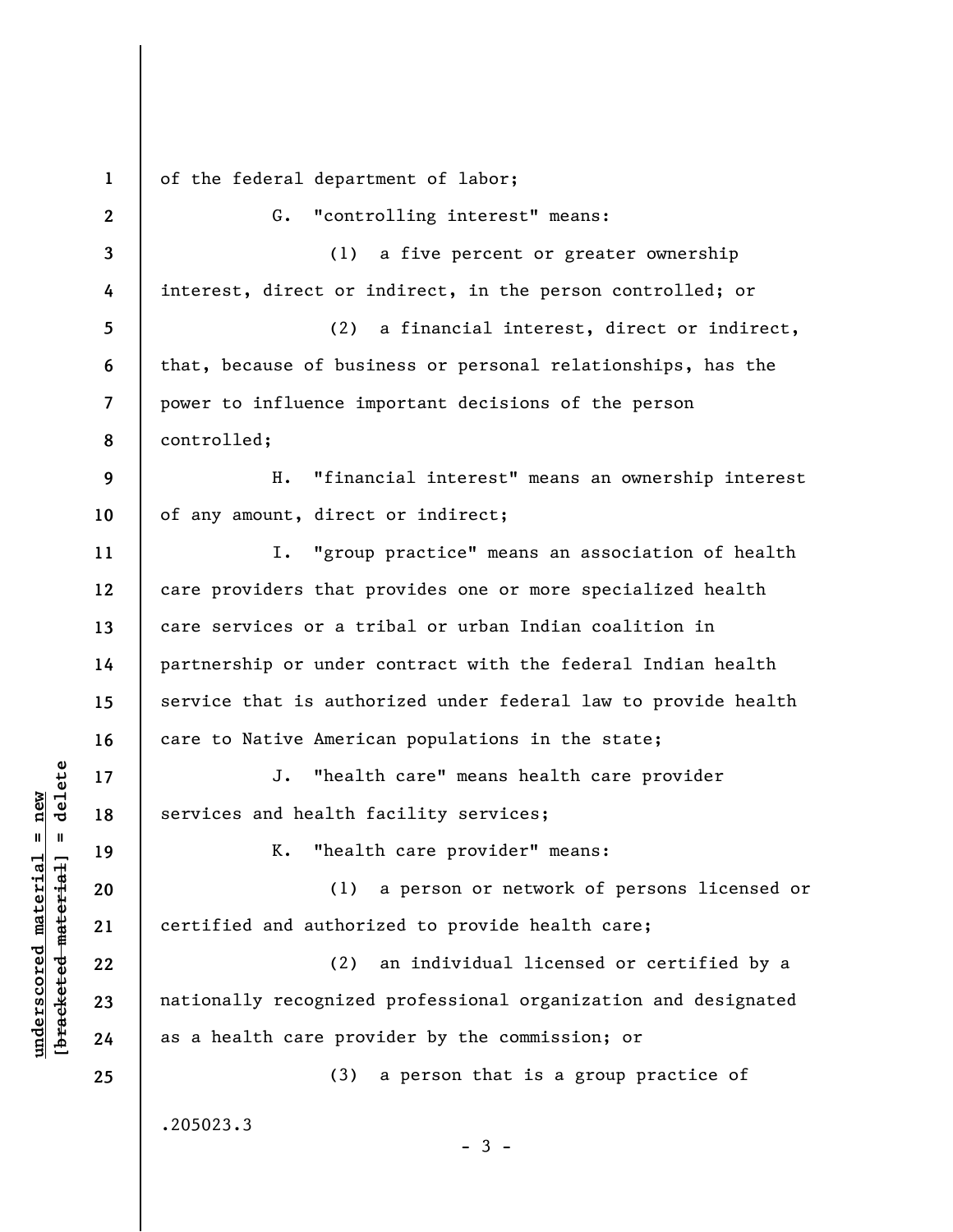**1**  licensed providers or a transportation service;

**2 3 4 5 6 7 8 9 10**  L. "health facility" means a school-based clinic, an Indian health service facility, a tribally operated health care facility, a state-operated health care facility, a general hospital, a special hospital, an outpatient facility, a psychiatric hospital, a primary clinic pursuant to the Rural Primary Health Care Act, a laboratory, a skilled nursing facility or a nursing facility; provided that the health facility is authorized to receive state or federal reimbursement;

M. "health security plan" means the program that is created and administered by the commission for provision of health care pursuant to the Health Security Act;

N. "major capital expenditure" means construction or renovation of facilities or the acquisition of diagnostic, treatment or transportation equipment by a health care provider or health facility that costs more than an amount recommended and established by the commission;

O. "medicare offset" means a reimbursement that the federal government makes pursuant to the federal Health Insurance for the Aged Act, Title 18 of the Social Security Amendments of 1965, as then constituted or later amended;

P. "operating budget" means the budget of a health facility exclusive of the facility's capital budget;

Q. "person" means an individual or any other legal .205023.3

- 4 -

 $\frac{1}{2}$  intereted material = delete **[bracketed material] = delete**  $underscored material = new$ **underscored material = new**

**25** 

**11** 

**12** 

**13** 

**14** 

**15** 

**16** 

**17** 

**18** 

**19** 

**20** 

**21** 

**22** 

**23**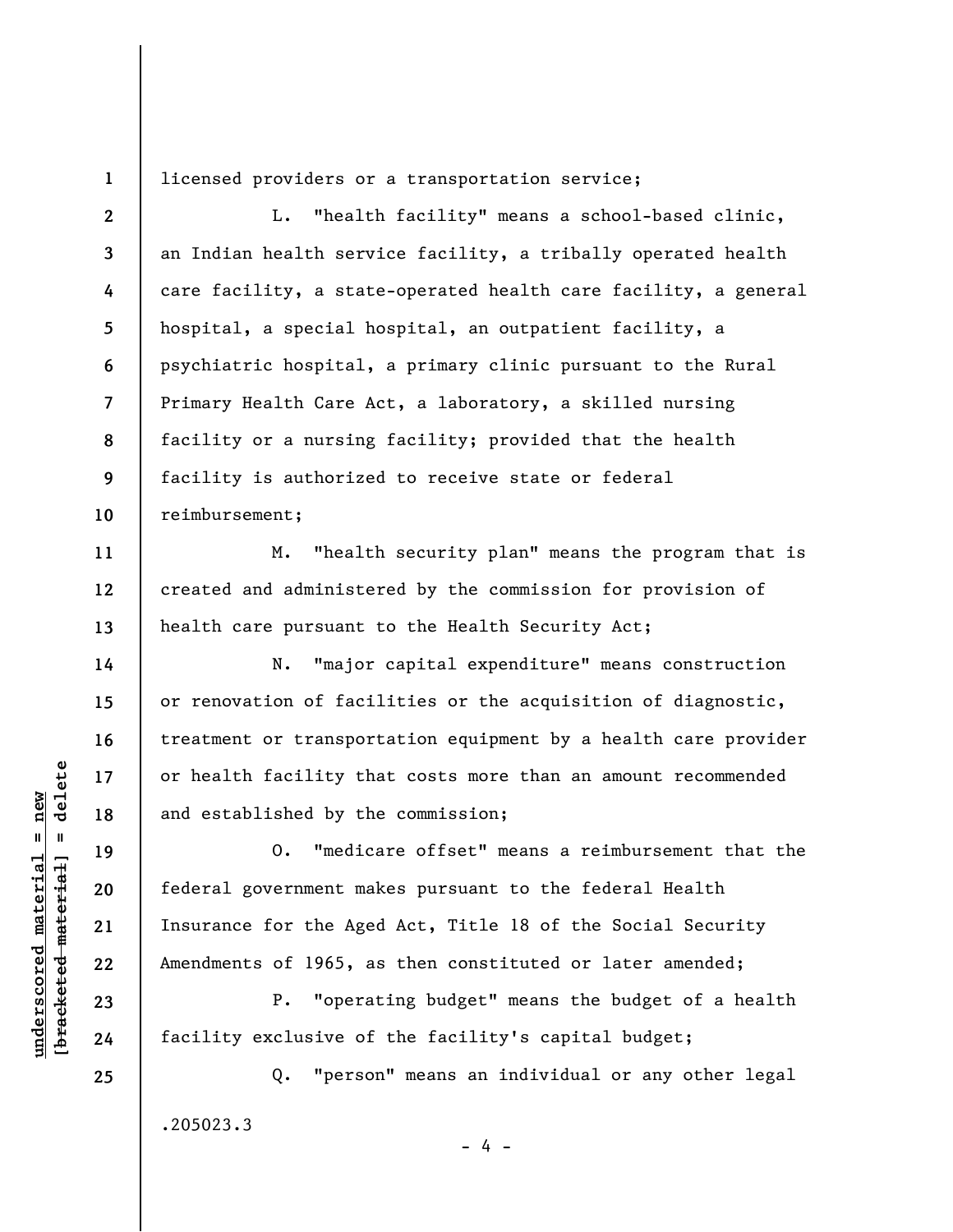entity;

**1** 

**12** 

**13** 

**14** 

**15** 

**16** 

**17** 

**18** 

**19** 

**20** 

**21** 

**22** 

**23** 

**24** 

**25** 

**2 3 4 5 6 7 8 9 10 11**  R. "primary care provider" means a health care provider who is a physician, osteopathic physician, nurse practitioner, physician assistant, osteopathic physician's assistant, pharmacist clinician or other health care provider certified by the commission to provide the first level of basic health care, including diagnostic and treatment services; services delivered at a primary clinic, telehealth site or a school-based health center; and behavioral health services if those services are integrated into the provider's service array;

S. "provider budget" means the authorized expenditures pursuant to payment mechanisms established by the commission to pay for health care furnished by health care providers participating in the health security plan;

T. "service" means a health care service or product offered or provided to an individual for the purpose of preventing, alleviating, curing or healing human physical or mental illness or injury or substance use disorder;

U. "superintendent" means the superintendent of insurance; and

V. "transportation service" means a person providing the services of an ambulance, helicopter or other conveyance that is equipped with health care supplies and equipment and that is used to transport patients to health care .205023.3

 $b$ racketed material] = delete **[bracketed material] = delete**  $underscored material = new$ **underscored material = new**

 $- 5 -$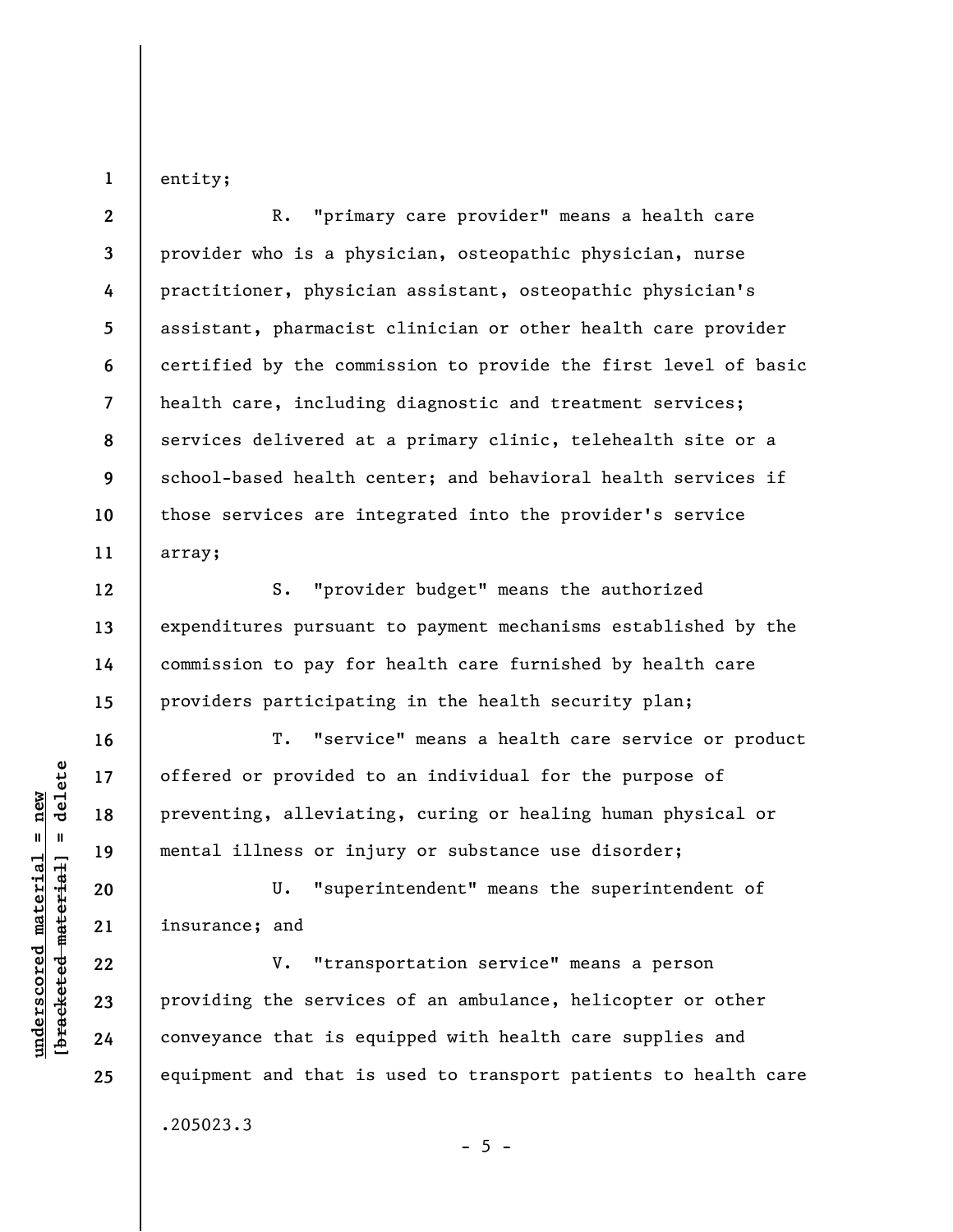**1**  providers or health facilities.

**2 3 4 5 6 7 8 9 10 11 12 13 14 15 16 17 18 19 20 21 22 23 24 25 SECTION 4.** [NEW MATERIAL] HEALTH CARE COMMISSION CREATED--GOVERNMENTAL INSTRUMENTALITY.--As of December 1, 2016, the "health care commission" is created as a public body, politic and corporate, constituting a governmental instrumentality. The commission consists of fifteen members. **SECTION 5.** [NEW MATERIAL] CREATION OF HEALTH CARE COMMISSION MEMBERSHIP NOMINATING COMMITTEE--MEMBERSHIP, TERMS AND DUTIES.-- A. As of April 15, 2018, the "health care commission membership nominating committee" is created, consisting of ten members, to reflect the geographic diversity of the state, as follows: (1) three members appointed by the speaker of the house of representatives; (2) three members appointed by the president pro tempore of the senate; (3) two members appointed by the minority floor leader of the house of representatives; and (4) two members appointed by the minority floor leader of the senate. B. By March 1, 2018, the legislative council service shall provide the public with public notice to allow members of the public to request consideration of appointment to the nominating committee. The notice shall be advertised .205023.3

 $\frac{1}{2}$  of  $\frac{1}{2}$  and  $\frac{1}{2}$  and  $\frac{1}{2}$  and  $\frac{1}{2}$  and  $\frac{1}{2}$  and  $\frac{1}{2}$  and  $\frac{1}{2}$  and  $\frac{1}{2}$  and  $\frac{1}{2}$  and  $\frac{1}{2}$  and  $\frac{1}{2}$  and  $\frac{1}{2}$  and  $\frac{1}{2}$  and  $\frac{1}{2}$  and  $\frac{1}{2}$  an **[bracketed material] = delete**  $underscored material = new$ **underscored material = new**

 $- 6 -$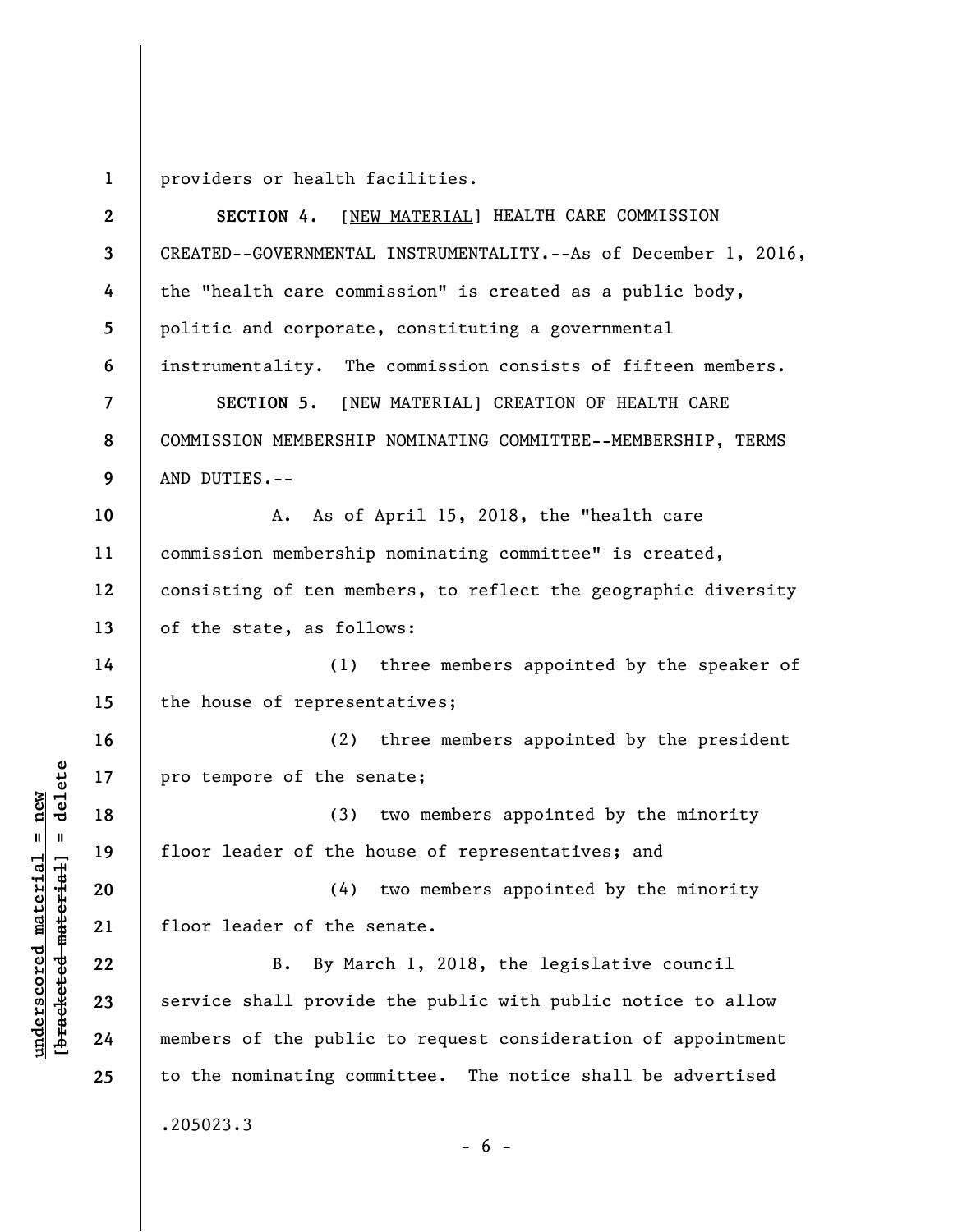**1 2 3 4 5 6 7 8 9 10 11 12 13 14 15 16 17 18 19 20 21 22 23 24 25**  and reported on a publicly accessible website that the nominating committee establishes and maintains, in media outlets throughout the state and through publication of a legal notice in major newspapers. Publication of the legal notice shall occur once each week for the two weeks preceding April 15, 2018. C. At the first meeting of the nominating committee, it shall elect a chair and any other officers it deems necessary from its membership. The chair shall vote only in the case of a tie vote. D. Members shall serve two-year terms. E. A member shall serve until the member's successor is appointed and qualified. Successor members shall be appointed by the appointing authority that made the initial appointment to the nominating committee. A member shall be eligible for or enrolled in the health security plan. A person shall not serve on the nominating committee if that person: (1) currently or within the previous thirtysix months: (a) serves or has served as a member of the commission; or (b) has, or is a member of the household of a person who has, been employed by, served as an agent or officer of or had a controlling interest in a person that is licensed to provide health insurance; .205023.3 - 7 -

 $b$ racketed material] = delete **[bracketed material] = delete**  $underscored material = new$ **underscored material = new**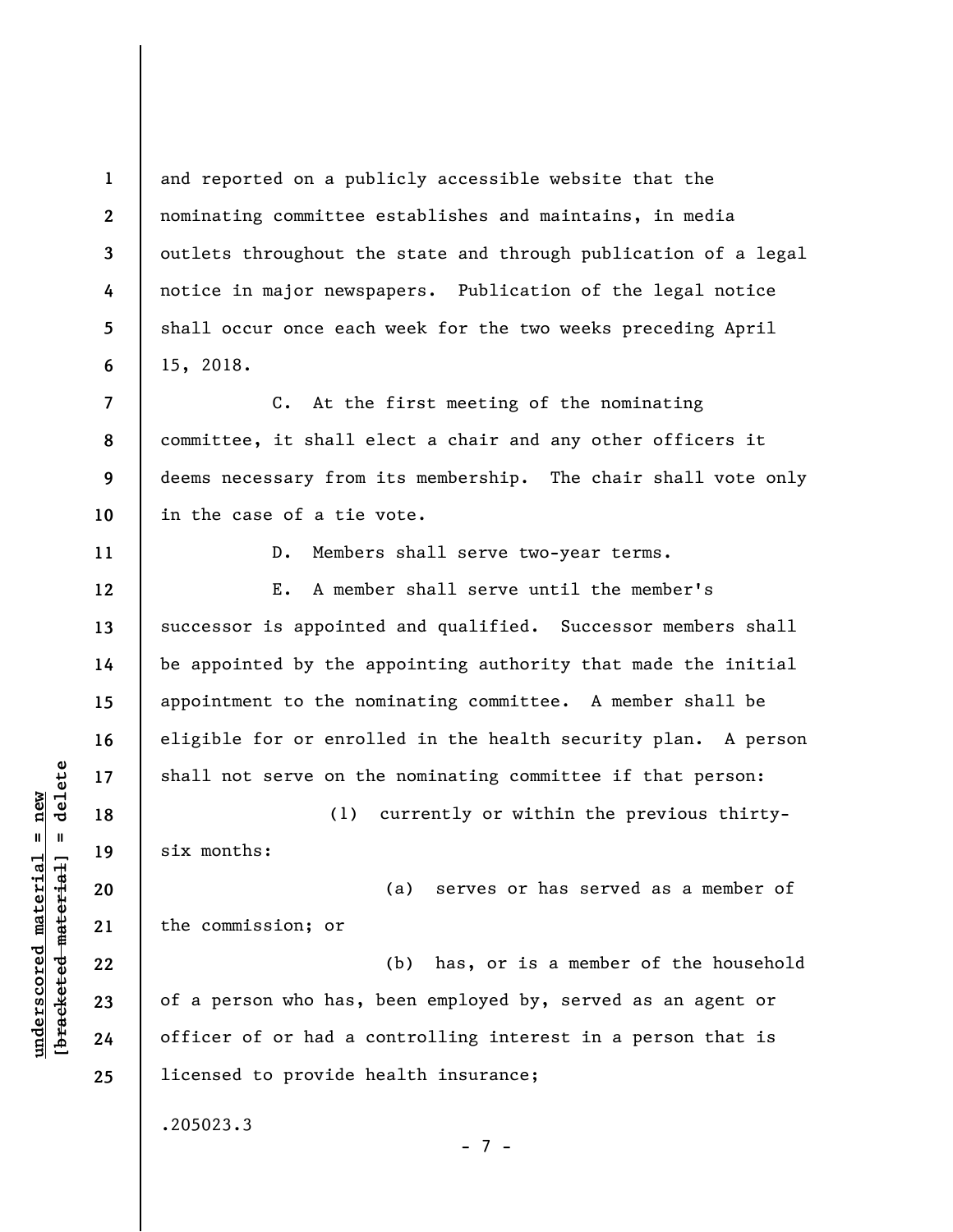**1 2**  (2) is a state employee who is exempt from the Personnel Act; or

(3) is an elected official.

F. Appointed members of the nominating committee shall have substantial knowledge of the health care system as demonstrated by education or experience.

G. The nominating committee shall advertise and report notice of its meetings and agendas at least seventy-two hours before each meeting on a publicly accessible website that the commission establishes and maintains, in media outlets throughout the state and through publication of a legal notice in major newspapers. Publication of the legal notice shall occur once each week for the two weeks immediately preceding the date of a meeting. Meetings of the nominating committee shall be open to the public, and public comment shall be allowed.

H. A majority of the nominating committee constitutes a quorum. The nominating committee may allow members' participation in meetings by telephone or other electronic media that allow full participation. Meetings may be closed only for discussion of candidates prior to selection. Final selection of candidates shall be by vote of the members and shall be conducted in a public meeting.

I. The New Mexico legislative council shall convene the first meeting of the nominating committee on or before May .205023.3 - 8 -

 $\frac{1}{2}$  intereted material = delete **[bracketed material] = delete**  $underscored material = new$ **underscored material = new**

**3** 

**4** 

**5** 

**6** 

**7** 

**8** 

**9** 

**10** 

**11** 

**12** 

**13** 

**14** 

**15** 

**16** 

**17** 

**18** 

**19** 

**20** 

**21** 

**22** 

**23** 

**24**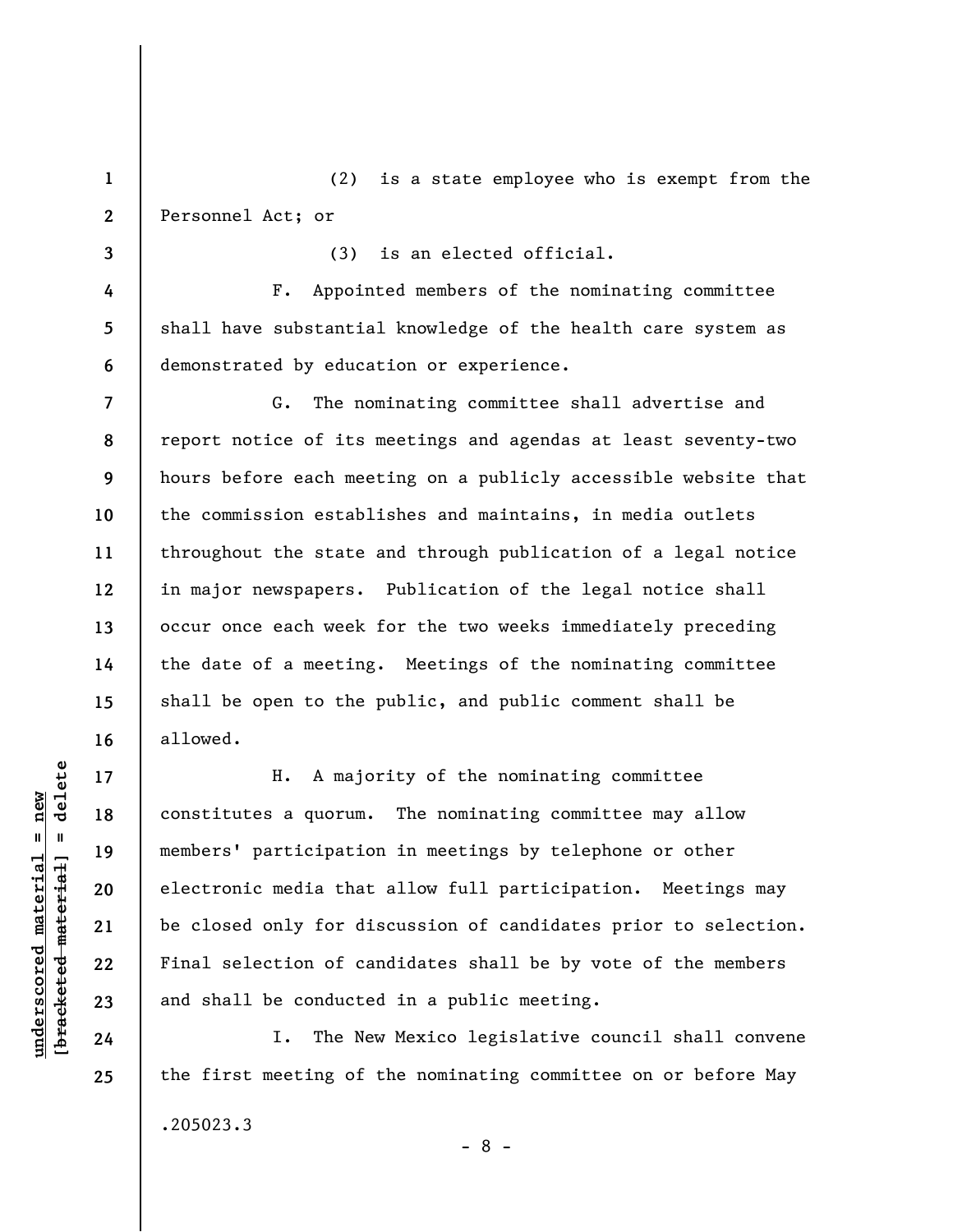**1 2** 

**3** 

**4** 

**5** 

**6** 

16, 2018 and thereafter at the call of the chair.

J. The nominating committee shall actively solicit, accept and evaluate applications from qualified persons for membership on the commission subject to the qualification requirements for commission membership pursuant to Section 6 of the Health Security Act.

**7 8 9 10 11 12 13 14 15 16 17 18 19**  K. No later than October 1, 2018, the nominating committee shall submit to the governor the names of the persons recommended for appointment to the commission by a majority of the nominating committee. Immediately after receiving the nominating committee's nominations, the governor may make one request of the nominating committee for submission of additional names. If a majority of the nominating committee finds additional persons that would be qualified, the nominating committee shall promptly submit the additional names and recommend those persons for appointment to the commission. The nominating committee shall submit no more than three names for a membership position for each initial or additional appointment.

L. Appointed nominating committee members may be reimbursed pursuant to the Per Diem and Mileage Act for expenses incurred in fulfilling their duties.

M. The legislative council service shall provide staff to assist the nominating committee.

**SECTION 6.** [NEW MATERIAL] APPOINTMENT OF COMMISSION .205023.3

- 9 -

 $\frac{1}{2}$  intereted material = delete **[bracketed material] = delete**  $underscored material = new$ **underscored material = new**

**20** 

**21** 

**22** 

**23** 

**24**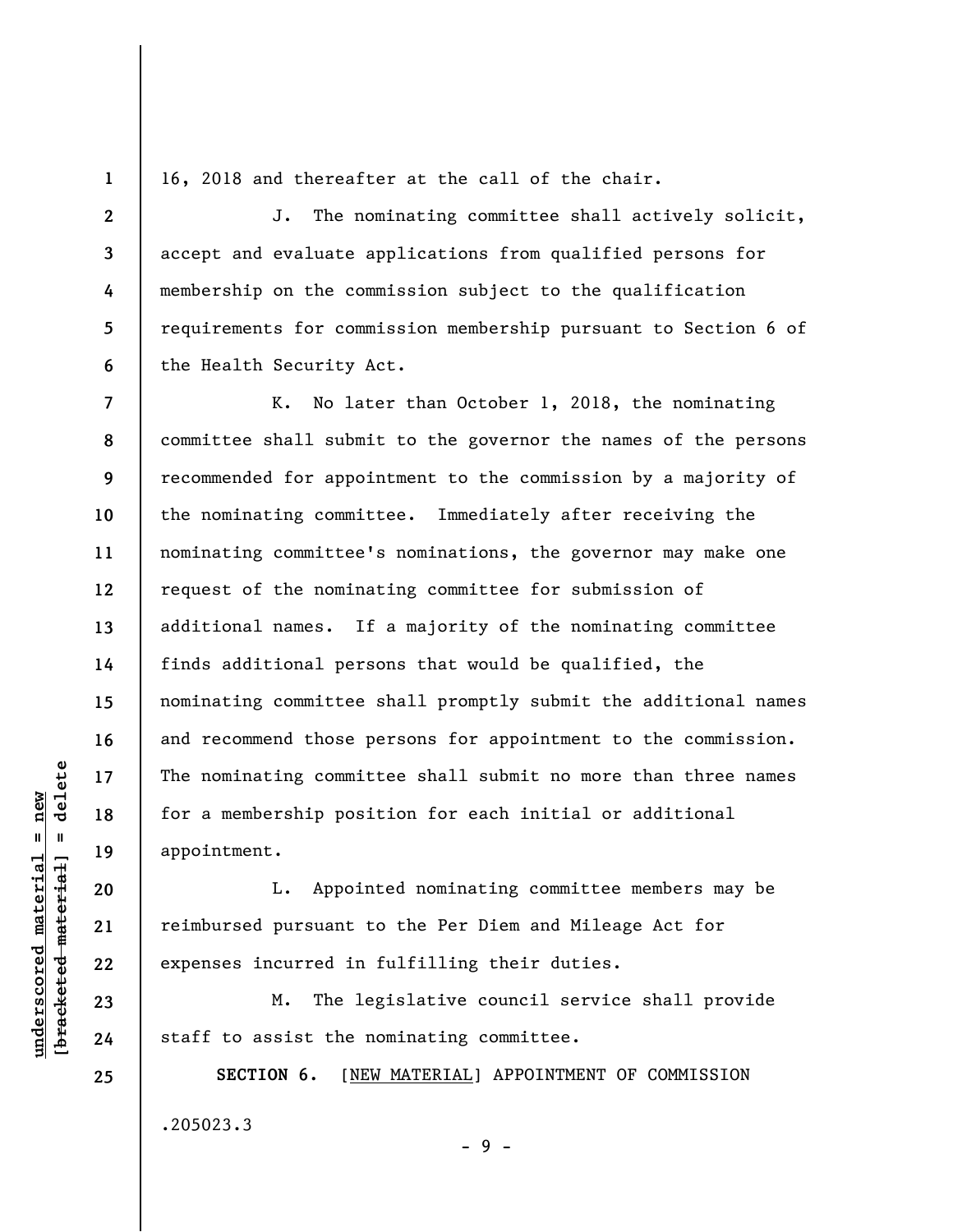**1** 

**9** 

**10** 

**11** 

**12** 

**13** 

**14** 

**15** 

**16** 

**17** 

**18** 

**19** 

**20** 

**21** 

**22** 

**23** 

**24** 

**25** 

MEMBERS--MEETINGS--QUALIFICATIONS--TERMS.--

**2 3 4 5 6 7 8**  A. From the nominees submitted by the health care commission membership nominating committee, the governor shall appoint fifteen members to the commission, and the initial commission shall be in place by December 1, 2018. In the event that the governor does not appoint a member to a commission membership slot by December 1, 2018, the nominating committee shall make that appointment.

B. The New Mexico legislative council shall convene a first meeting of the commission by January 4, 2019. At the first meeting of the commission, the members shall elect from their membership a chair and a vice chair and any other officers they deem necessary. The chair, vice chair and any other officers shall serve for terms of two years.

C. After the first meeting of the commission, the commission shall meet at the call of the chair as the chair deems necessary and at least once each month.

D. The terms of the initial commission members appointed shall be chosen by lot: five members shall be appointed for terms of four years; five members shall be appointed for terms of three years; and five members shall be appointed for terms of two years. Thereafter, all members shall be appointed for terms of four years. After initial terms are served, no member shall serve more than two consecutive four-year terms. A member may serve until a .205023.3

 $- 10 -$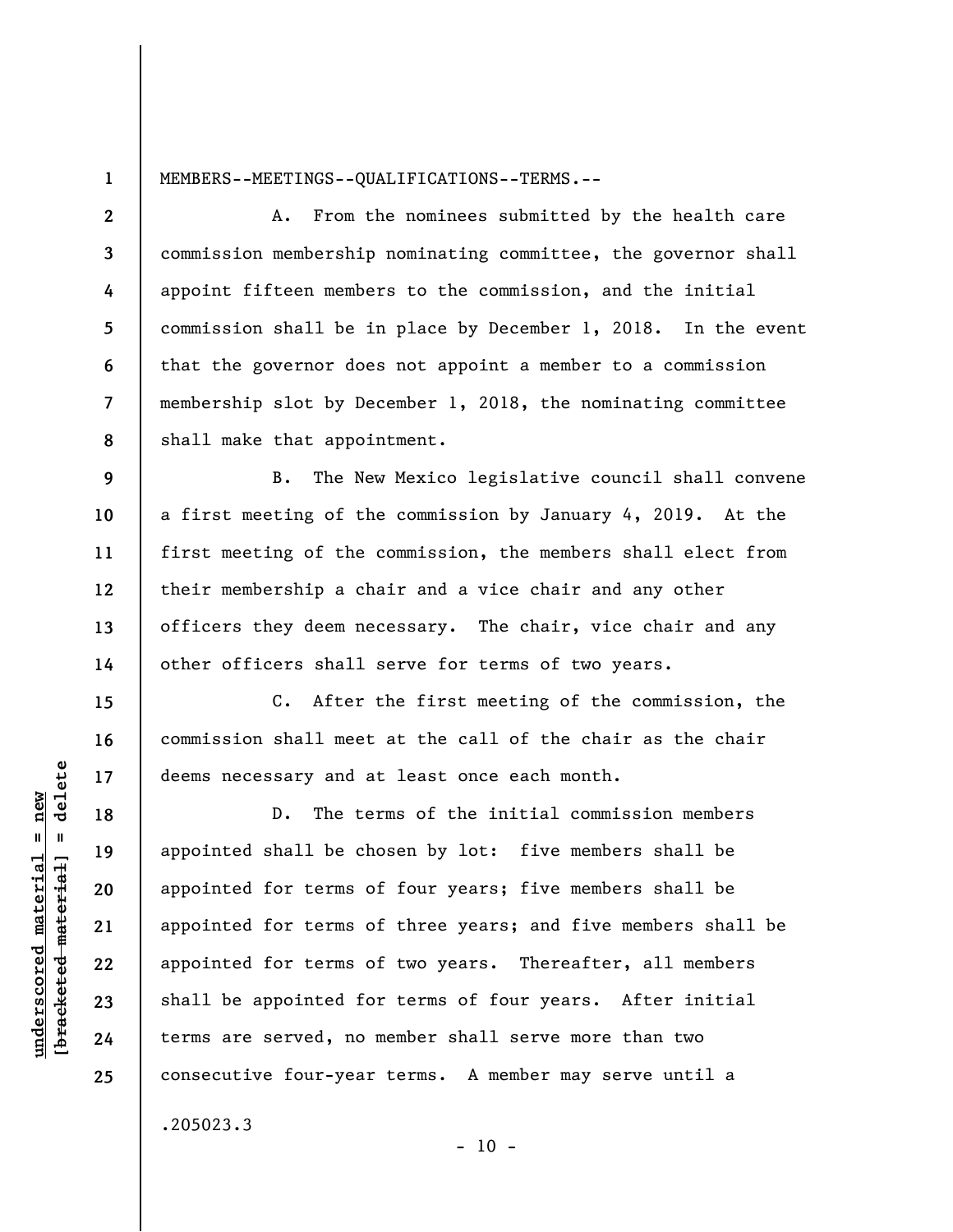**1**  successor is appointed.

**2 3 4 5 6 7 8 9 10 11 12 13 14 15 16 17 18 19 20 21 22 23 24**  E. A person shall not serve on the commission if that person: (1) within the previous thirty-six months has served as a member of the nominating committee; (2) has, or is a member of the household of a person who has, during the previous thirty-six months been employed by, served as an agent or officer of or had a controlling interest in a person that is licensed to provide health insurance; (3) is a state employee who is exempt from the Personnel Act; (4) is an elected official; or (5) is not eligible for or enrolled in the health security plan. F. When a vacancy occurs in the membership of the commission, the health care commission membership nominating committee shall meet and nominate a member to fill the vacancy within thirty days of the occurrence of the vacancy. From the nominees submitted, the governor shall fill the vacancy within thirty days after receiving final nominations. In the event that the governor does not appoint a member to the vacancy within thirty days, the nominating committee shall appoint a member to fill the vacancy.

G. The fifteen members of the commission shall .205023.3

- 11 -

 $\frac{1}{2}$  intereted material = delete **[bracketed material] = delete**  $underscored material = new$ **underscored material = new**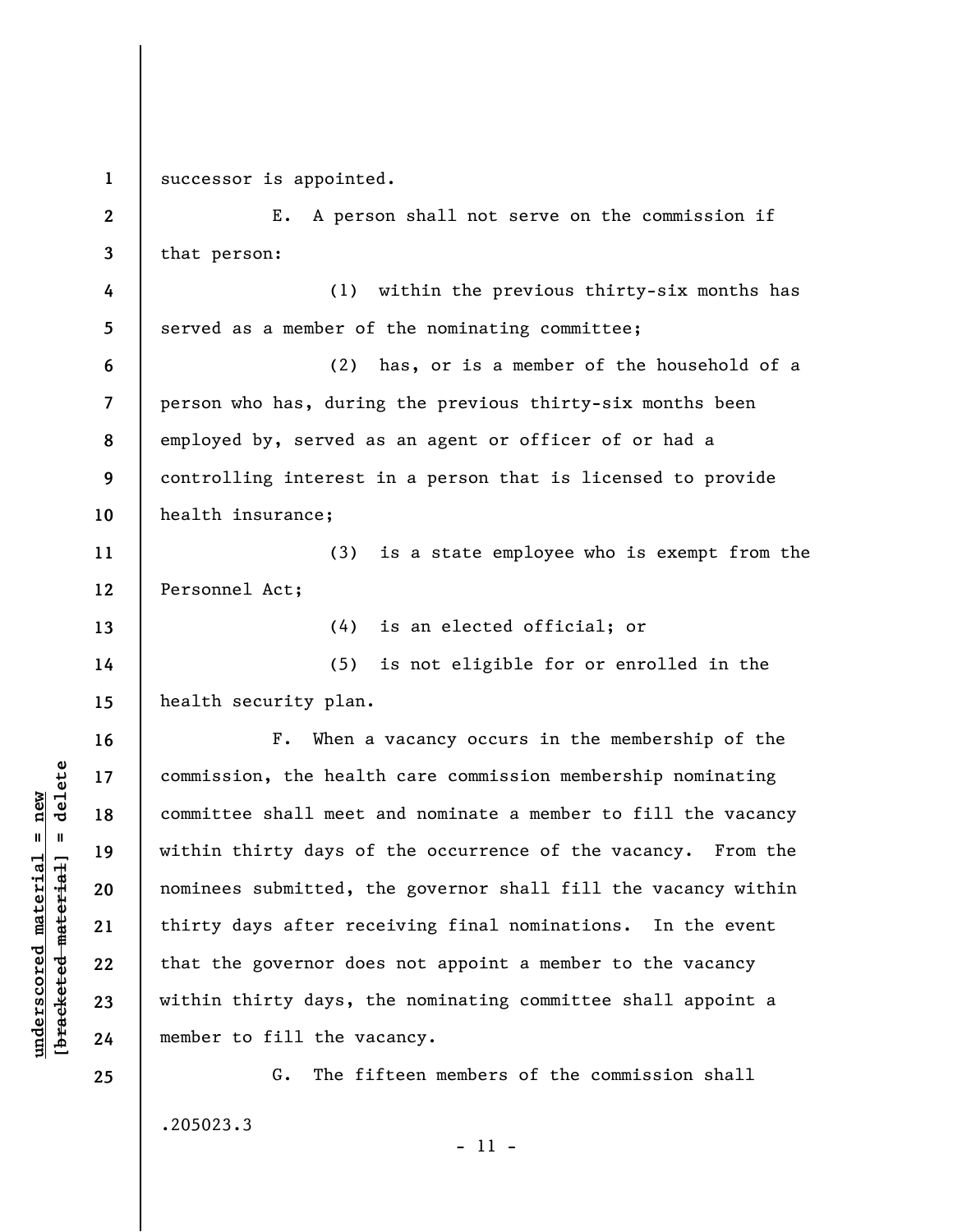**1 2 3 4 5 6 7 8 9 10 11 12 13 14 15 16 17 18 19 20 21 22 23 24 25**  include: (1) five persons who represent either health care providers or health facilities; (2) six persons who represent consumer interests; and (3) four persons who represent employer interests; provided that a person who represents a health care provider or a health facility shall not serve as a member who represents employer interests. H. A person appointed to the commission who does not represent a health care provider or a health facility shall have a knowledge of the health care system as demonstrated by experience or education. I. To ensure fair representation of all areas of the state, members shall be appointed from each of the public education commission districts as follows: (1) two from public education commission district 1; (2) one from public education commission district 2; (3) one from public education commission district 3; (4) two from public education commission district 4; (5) two from public education commission .205023.3  $- 12 -$ 

**underscored material = new [bracketed material] = delete**

 $b$ racketed material = delete  $underscored material = new$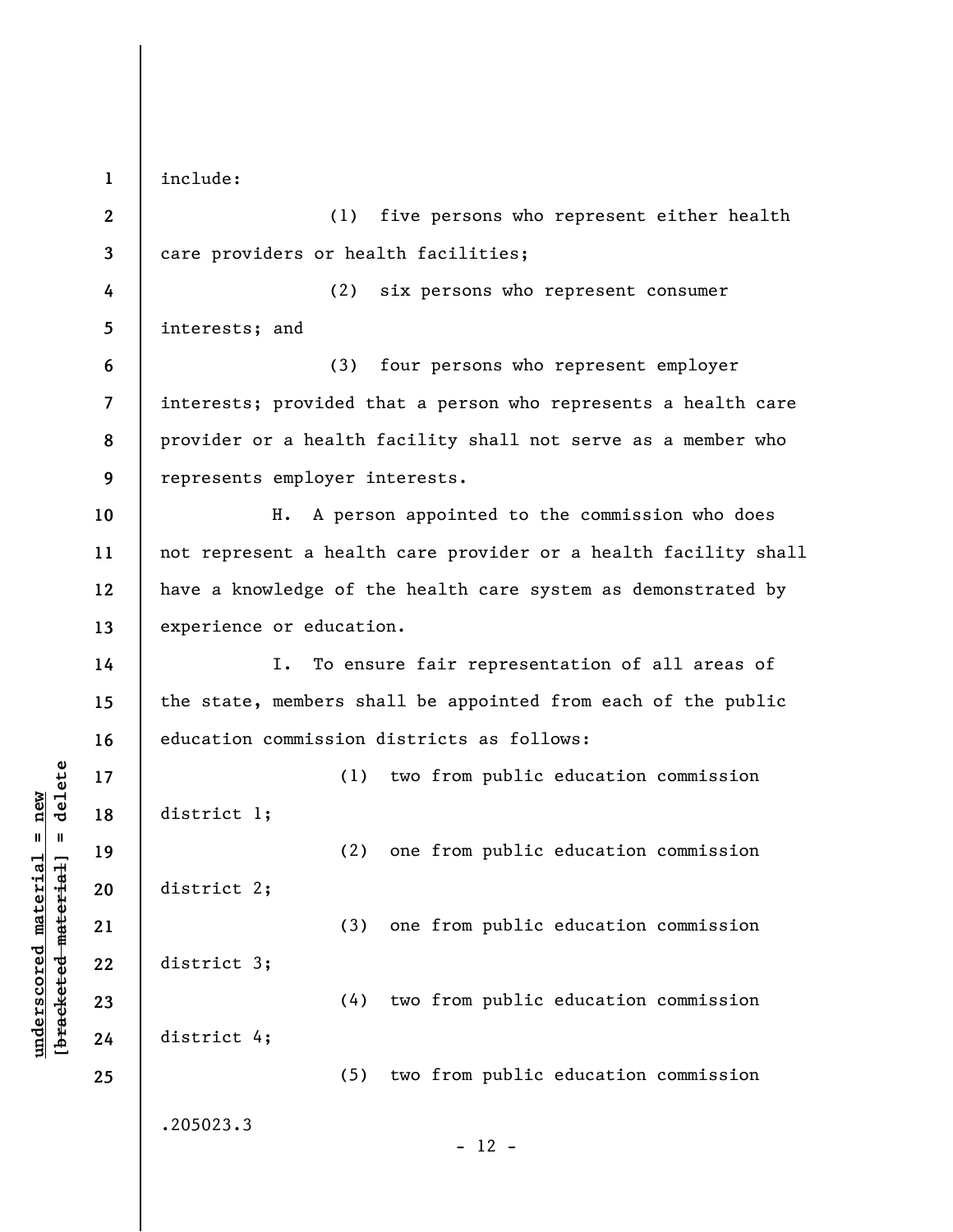**1 2 3 4 5 6 7 8 9 10 11 12 13 14 15 16 17 18 19 20 21 22 23 24 25**  district 5; (6) one from public education commission district 6; (7) two from public education commission district 7; (8) two from public education commission district 8; (9) one from public education commission district 9; and (10) one from public education commission district 10. J. The presence of a majority of the commission's members constitutes a quorum for the transaction of business. The commission may allow members' participation in meetings by telephone or other electronic media that allow full participation. K. A member may receive per diem and mileage at a rate equal to the rate at which state legislators are reimbursed in accordance with the provisions of the Per Diem and Mileage Act for expenses incurred in fulfilling their duties. Additionally, members shall be compensated at the rate of two hundred dollars (\$200) for each day of a meeting or training event actually attended not to exceed compensation for one hundred twenty meetings for a two-year period occurring in a term.

 $- 13 -$ 

.205023.3

 $b$ racketed material] = delete **[bracketed material] = delete**  $underscored material = new$ **underscored material = new**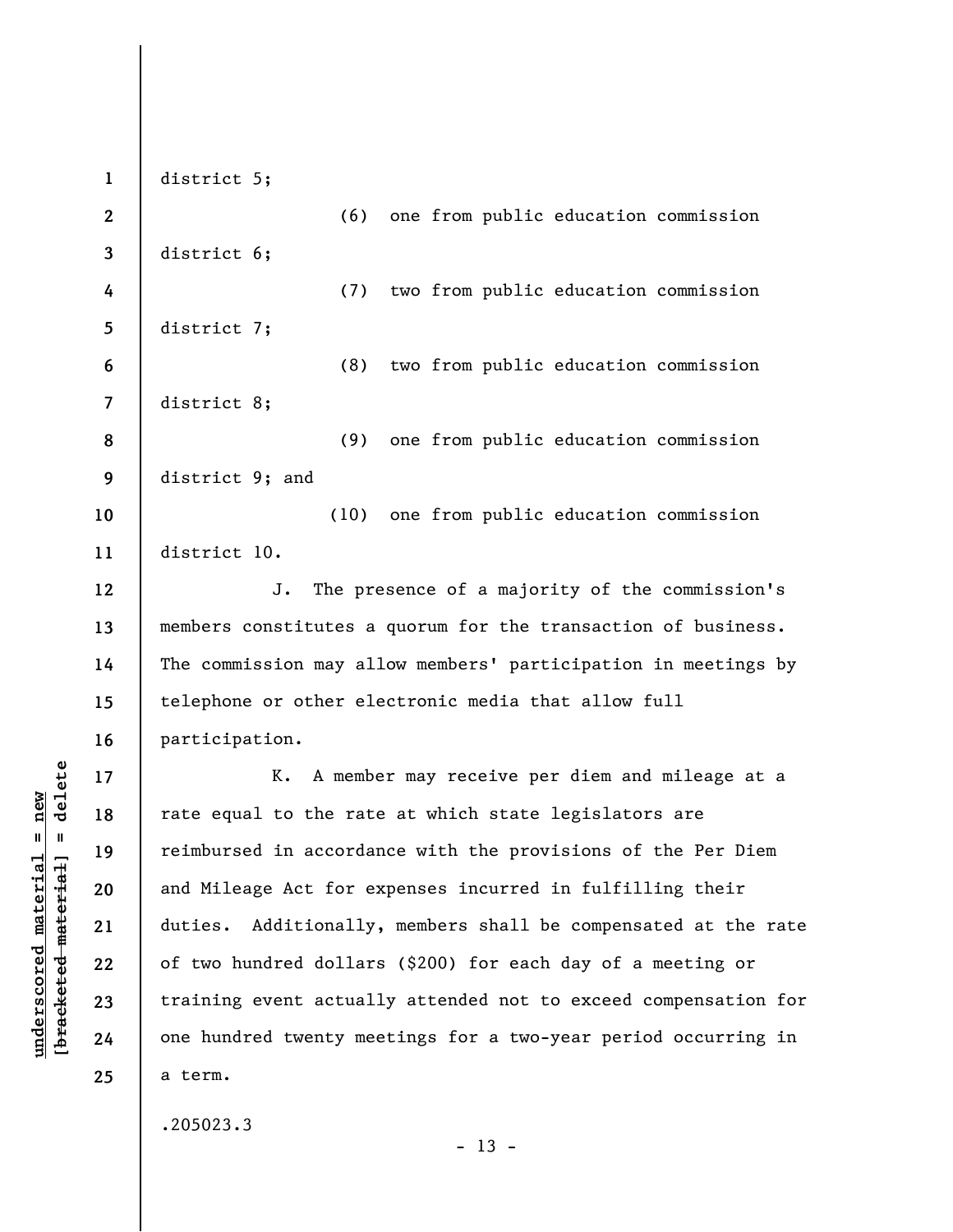L. The commission shall establish an electronic mail or "email" system for use by members in the conduct of commission business. Commission business shall be exclusively conducted on the commission's email system.

**5 6 7 SECTION 7**. [NEW MATERIAL] CONFLICT OF INTEREST-- DISCLOSURE BY MEMBERS AND DISQUALIFICATION FROM VOTING ON CERTAIN MATTERS.--

**8 9 10 11 12 13**  A. The commission shall adopt a conflict-ofinterest disclosure statement for use by all members that requires disclosure of a financial interest, whether or not a controlling interest, of the member or a member of the member's household in a person providing health care or health insurance.

B. A member representing health facilities or health care providers may vote on matters that pertain generally to health facilities or health care providers.

C. If there is a question about a conflict of interest of a commission member, the other members shall vote on whether to allow the member to vote.

**SECTION 8**. [NEW MATERIAL] COMMISSION CODE OF CONDUCT-- MEMBER DISCIPLINE--REMOVAL.--The commission shall adopt and promulgate a code of conduct and procedures to be observed by members in the execution of their duties. The commission may remove a member for a violation of the commission code of conduct or a violation of the Health Security Act by a two-

 $- 14 -$ 

.205023.3

 $\frac{1}{2}$  intereted material = delete **[bracketed material] = delete**  $underscored material = new$ **underscored material = new**

**1** 

**2** 

**3** 

**4** 

**14** 

**15** 

**16** 

**17** 

**18** 

**19** 

**20** 

**21** 

**22** 

**23** 

**24**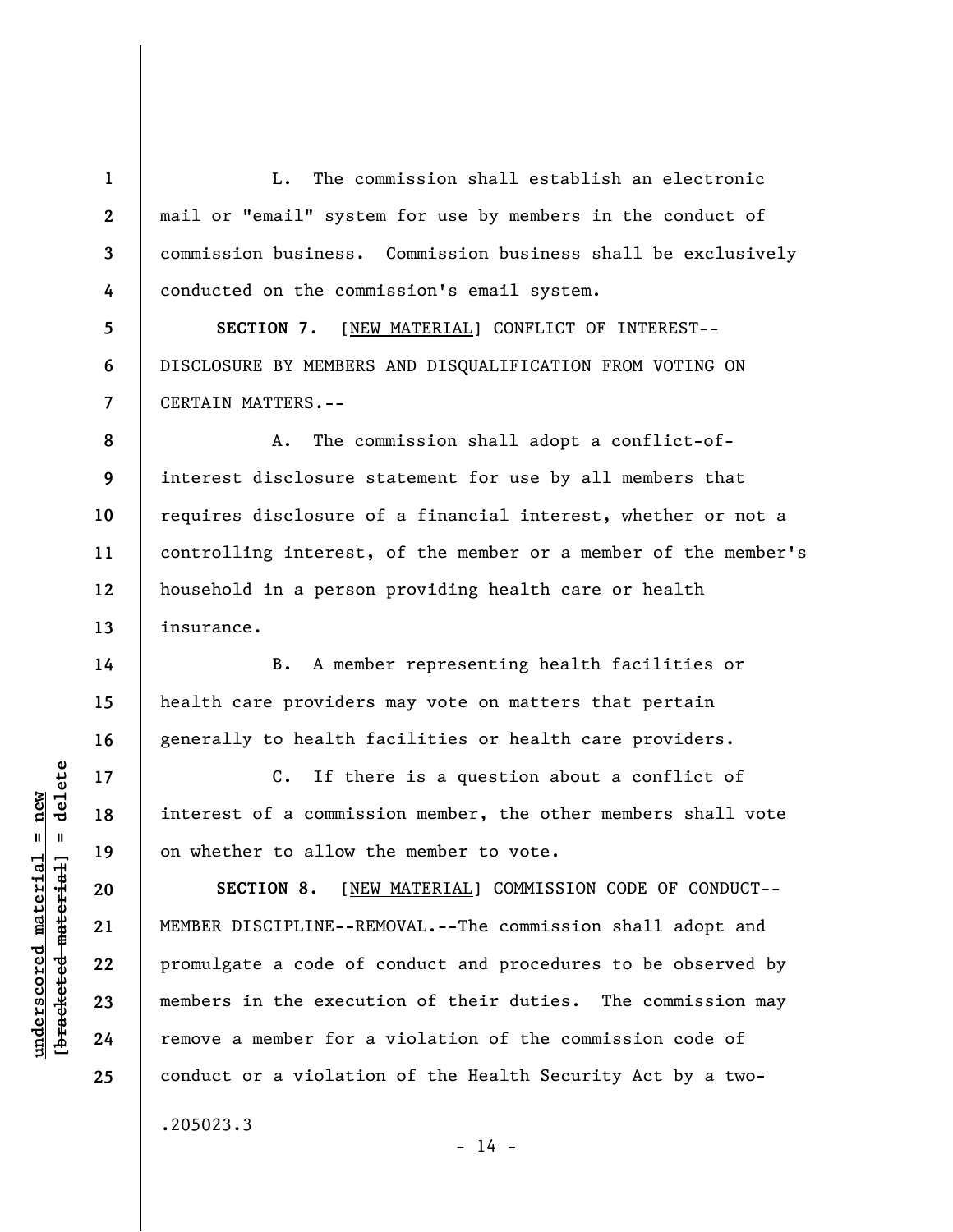| $\mathbf{1}$             | thirds' majority vote of all of the members at a meeting where  |
|--------------------------|-----------------------------------------------------------------|
| $\mathbf{2}$             | all members, except the member who is the subject of the vote,  |
| $\mathbf{3}$             | are present. A member shall not be removed without proceedings  |
| 4                        | consisting of at least one ten-day notice of hearing and an     |
| 5                        | opportunity to be heard. Removal proceedings shall be before    |
| 6                        | the commission and in accordance with procedures the commission |
| $\overline{\phantom{a}}$ | has adopted and promulgated.                                    |
| 8                        | SECTION 9.<br>[NEW MATERIAL] APPLICATION OF CERTAIN STATE       |
| 9                        | LAWS TO COMMISSION.--The commission and regional councils       |
| 10                       | created pursuant to the Health Security Act:                    |
| 11                       | shall be subject to and shall comply with the<br>Α.             |
| 12                       | provisions of the:                                              |
| 13                       | Open Meetings Act;<br>(1)                                       |
| 14                       | State Rules Act;<br>(2)                                         |
| 15                       | (3)<br>Inspection of Public Records Act;                        |
| 16                       | (4)<br>Public Records Act;                                      |
| 17                       | (5)<br>Financial Disclosure Act;                                |
| 18                       | (6)<br>Accountability in Government Act;                        |
| 19                       | Gift Act; and<br>(7)                                            |
| 20                       | (8) Tort Claims Act; and                                        |
| 21                       | shall not be subject to the provisions of the<br>B.             |
| 22                       | Procurement Code or the Personnel Act.                          |
| 23                       | SECTION 10.<br>[NEW MATERIAL] CHIEF EXECUTIVE OFFICER--         |
| 24                       | STAFF--CONTRACTS--BUDGETS.--                                    |
| 25                       | The commission shall appoint and set the salary<br>А.           |
|                          | .205023.3<br>$-15 -$                                            |
|                          |                                                                 |

 $[**bracket eted metert et**] = **del et e**$ **[bracketed material] = delete**  $underscored material = new$ **underscored material = new**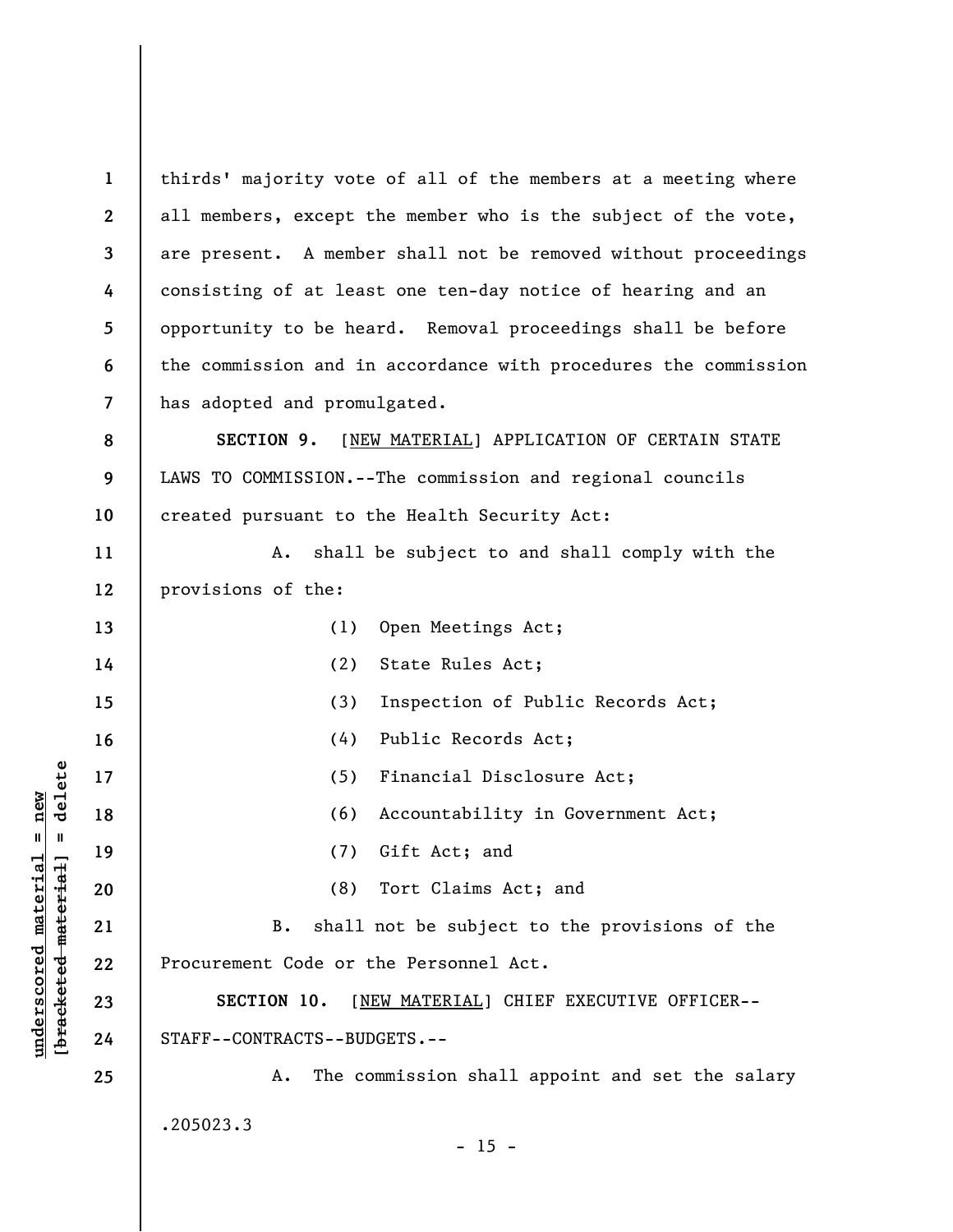of a "chief executive officer". The chief executive officer shall serve at the pleasure of the commission and has authority to carry on the day-to-day operations of the commission and the health security plan.

**5 7**  B. The chief executive officer shall employ those persons necessary to administer and implement the provisions of the Health Security Act.

**8 9 10 11 12 13**  C. The chief executive officer and the chief executive officer's staff shall implement the Health Security Act in accordance with that act and the rules adopted by the commission. The chief executive officer may delegate authority to employees and may organize the staff into units to facilitate its work.

D. If the chief executive officer determines that the commission staff or a state agency does not have the resources or expertise to perform a necessary task, the chief executive officer may contract for performance from a person who has a demonstrated capability to perform the task. The commission shall establish the standards and requirements by which a contract is executed by the commission or the chief executive officer. A contract shall be reviewed by the commission or the chief executive officer to ensure that it meets the criteria, performance standards, expectations and needs of the commission.

E. The chief executive officer shall prepare and .205023.3

 $\frac{1}{2}$  intereted material = delete **[bracketed material] = delete**  $underscored material = new$ **underscored material = new**

**1** 

**2** 

**3** 

**4** 

**6** 

**14** 

**15** 

**16** 

**17** 

**18** 

**19** 

**20** 

**21** 

**22** 

**23** 

**24** 

**25** 

 $- 16 -$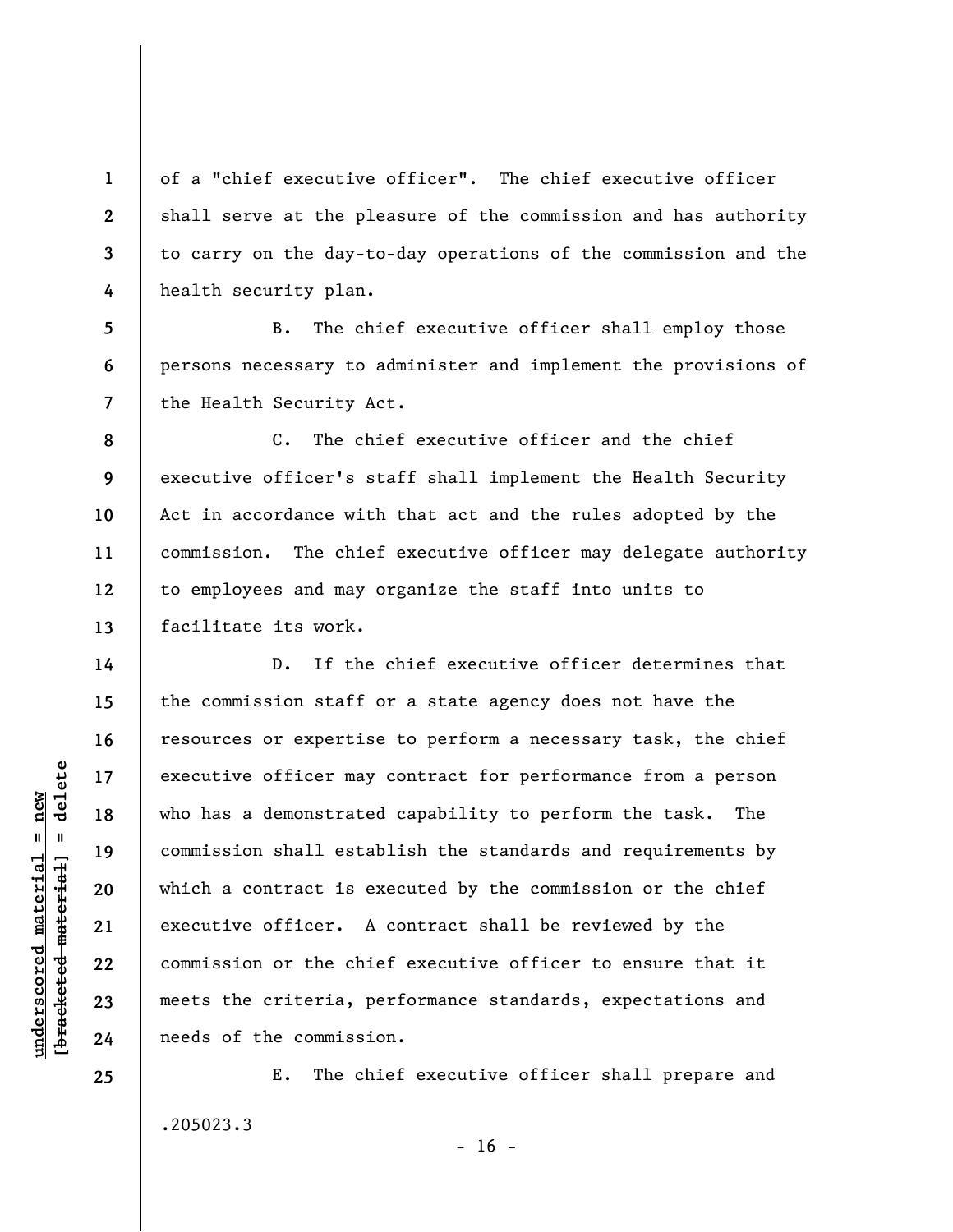submit an annual budget request and plan of operation to the commission for its approval. The chief executive officer shall provide at least quarterly status reports on the budget and advise of a potential shortfall as soon as practicably possible.

**8**  F. A contract for claims processing functions shall require that all work for claims processing, customer service, medical and utilization review, financial audit and reimbursement and related claims adjudication functions be performed entirely in New Mexico. To the extent practicable, all other work shall be performed in New Mexico.

**SECTION 11.** [NEW MATERIAL] COMMISSION--GENERAL DUTIES.-- The commission shall:

A. adopt a transition plan to ensure the seamless transition of health security plan beneficiaries from other sources of coverage, public and private. The transition plan shall ensure the proper assignment and payment of claims incurred on behalf of beneficiaries before the implementation of the health security plan;

B. by February 15, 2019, obtain legal counsel to advise the commission in the execution of its duties;

C. by April 1, 2019, adopt and promulgate rules for the procurement of goods and services. With the exception of audit-related services, rules relating to the procurement of goods and services shall provide for a preference for New

 $\frac{1}{2}$  intereted material = delete **[bracketed material] = delete**  $underscored material = new$ **underscored material = new**

**1** 

**2** 

**3** 

**4** 

**5** 

**6** 

**7** 

**9** 

**10** 

**11** 

**12** 

**13** 

**14** 

**15** 

**16** 

**17** 

**18** 

**19** 

**20** 

**21** 

**22** 

**23** 

**24** 

**25** 

.205023.3

- 17 -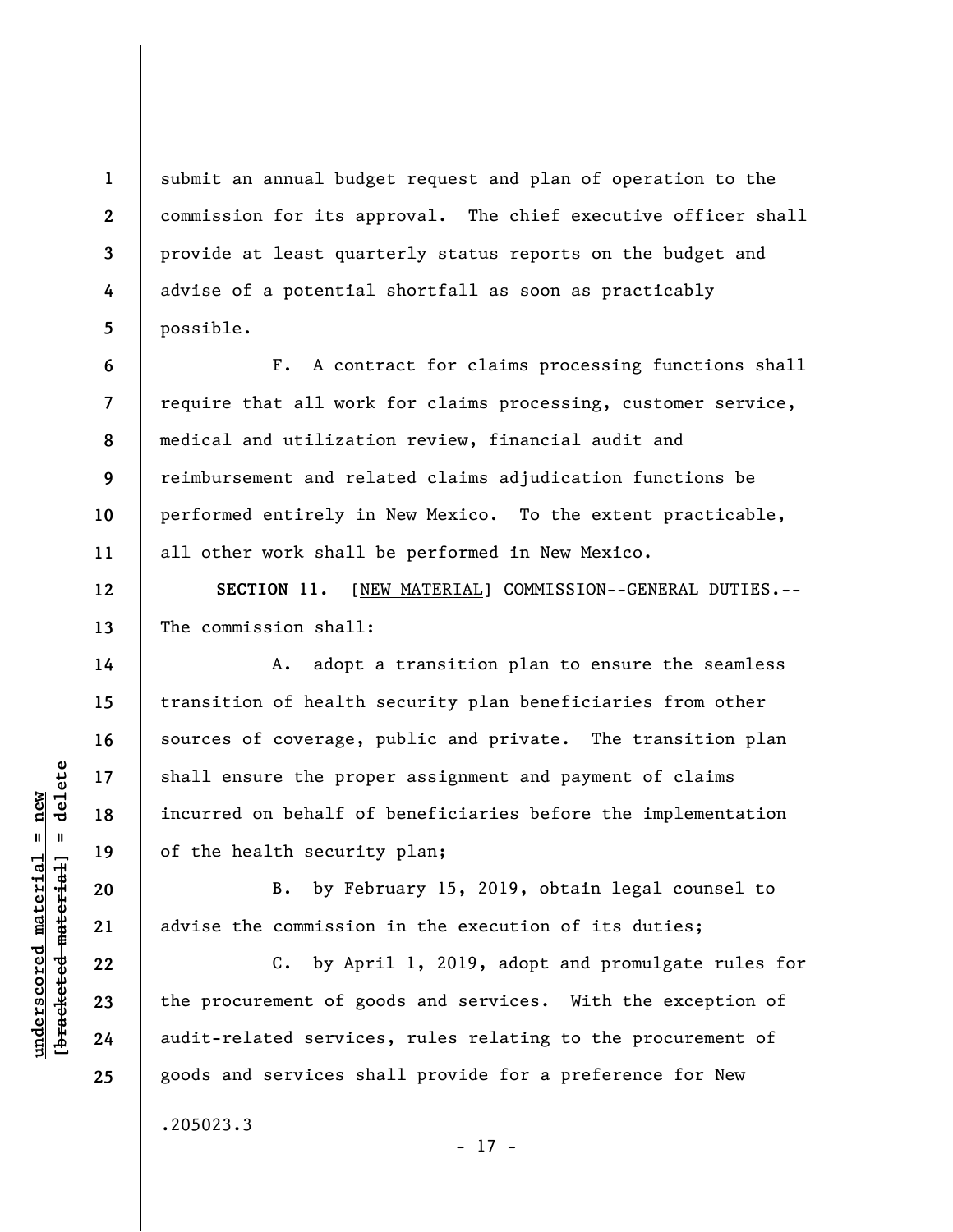**1**  Mexico vendors;

**2 3 4**  D. pursuant to federal law, apply for any federal waiver that the commission deems necessary to implement the health security plan;

**5 6 7**  E. design the health security plan to fulfill the purposes of and conform with the provisions of the Health Security Act;

**8 9 10**  F. provide a program to educate the public, health care providers and health facilities about the health security plan and the persons eligible to receive its benefits;

G. study and adopt as provisions of the health security plan cost-effective methods of providing quality health care to all beneficiaries, according high priority to increased reliance on:

**15 16**  (1) preventive and primary care that includes immunization and screening examinations;

**17 18**  (2) providing health care in rural or underserved areas of the state;

(3) in-home and community-based alternatives to institutional health care; and

(4) case management services when appropriate; H. establish annual health security plan budgets and budgets for those projected future periods that the commission believes appropriate;

I. establish capital budgets for health facilities, .205023.3

 $\frac{1}{2}$  intereted material = delete **[bracketed material] = delete**  $underscored material = new$ **underscored material = new**

**11** 

**12** 

**13** 

**14** 

**19** 

**20** 

**21** 

**22** 

**23** 

**24**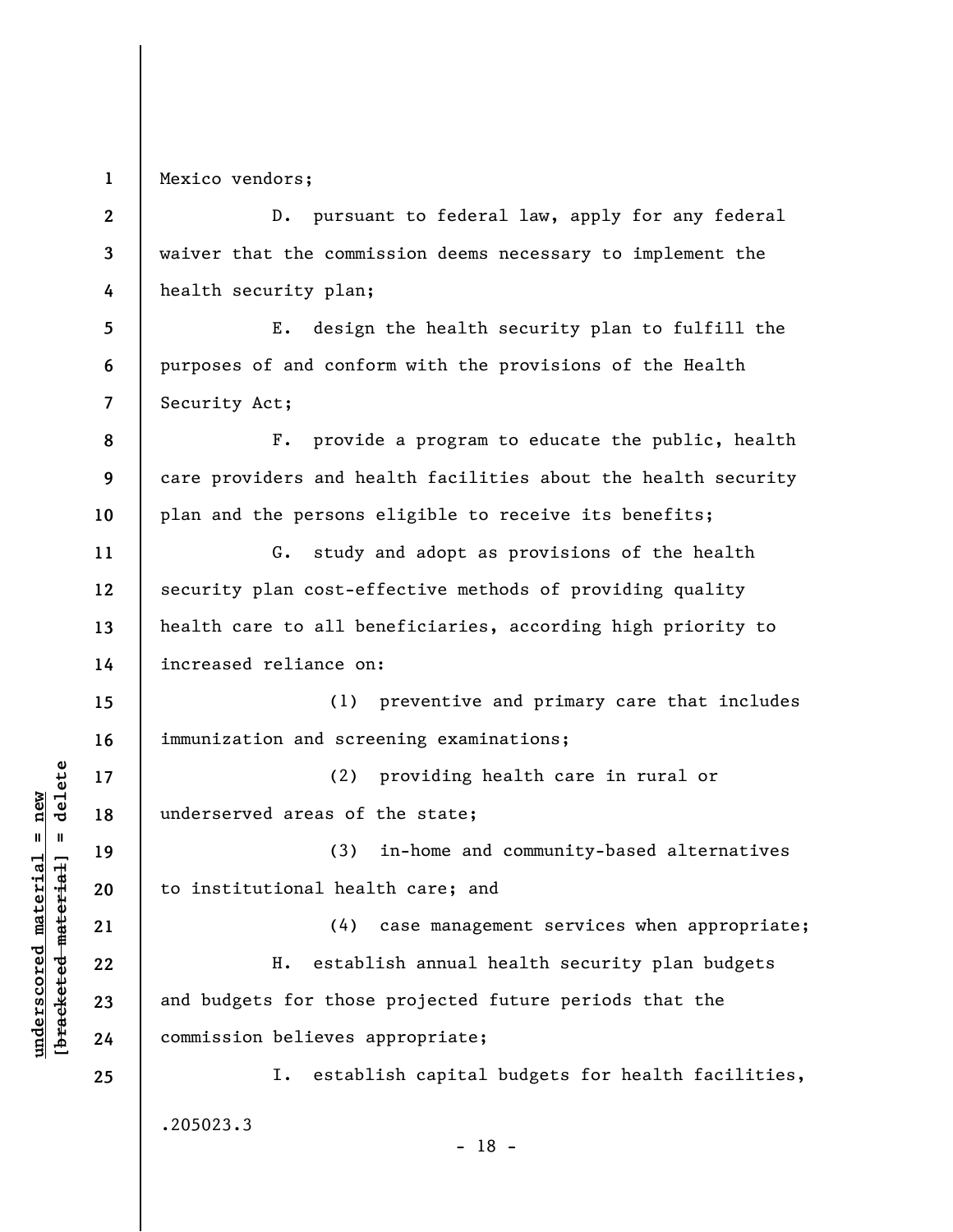**1 2 3 4 5 6 7 8 9 10 11 12 13 14 15 16 17 18 19 20 21 22 23 24 25**  limited to capital expenditures subject to the Health Security Act, and include and adopt in establishing those budgets: (1) standards and procedures for determining the budgets; and (2) a requirement for prior approval by the commission for major capital expenditures by a health facility; J. negotiate and enter into health care reciprocity agreements with out-of-state health care providers and negotiate and enter into other health care agreements with outof-state health care providers and health facilities; K. develop claims and payment procedures for health care providers, health facilities and claims administrators and include provisions to ensure timely payments and provide for payment of interest when reimbursable claims are not paid within a reasonable time; L. establish, in conjunction with state agencies similarly charged, a comprehensive system to collect and analyze health care data, including claims data and other data, necessary to improve the quality, efficiency and effectiveness of health care and to control costs of health care in New Mexico, which system shall include data on: (1) mortality, including accidental causes of death, and natality; (2) morbidity; (3) health behavior;

.205023.3

**underscored material = new [bracketed material] = delete**

 $\frac{1}{2}$  intereted material = delete  $underscored material = new$ 

- 19 -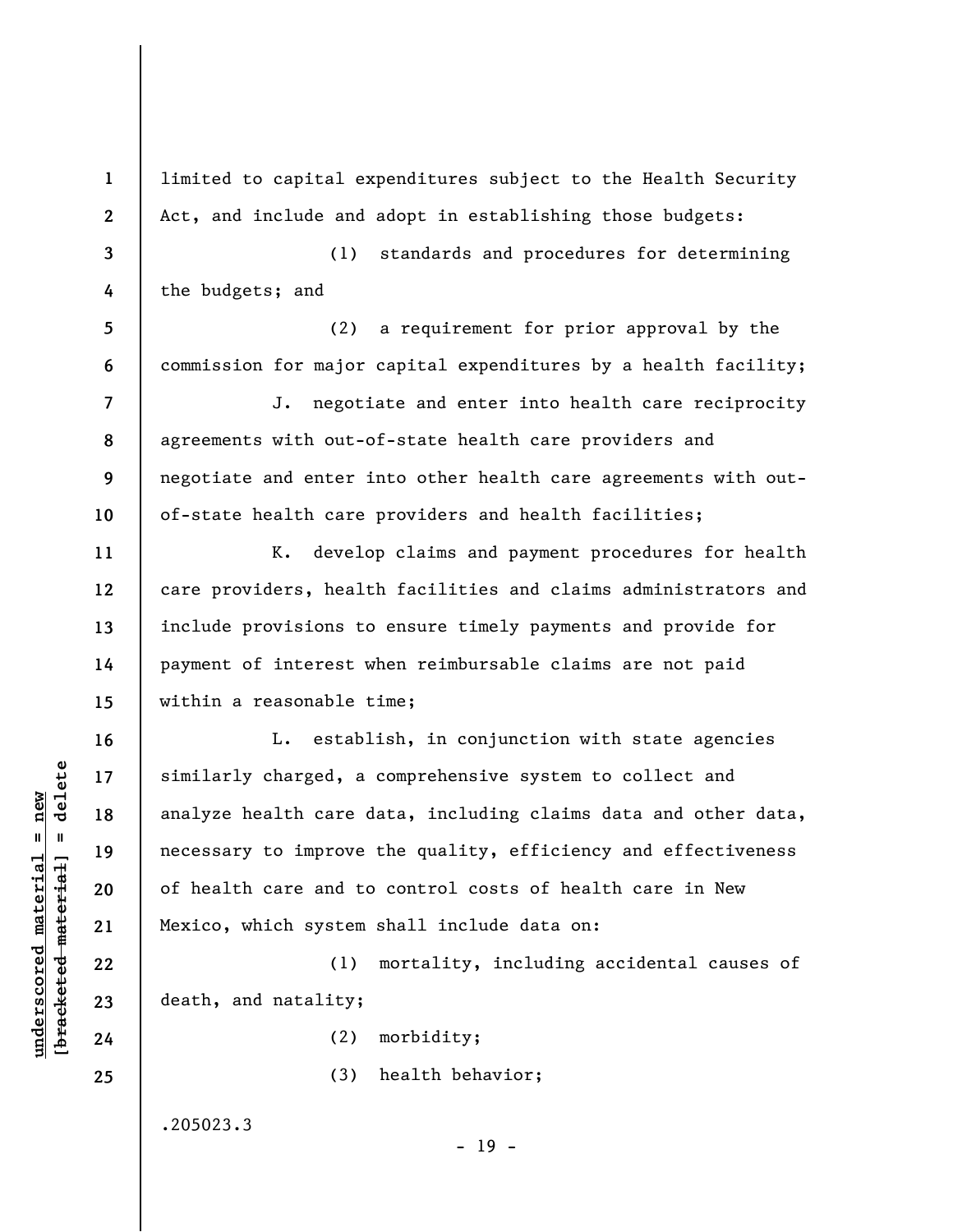**1 2 3 4 5 6 7 8 9 10 11 12 13 14 15 16 17 18 19 20 21 22 23 24 25**  (4) physical and psychological impairment and disability; (5) health care system costs and health care availability, utilization and revenues; (6) environmental factors; (7) availability, adequacy and training of health care personnel; (8) demographic factors; (9) social and economic conditions affecting health; and (10) other factors determined by the commission; M. standardize data collection and specific methods of measurement across databases and use scientific sampling or complete enumeration for reporting health information; N. foster a health care delivery system that is efficient to administer and that eliminates unnecessary administrative costs; O. adopt rules necessary to implement and monitor a preferred drug list, bulk purchasing or other mechanism to provide prescription drugs and a pricing procedure for nonprescription drugs, durable medical equipment and supplies, eyeglasses, hearing aids and oxygen; P. establish a pharmacy and therapeutics committee to: .205023.3  $- 20 -$ 

**underscored material = new [bracketed material] = delete**

 $b$ racketed material] = delete  $underscored material = new$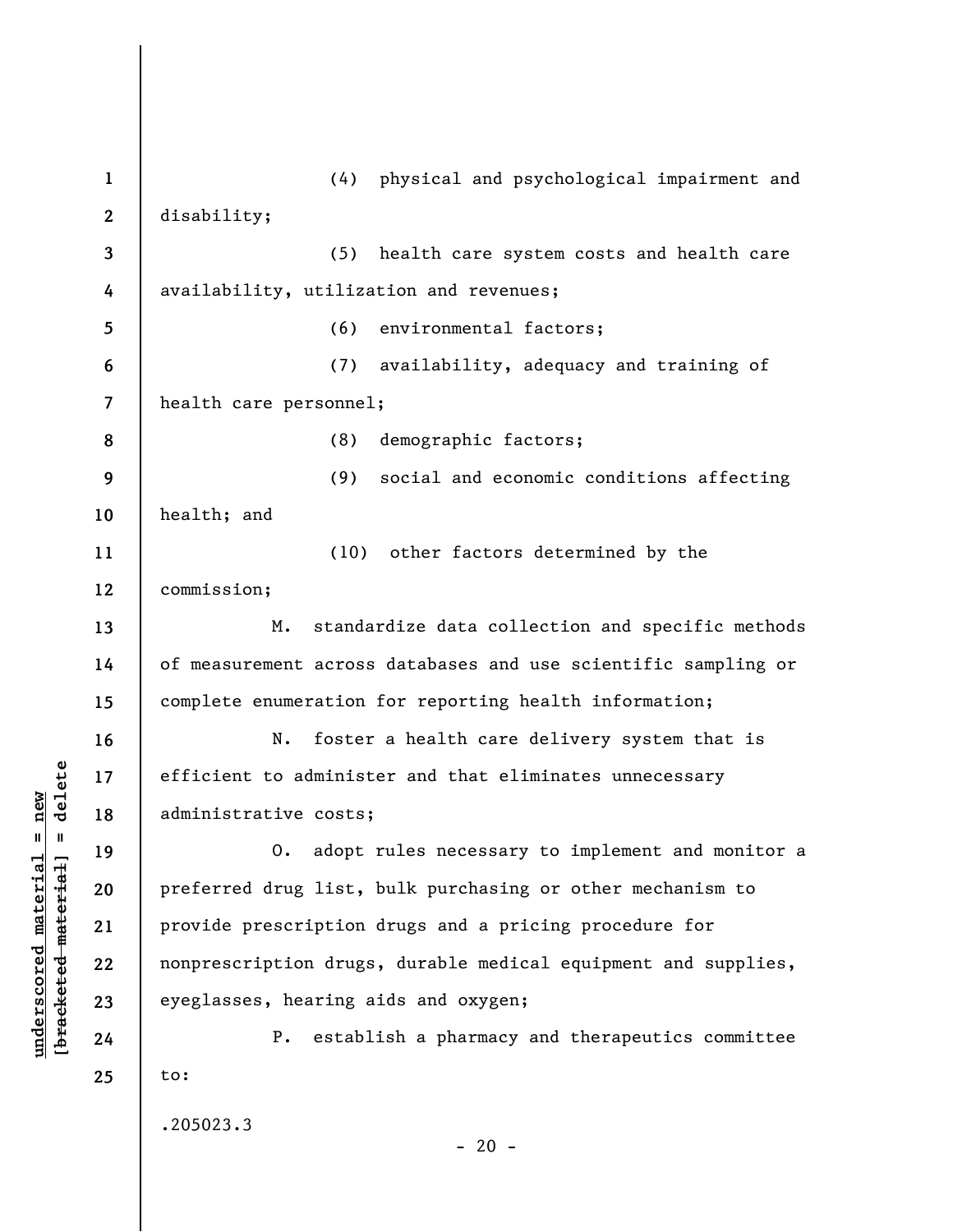**1 2 3 4 5 6 7 8 9 10 11 12 13 14 15 16 17 18 19 20 21 22 23 24 25**  (1) research federal and state incentives and discount programs for the purchase, manufacture or supply of drugs, biologics and medical equipment and supplies to maximize the health security plan's savings potential through these incentives and programs; (2) establish a formulary of drugs and biologics that is in accordance with clinical best practices for safety, efficacy and effectiveness while, in strict observance of those best practices, maximizing fiscal soundness; (3) conduct concurrent, prospective and retrospective drug utilization review; (4) consult with specialists in appropriate fields of medicine for therapeutic classes of drugs; (5) recommend therapeutic classes of drugs, including specific drugs within each class to be included in the preferred drug list; (6) identify appropriate exclusions from the preferred drug list; and (7) conduct periodic clinical reviews of preferred, nonpreferred and new drugs; Q. study and evaluate the adequacy and quality of health care furnished pursuant to the Health Security Act, the cost of each type of service and the effectiveness of costcontainment measures in the health security plan; .205023.3  $-21 -$ 

**underscored material = new [bracketed material] = delete**

 $\frac{1}{2}$  intereted material = delete  $underscored material = new$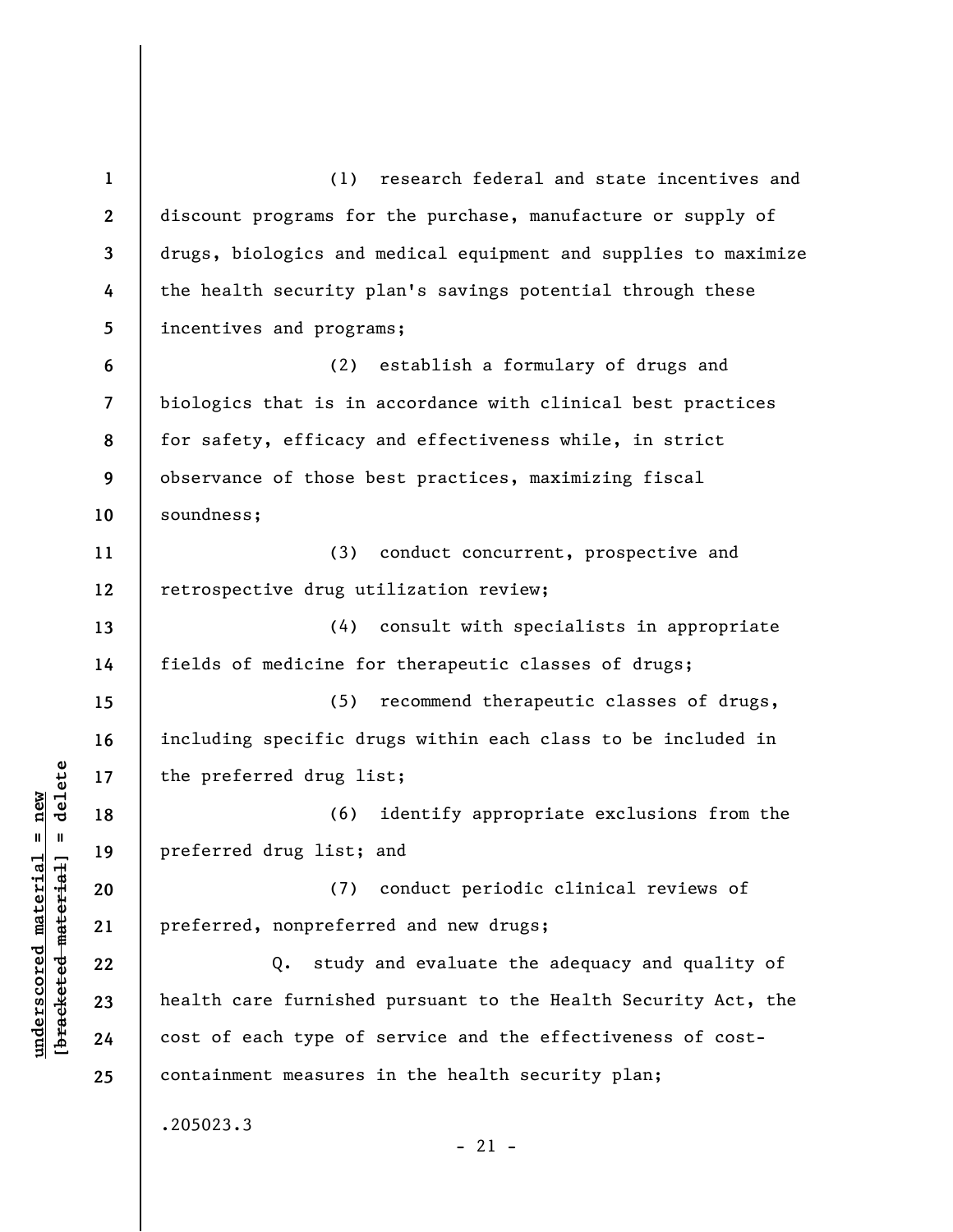R. in conjunction with the human services department, apply to the United States department of health and human services for all waivers of requirements under health care programs established pursuant to the federal Social Security Act that are necessary to enable the health security plan to receive federal payments for services rendered to medicaid or medicare beneficiaries;

**8 9 10 11 12 13 14 15 16 17 18**  S. except for those programs designated in Subsection B of Section 21 of the Health Security Act, identify other federal programs that provide federal funds for payment of health care services to individuals and apply for any waivers or enter into any agreements that are necessary for services covered by the health security plan; provided, however, that agreements negotiated with the federal Indian health service or tribal governments shall not impair treaty obligations of the United States government and that other agreements negotiated shall not impair portability or other aspects of the health care coverage;

T. seek an amendment to the federal Employee Retirement Income Security Act of 1974 to exempt New Mexico from the provisions of that act that relate to health care services or health insurance, or apply to the appropriate federal agency for waivers of any requirements of that act if congress provides for waivers to enable the commission to extend coverage through the Health Security Act to as many New .205023.3

 $- 22 -$ 

 $\frac{1}{2}$  intereted material = delete **[bracketed material] = delete**  $underscored material = new$ **underscored material = new**

**19** 

**20** 

**21** 

**22** 

**23** 

**24** 

**25** 

**1** 

**2** 

**3** 

**4** 

**5** 

**6**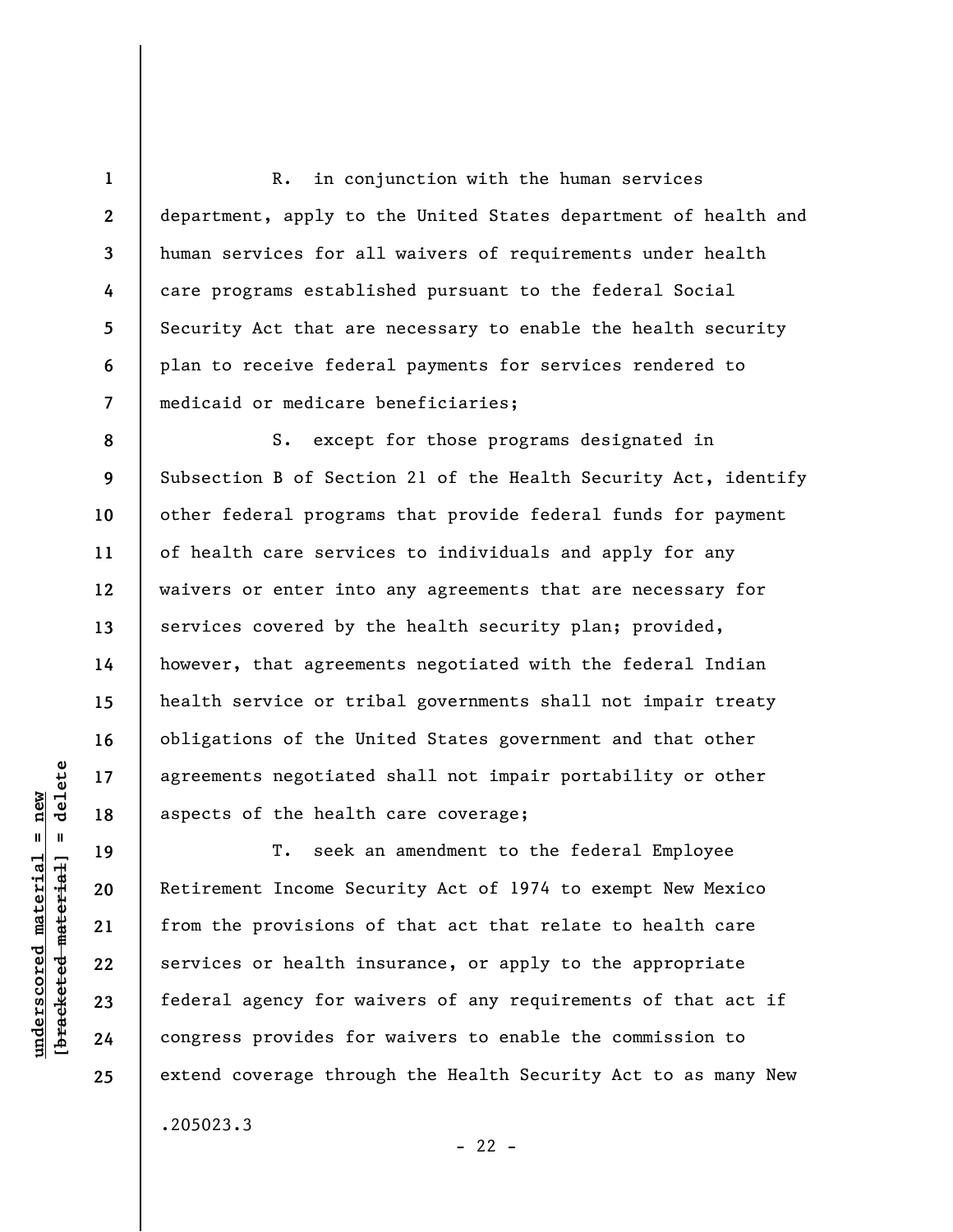Mexicans as possible; provided, however, that the amendment or waiver requested shall not impair portability or other aspects of the health care coverage;

U. analyze developments in federal law and regulation relevant to the health security plan, and provide updates and any legislative recommendations to the legislature that the commission deems necessary pursuant to those developments;

**12**  V. work with the counties to determine the expenditure of funds generated pursuant to the Indigent Hospital and County Health Care Act and the Statewide Health Care Act;

W. seek to maximize federal contributions and payments for health care services provided in New Mexico and ensure that the contributions of the federal government for health care services in New Mexico will not decrease in relation to other states as a result of any waivers, exemptions or agreements;

X. study and monitor the migration of persons to New Mexico to determine if persons with costly health care needs are moving to New Mexico to receive health care and, if migration appears to threaten the financial stability of the health security plan, recommend to the legislature changes in eligibility requirements, premiums or other changes that may be necessary to maintain the financial integrity of the health

.205023.3

 $b$ racketed material] = delete **[bracketed material] = delete**  $underscored material = new$ **underscored material = new**

**1** 

**2** 

**3** 

**4** 

**5** 

**6** 

**7** 

**8** 

**9** 

**10** 

**11** 

**13** 

**14** 

**15** 

**16** 

**17** 

**18** 

**19** 

**20** 

**21** 

**22** 

**23** 

**24**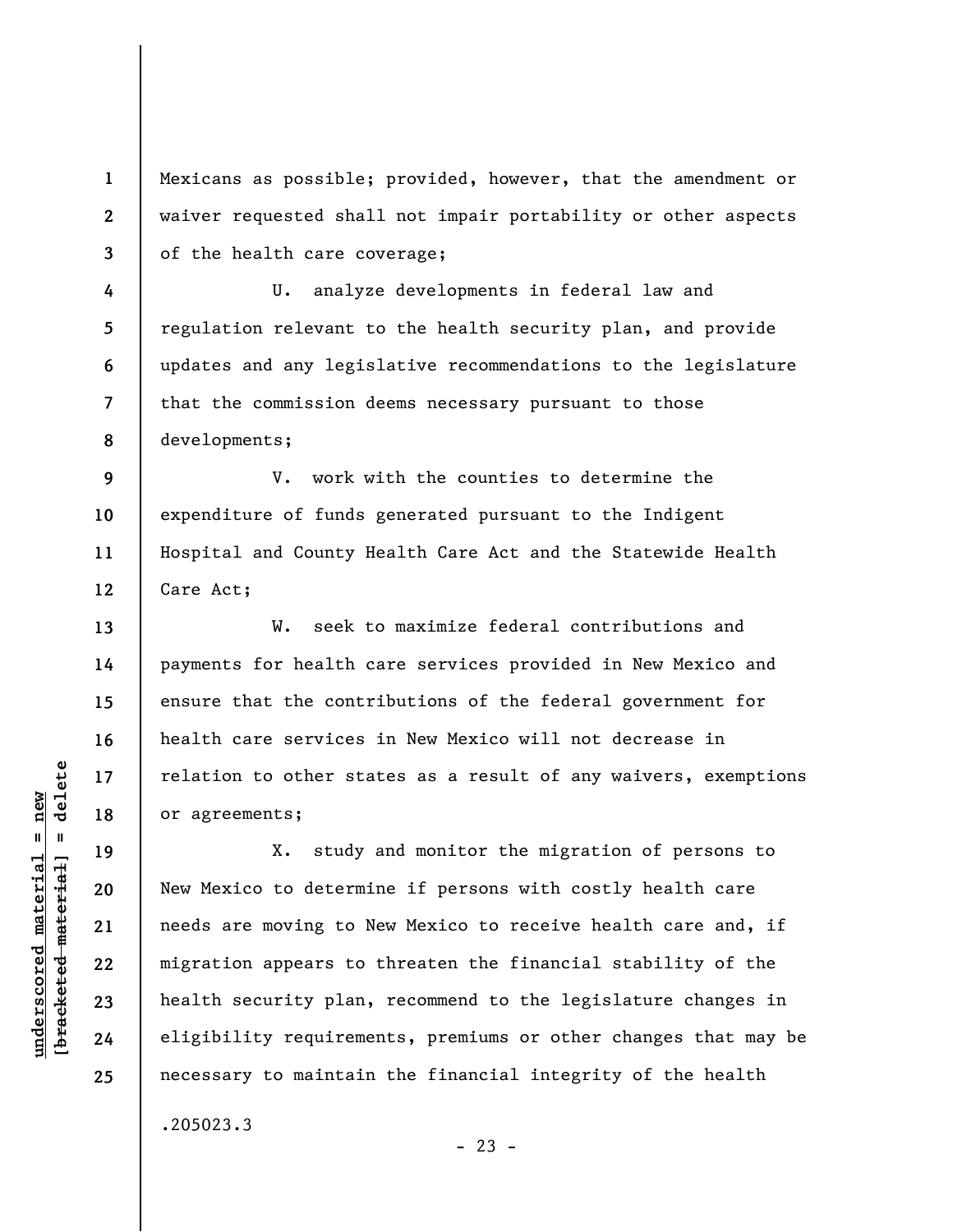**1**  security plan;

**2 3 4 5 6 7 8 9 10 11 12 13 14 15 16 17 18 19 20 21 22 23 24 25**  Y. collaborate with state agencies and experts to study and evaluate health care work force data and research, and information solicited from health care providers and health care work force experts, on the effect of the health security plan on the state's provider community. This shall include the study and evaluation of the supply of health care providers in the state and providers' ability to provide high-quality health care under the health security plan; Z. study and evaluate the cost of health care provider professional liability insurance and its impact on the price of health care services and recommend changes to the legislature as necessary; AA. establish and approve changes in coverage services and service standards in the health security plan in compliance with federal and state law; BB. conduct necessary investigations and inquiries; CC. adopt rules necessary to implement, administer and monitor the operation of the health security plan; DD. designate a Native American liaison who shall: (1) serve on the Native American advisory board established pursuant to Subsection A of Section 13 of the Health Security Act; (2) assist the commission in developing and ensuring implementation of communication and collaboration

.205023.3

**underscored material = new [bracketed material] = delete**

 $\frac{1}{2}$  bracketed material = delete  $underscored material = new$ 

 $- 24 -$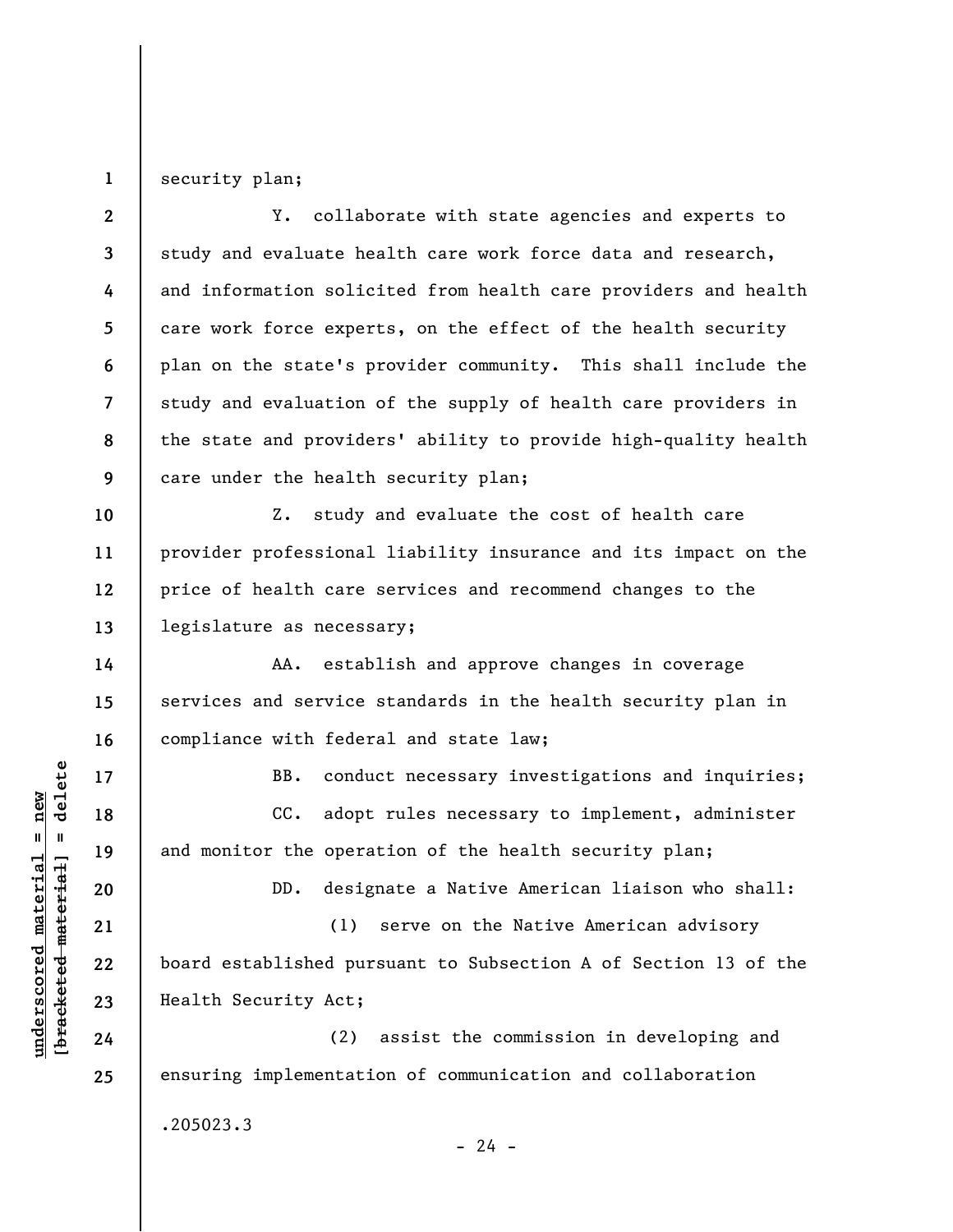**1 2 3 4 5 6 7 8 9 10 11 12 13 14 15 16 17 18 19 20 21 22 23 24 25**  between the commission and Native Americans in the state; (3) serve as a contact person between the commission and New Mexico Indian nations, tribes and pueblos; and (4) ensure that training is provided to the staff of the commission, which may include training in: (a) cultural competency; (b) state and federal law relating to Indian health; and (c) other matters relating to the functions of the health security plan with respect to Native Americans in the state; EE. report at least once annually to the legislature and the governor on the commission's activities and the operation of the health security plan and include in the annual report: (1) a summary of information about health care needs, health care services, health care expenditures, revenues received and projected revenues and other relevant issues relating to the health security plan; and (2) recommendations on methods to control health care costs and improve access to and the quality of health care for state residents, as well as recommendations for legislative action; and FF. provide at least one annual training for its .205023.3  $- 25 -$ 

 $b$ racketed material] = delete **[bracketed material] = delete**  $underscored material = new$ **underscored material = new**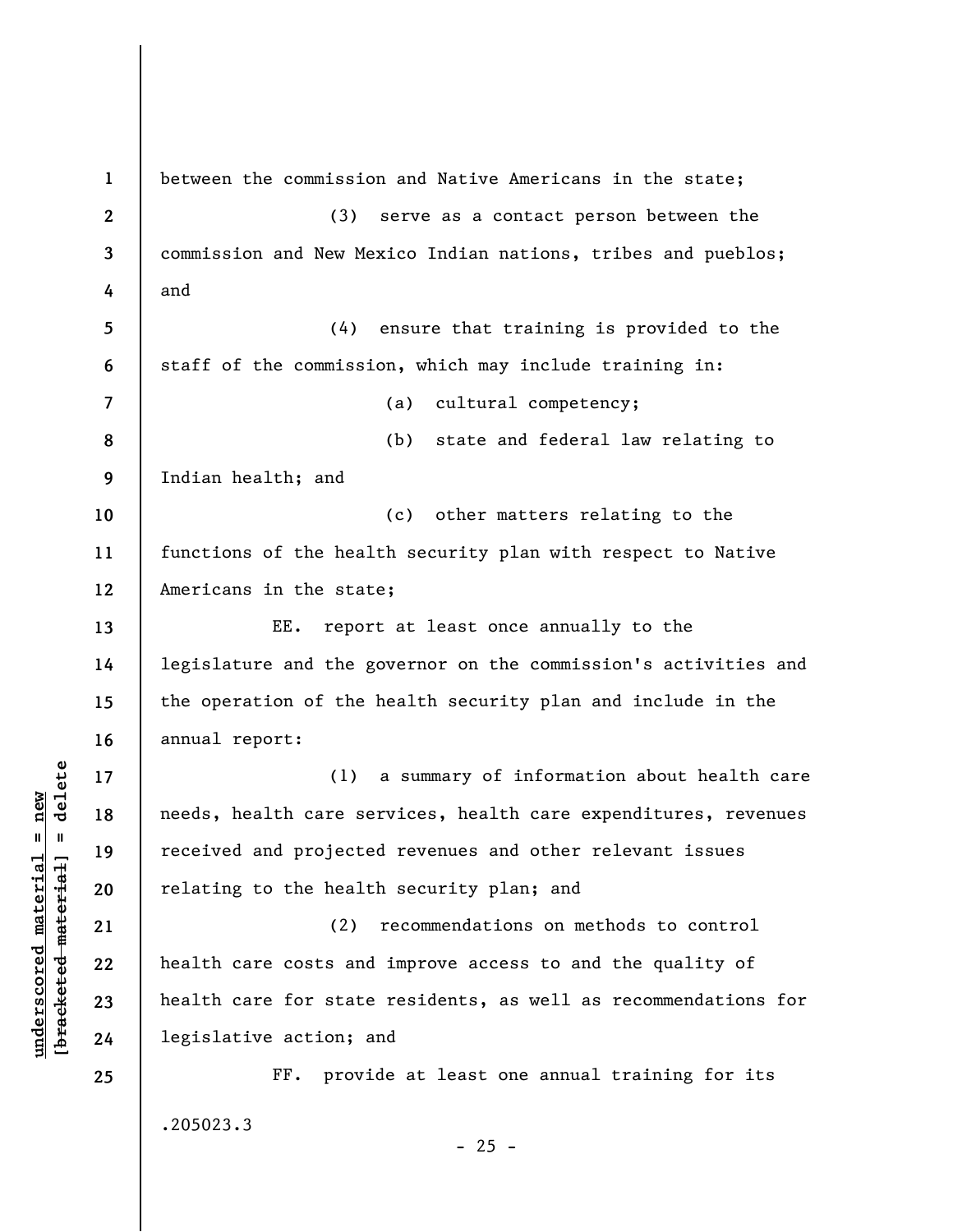**1**  members on health care coverage, policy and financing.

**2 3 4 5 6 7 SECTION 12.** [NEW MATERIAL] COMMISSION--AUTHORITY.--The commission has the authority necessary to carry out the powers and duties pursuant to the Health Security Act. The commission retains responsibility for its duties but may delegate authority to the chief executive officer; provided, however, that only the commission may:

**8 9**  A. approve the commission's budget and plan of operation;

**10 11**  B. approve the health security plan and make changes in the health security plan;

**12 13**  C. make rules and conduct both rulemaking and adjudicatory hearings in person or by use of a hearing officer;

D. issue subpoenas to persons to appear and testify before the commission and to produce documents and other information relevant to the commission's inquiry and enforce this subpoena power through an action in a state district court;

E. make reports and recommendations to the legislature;

F. subject to the prohibitions and restrictions of Section 21 of the Health Security Act, apply for program waivers from any governmental entity if the commission determines that the waivers are necessary to ensure the participation by the greatest possible number of beneficiaries; .205023.3

 $\frac{1}{2}$  bracketed material = delete **[bracketed material] = delete**  $underscored material = new$ **underscored material = new**

**14** 

**15** 

**16** 

**17** 

**18** 

**19** 

**20** 

**21** 

**22** 

**23** 

**24** 

**25** 

 $- 26 -$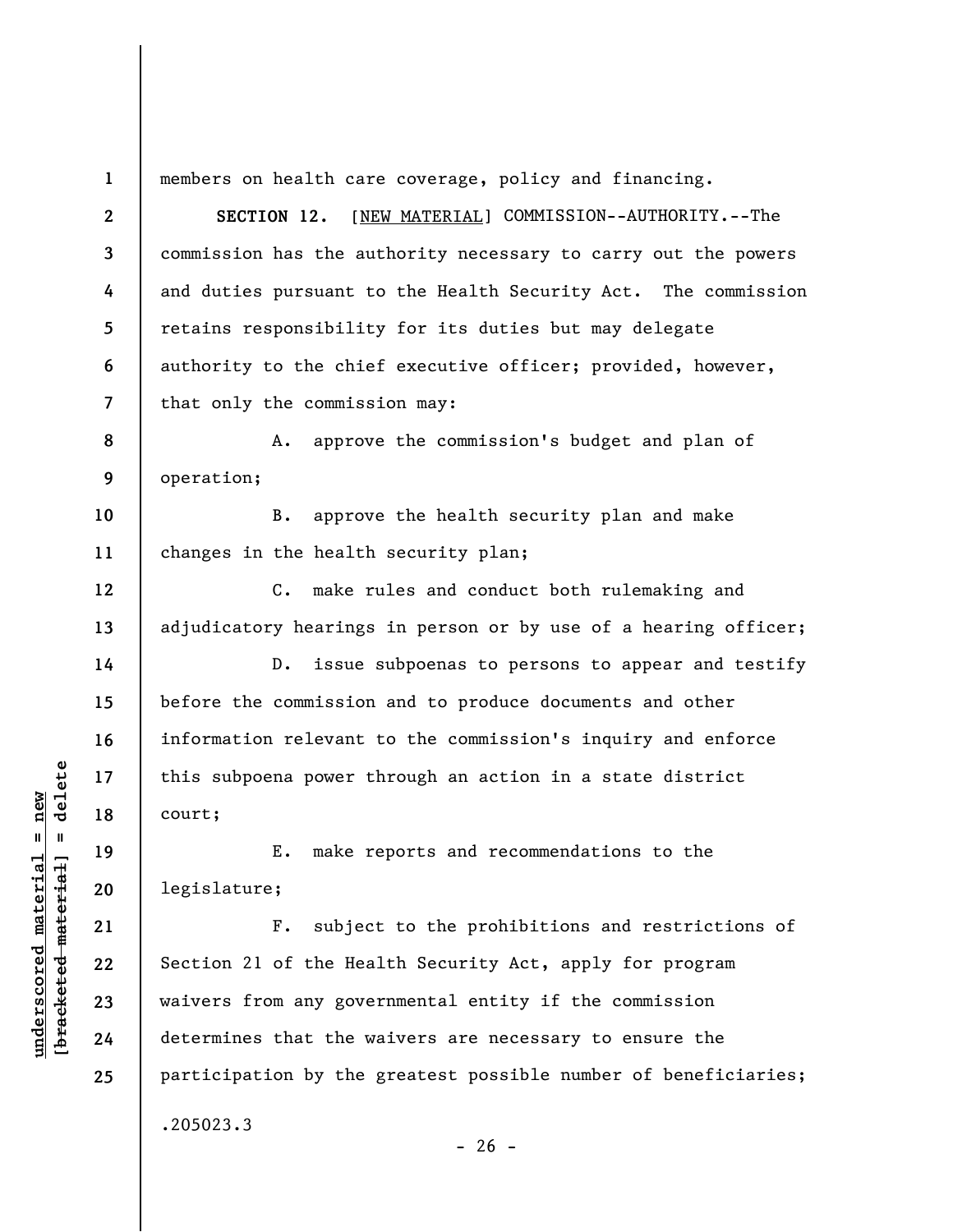**1 2 3**  G. apply for and accept grants, loans and donations; H. acquire or lease real property and make

**4 5**  improvements on it and acquire by lease or by purchase tangible and intangible personal property;

I. dispose of and transfer personal property, but only at public sale after adequate notice;

J. appoint and prescribe the duties of employees, fix their compensation, pay their expenses and provide an employee benefit program;

K. establish and maintain banking relationships, including establishment of checking and savings accounts;

L. participate as a qualified entity in the programs of the New Mexico finance authority; and

M. enter into agreements with an employer, group or other plan to provide health care services for the employer's employees or retirees; provided, however, that nothing in the Health Security Act shall be construed to reduce or eliminate services to which the employee or retiree is entitled.

**SECTION 13.** [NEW MATERIAL] ADVISORY BOARDS.--

A. The commission shall establish the following in matters requiring the expertise and knowledge of the advisory boards' members:

(1) a "health care provider advisory board" made up of health care providers;

- 27 -

.205023.3

 $\frac{1}{2}$  intereted material = delete **[bracketed material] = delete**  $underscored material = new$ **underscored material = new**

**6** 

**7** 

**8** 

**9** 

**10** 

**11** 

**12** 

**13** 

**14** 

**15** 

**16** 

**17** 

**18** 

**19** 

**20** 

**21** 

**22** 

**23** 

**24**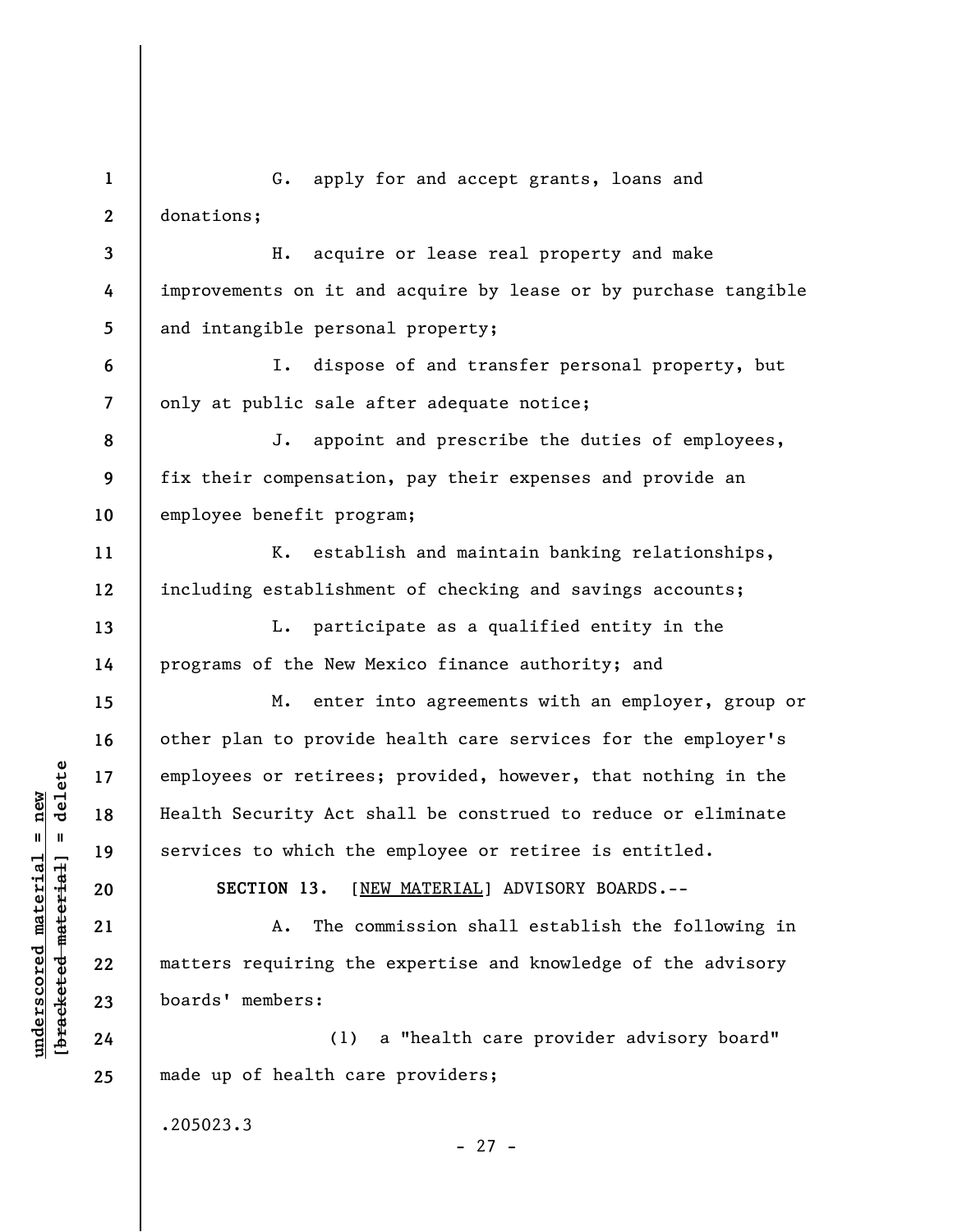**1 2 3 4 5 6 7 8 9 10 11 12 13 14 15 16 17 18 19 20 21 22 23 24 25**  (2) a "health facility advisory board" made up of representatives of health facilities; and (3) a "Native American advisory board" made up of Native Americans, some of whom live on a reservation and some of whom do not live on a reservation, and the Native American liaison established pursuant to Subsection DD of Section 11 of the Health Security Act. The Native American advisory board shall make recommendations to the commission on: (a) matters relating to Native American beneficiaries; and (b) agreements between the commission and tribal governments. B. The commission may establish advisory boards in addition to the advisory boards established pursuant to Subsection A of this section to assist the commission in performing its duties. C. The commission shall not appoint to an advisory board: (1) more than two members of the commission; (2) more than five persons who are not members of the commission; or (3) a person who represents or who has a controlling interest, direct or indirect, in a person licensed to provide health insurance in the state. D. Except for the members of the health care .205023.3 - 28 -

**underscored material = new [bracketed material] = delete**

 $\frac{1}{2}$  intereted material = delete  $underscored material = new$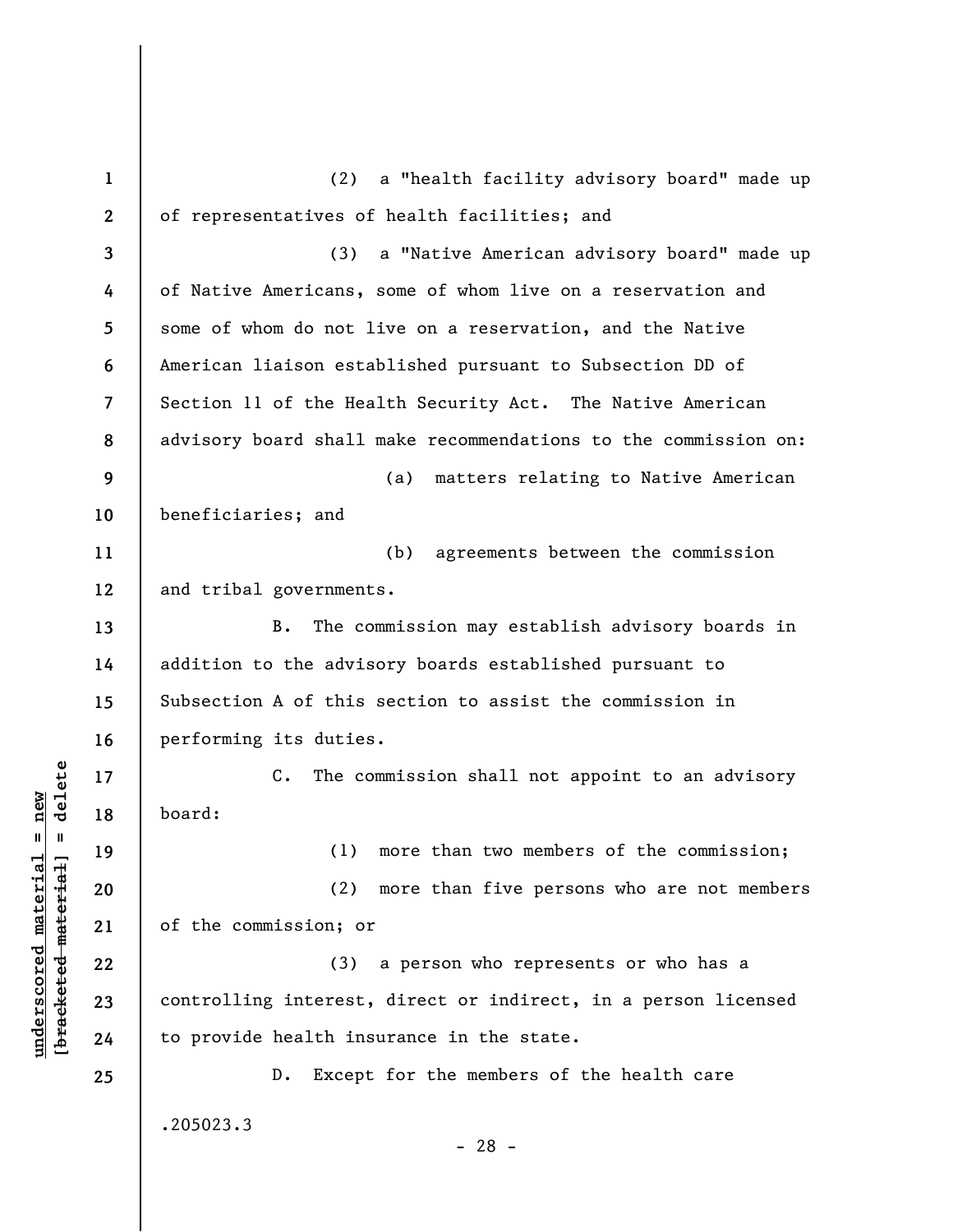provider advisory board and the health facility advisory board, no more than two members of any advisory board shall represent or have a controlling interest, direct or indirect, in a health care provider or a health facility.

E. Advisory board members may be paid per diem and mileage equal to the rate at which state legislators are reimbursed in accordance with the provisions of the Per Diem and Mileage Act.

F. Staff and technical assistance for advisory boards shall be provided by the commission as necessary.

**SECTION 14.** [NEW MATERIAL] HEALTH CARE DELIVERY REGIONS.--The commission shall establish health care delivery regions in the state, based on geography and health care resources. The regions may have differential fee schedules, budgets, capital expenditure allocations or other features to encourage the provision of health care in rural and other underserved areas or to tailor otherwise the delivery of health care to fit the needs of a region or a part of a region.

**SECTION 15.** [NEW MATERIAL] REGIONAL COUNCILS.--

A. The commission shall designate regional councils in the designated health care delivery regions. In selecting persons to serve as members of regional councils, the commission shall consider the comments and recommendations of persons in the region who are knowledgeable about health care and the economic and social factors affecting the region.

.205023.3

 $\frac{1}{2}$  bracketed material = delete **[bracketed material] = delete**  $underscored material = new$ **underscored material = new**

**1** 

**2** 

**3** 

**4** 

**5** 

**6** 

**7** 

**8** 

**9** 

**10** 

**11** 

**12** 

**13** 

**14** 

**15** 

**16** 

**17** 

**18** 

**19** 

**20** 

**21** 

**22** 

**23** 

**24** 

**25** 

- 29 -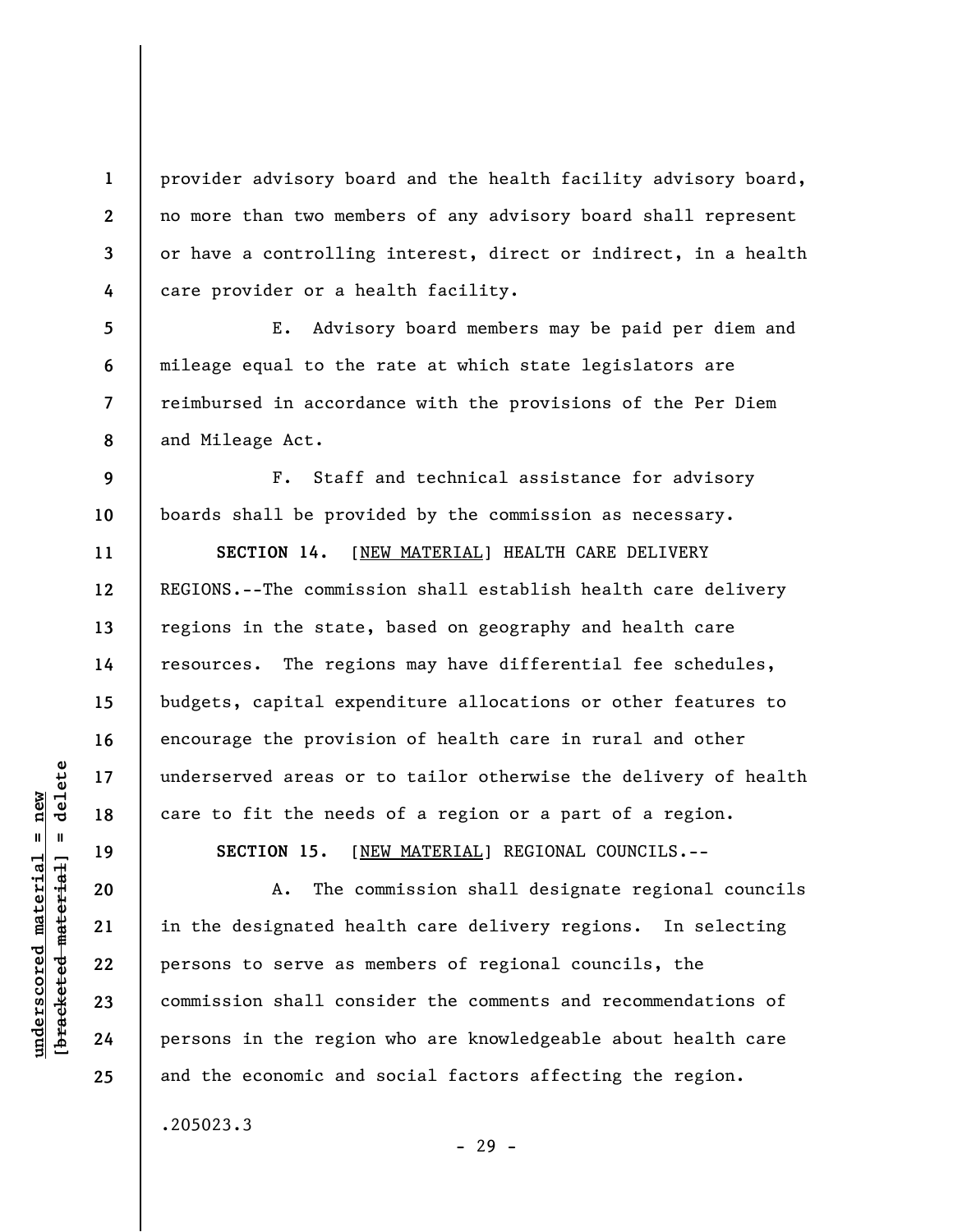**1 2 3 4 5 6 7 8 9 10 11**  B. The regional councils shall be composed of the commission members who live in the region and five other members who live in the region and are appointed by the commission. No more than two noncommission council members shall have a controlling interest, direct or indirect, in a person providing health care. The commission shall not appoint to a regional council an individual who is, or whose household contains an individual who is, employed by or an officer of or who has a controlling interesting in a person licensed to provide health insurance, directly or as an agent of a health insurer.

C. Members of a regional council may be paid per diem and mileage equal to the rate at which state legislators are reimbursed in accordance with the provisions of the Per Diem and Mileage Act.

D. The regional councils shall hold public hearings to receive comments, suggestions and recommendations from the public regarding regional health care needs. The councils shall report to the commission at times specified by the commission to ensure that regional concerns are considered in the development and update of short- and long-range plans and projections, fee schedules, budgets and capital expenditure allocations.

E. Staff technical assistance for the regional councils shall be provided by the commission.

 $-30 -$ 

.205023.3

 $\frac{1}{2}$  intereted material = delete **[bracketed material] = delete**  $underscored material = new$ **underscored material = new**

**12** 

**13** 

**14** 

**15** 

**16** 

**17** 

**18** 

**19** 

**20** 

**21** 

**22** 

**23** 

**24**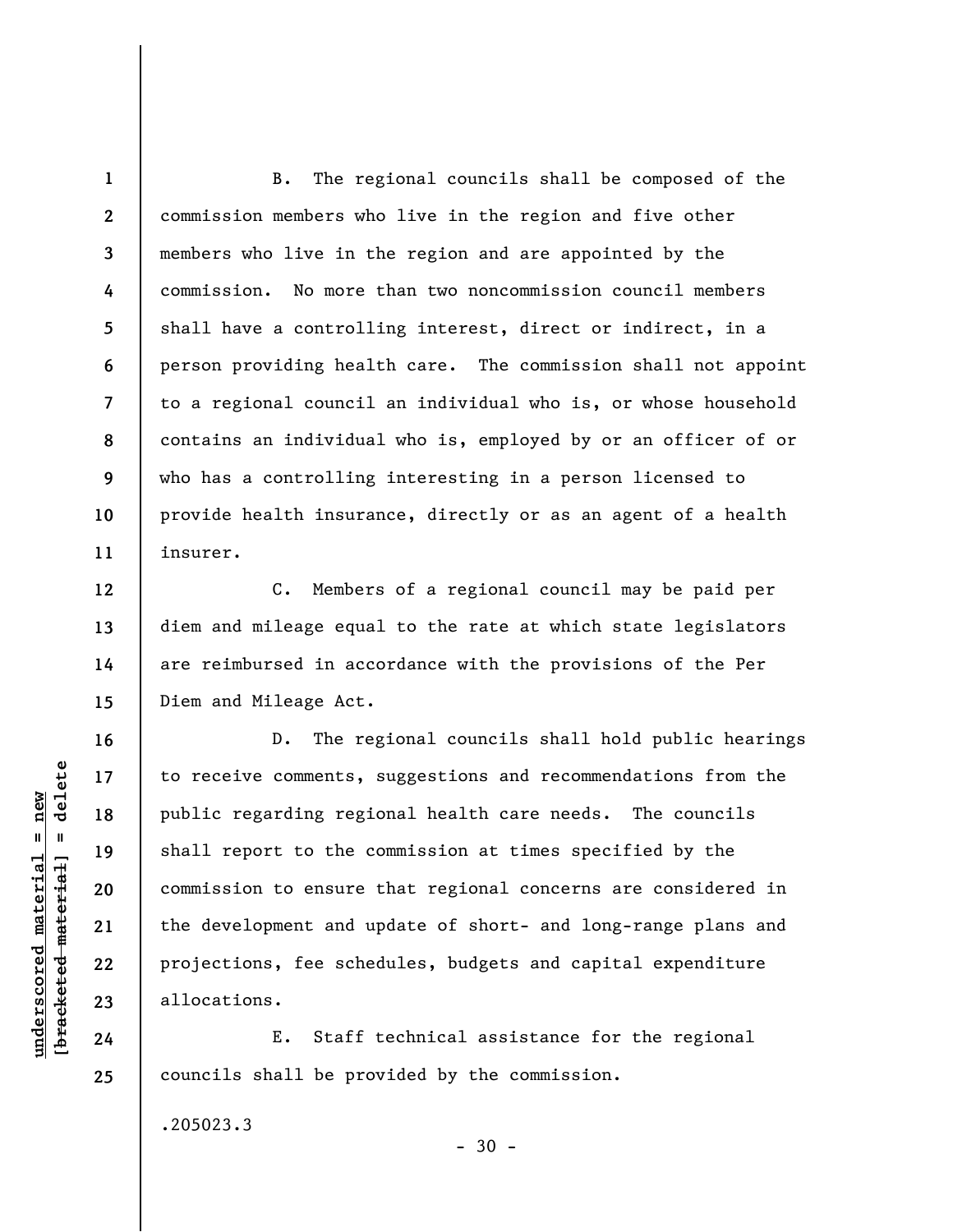**1** 

**2** 

**3** 

**4** 

**5** 

**6** 

**7** 

**8** 

**9** 

**10** 

**11** 

**12** 

**13** 

**14** 

**15** 

**16** 

**17** 

**18** 

**19** 

**20** 

**21** 

**22** 

**23** 

**24** 

**25** 

**SECTION 16.** [NEW MATERIAL] RULEMAKING.--

A. The commission shall adopt rules necessary to carry out the duties of the commission and the provisions of the Health Security Act.

B. The commission shall not adopt, amend or repeal any rule affecting a person outside the commission without a public hearing on the proposed action before the commission or a hearing officer designated by the commission. The hearing officer may be a member of the commission's staff. The hearing shall be held in a county that the commission determines would be in the interest of those affected. Notice of the subject matter of the rule, the action proposed to be taken, the time and place of the hearing, the manner in which interested persons may present their views and the method by which copies of the proposed rule or an amendment or repeal of an existing rule may be obtained shall be published once at least thirty days prior to the hearing date on a publicly accessible website that the commission establishes and maintains and in media outlets throughout the state. Notice shall also be published in an informative nonlegal format in one newspaper published in each health care delivery region and mailed at least thirty days prior to the hearing date to all persons who have made a written request for advance notice of hearing.

C. All rules adopted by the commission shall be filed in accordance with the State Rules Act.

.205023.3

- 31 -

 $\frac{1}{2}$  bracketed material = delete **[bracketed material] = delete**  $underscored material = new$ **underscored material = new**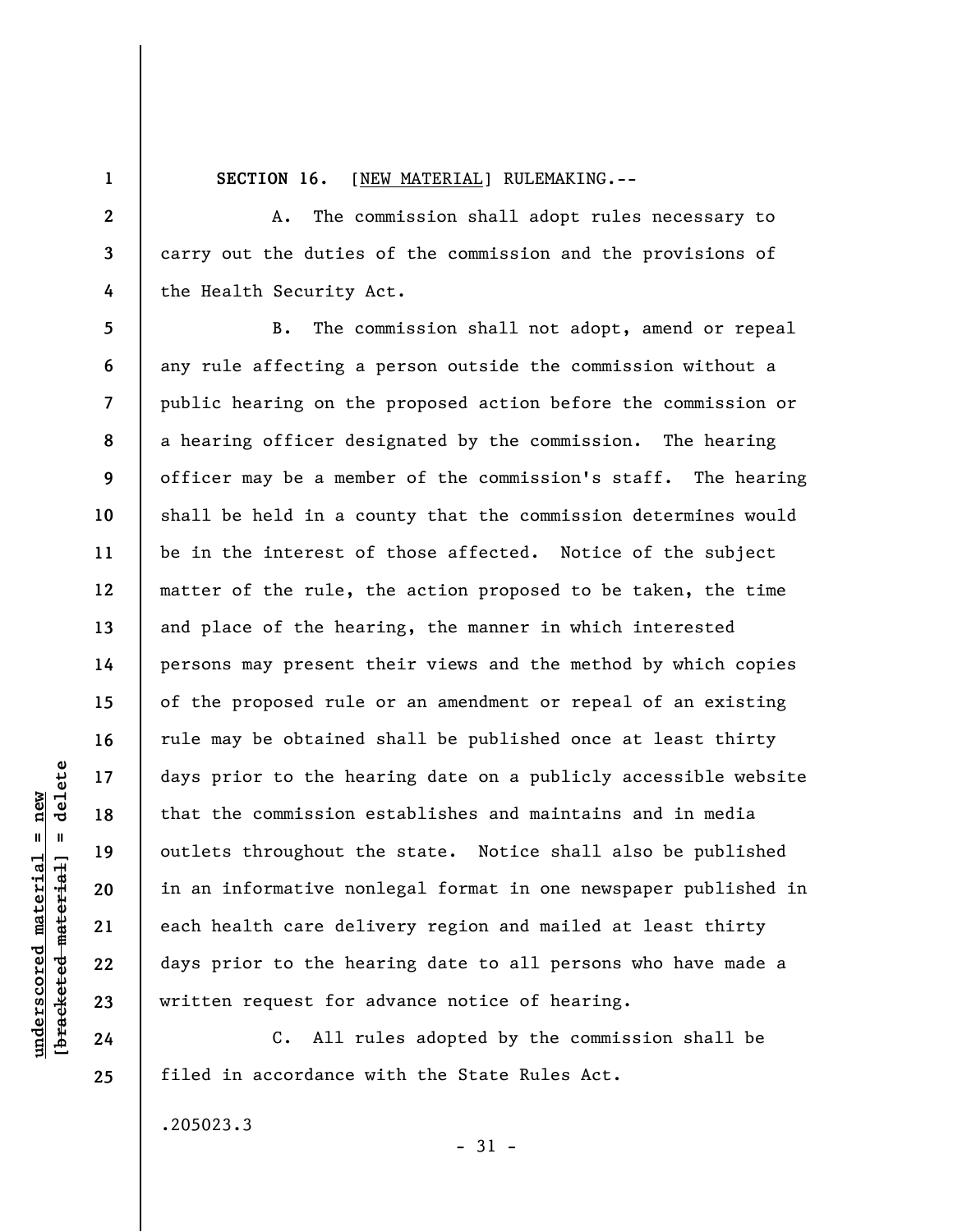**1 2 3 4 5 6 7 8 9 10 11 12 13 14 15 16 17 18 19 20 21 22 23 24 25 SECTION 17.** [NEW MATERIAL] HEALTH SECURITY PLAN.-- A. The commission shall design the health security plan to provide comprehensive, necessary and appropriate health care services, including the "minimum essential health benefits" required under federal and state law. The commission may establish additional preventive health care and primary, secondary and tertiary health care for acute and chronic conditions. B. Covered health care services shall not include: (1) surgery for cosmetic purposes other than for reconstructive purposes; (2) medical examinations and medical reports prepared for purchasing or renewing life insurance or participating as a plaintiff or defendant in a civil action for the recovery or settlement of damages; and (3) orthodontic services and cosmetic dental services except those cosmetic dental services necessary for reconstructive purposes. C. The health security plan shall specify the health care to be covered and the amount, scope and duration of services. D. The health security plan shall contain provisions to control health care costs so that beneficiaries receive comprehensive, high-quality health care consistent with available revenue and budget constraints. .205023.3 - 32 -

**underscored material = new [bracketed material] = delete**

 $\frac{1}{2}$  intereted material = delete  $underscored material = new$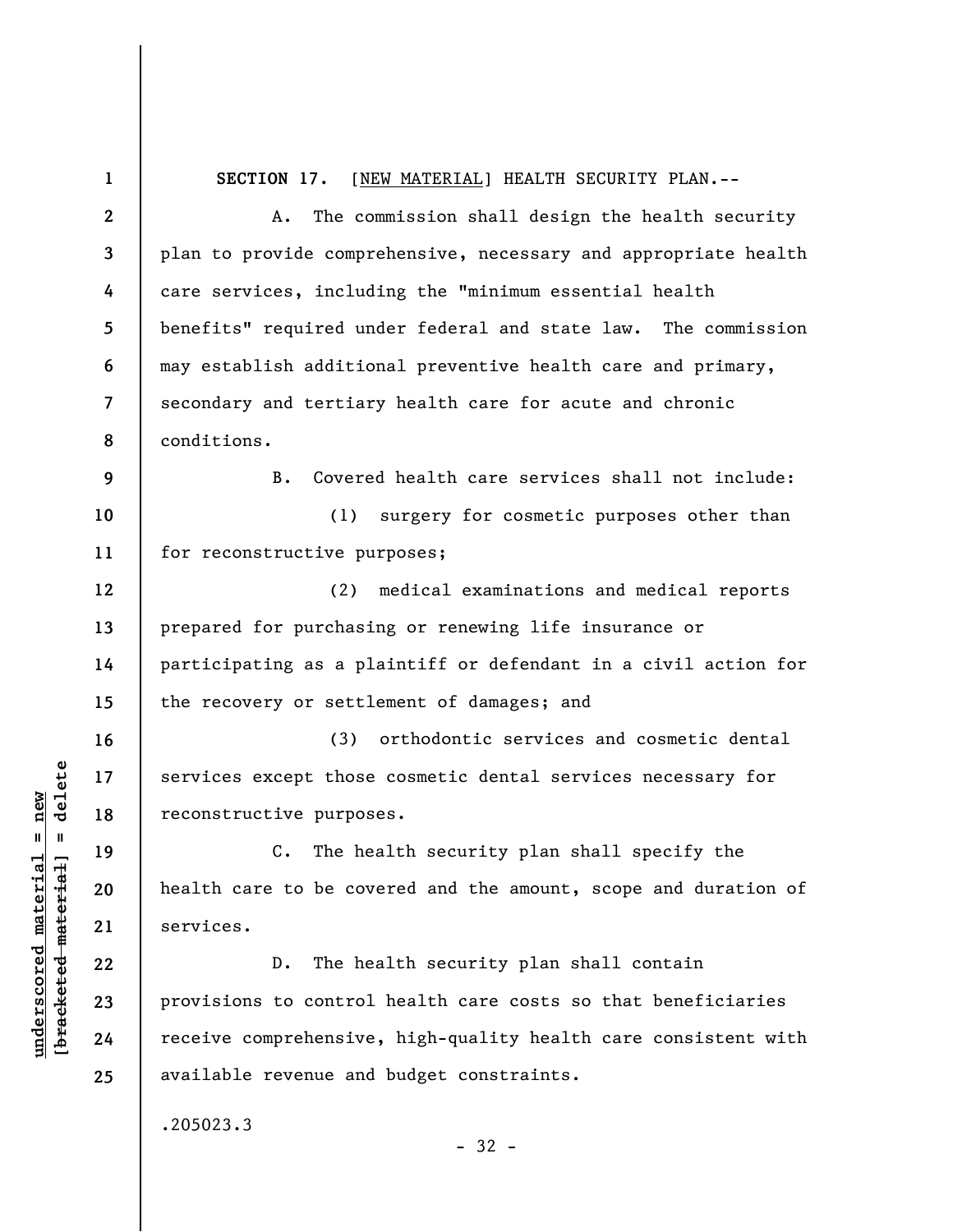E. The health security plan shall phase in eligibility for beneficiaries as their participation becomes possible through contracts, waivers or federal legislation. The health security plan may provide for certain preventive health care to be offered to all New Mexicans regardless of a person's eligibility to participate as a beneficiary.

**SECTION 18.** [NEW MATERIAL] LONG-TERM CARE.--

A. No later than one year after the effective date of the operation of the health security plan, the commission shall appoint an advisory "long-term care committee" made up of representatives of health care consumers, family members of consumers, providers and administrators to develop a plan for integrating long-term care into the health security plan. The committee shall report its plan to the commission no later than one year from its appointment. Committee members may receive per diem and mileage as provided in the Per Diem and Mileage Act.

B. The long-term care component of the health security plan shall provide for case management and noninstitutional services when appropriate.

C. Nothing in this section affects long-term care services paid through private insurance or state or federal programs subject to the provisions of Section 39 of the Health Security Act.

**SECTION 19.** [NEW MATERIAL] MENTAL AND BEHAVIORAL HEALTH .205023.3

- 33 -

 $=$  delete **[bracketed material] = delete**  $underscored material = new$ **underscored material = new** bracketed material

**25** 

**1** 

**2** 

**3** 

**4** 

**5** 

**6** 

**7** 

**8** 

**9** 

**10** 

**11** 

**12** 

**13** 

**14** 

**15** 

**16** 

**17** 

**18** 

**19** 

**20** 

**21** 

**22** 

**23**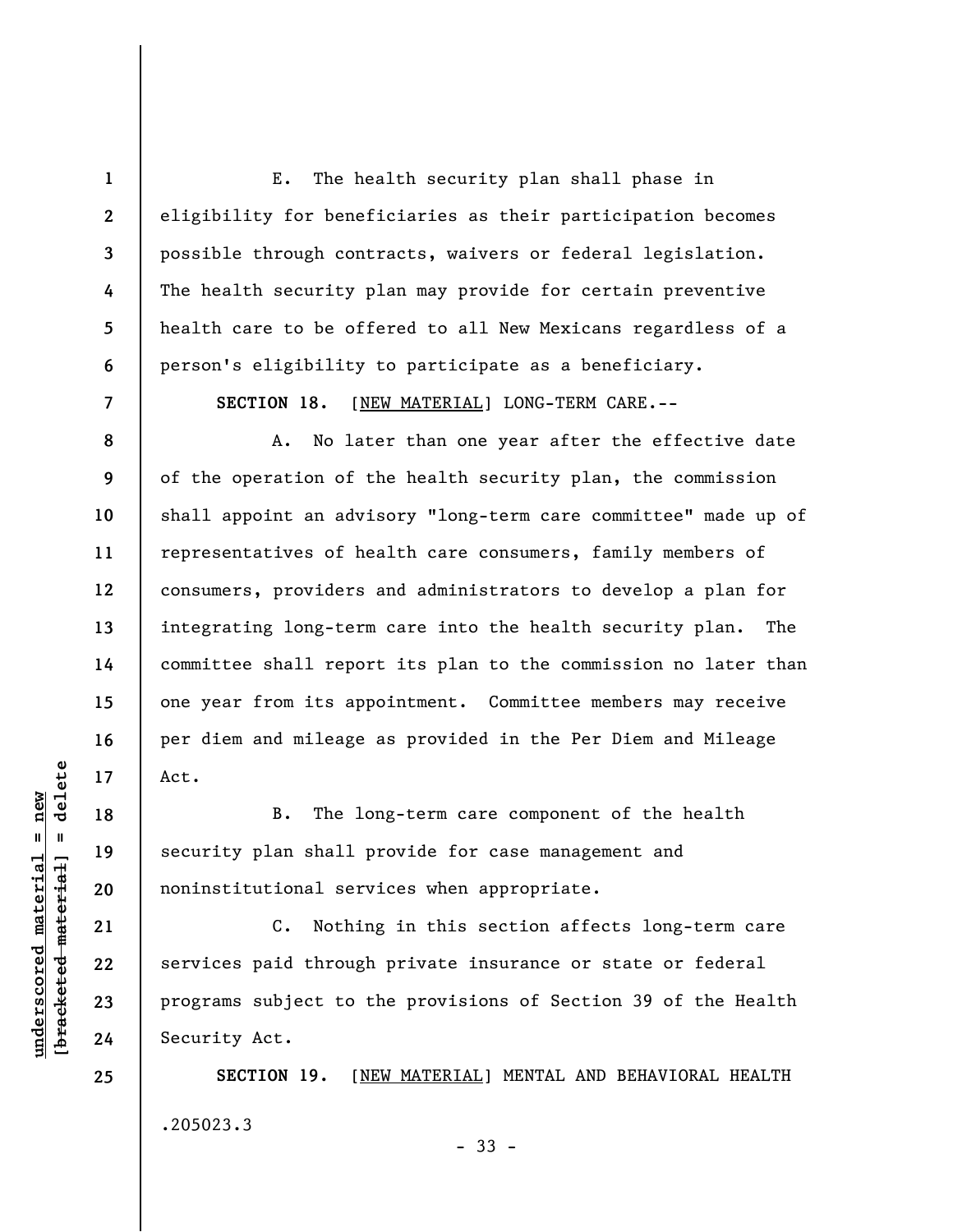**1**  SERVICES--PARITY.--

**2 3 4 5 6 7 8 9 10 11 12**  A. No later than one year after the effective date of the operation of the health security plan, the commission shall appoint an advisory "mental and behavioral health services committee" made up of representatives of mental and behavioral health care consumers, family members of consumers, providers and administrators to develop a plan for coordinating mental and behavioral health services within the health security plan. The committee shall report its plan to the commission no later than one year from its appointment. Committee members may receive per diem and mileage as provided in the Per Diem and Mileage Act.

B. The commission shall ensure that the health security plan conforms to federal and state mental and behavioral health services parity laws.

C. The mental and behavioral health services component of the health security plan shall provide, where appropriate, for:

(1) inpatient crisis evaluation services;

(2) inpatient residential substance abuse treatment services without a step therapy requirement; and

(3) case management, care coordination and noninstitutional services.

D. Nothing in this section limits mental and behavioral health services paid through private insurance or .205023.3 - 34 -

 $\frac{1}{2}$  intereted material = delete **[bracketed material] = delete**  $underscored material = new$ **underscored material = new**

**13** 

**14** 

**15** 

**16** 

**17** 

**18** 

**19** 

**20** 

**21** 

**22** 

**23** 

**24**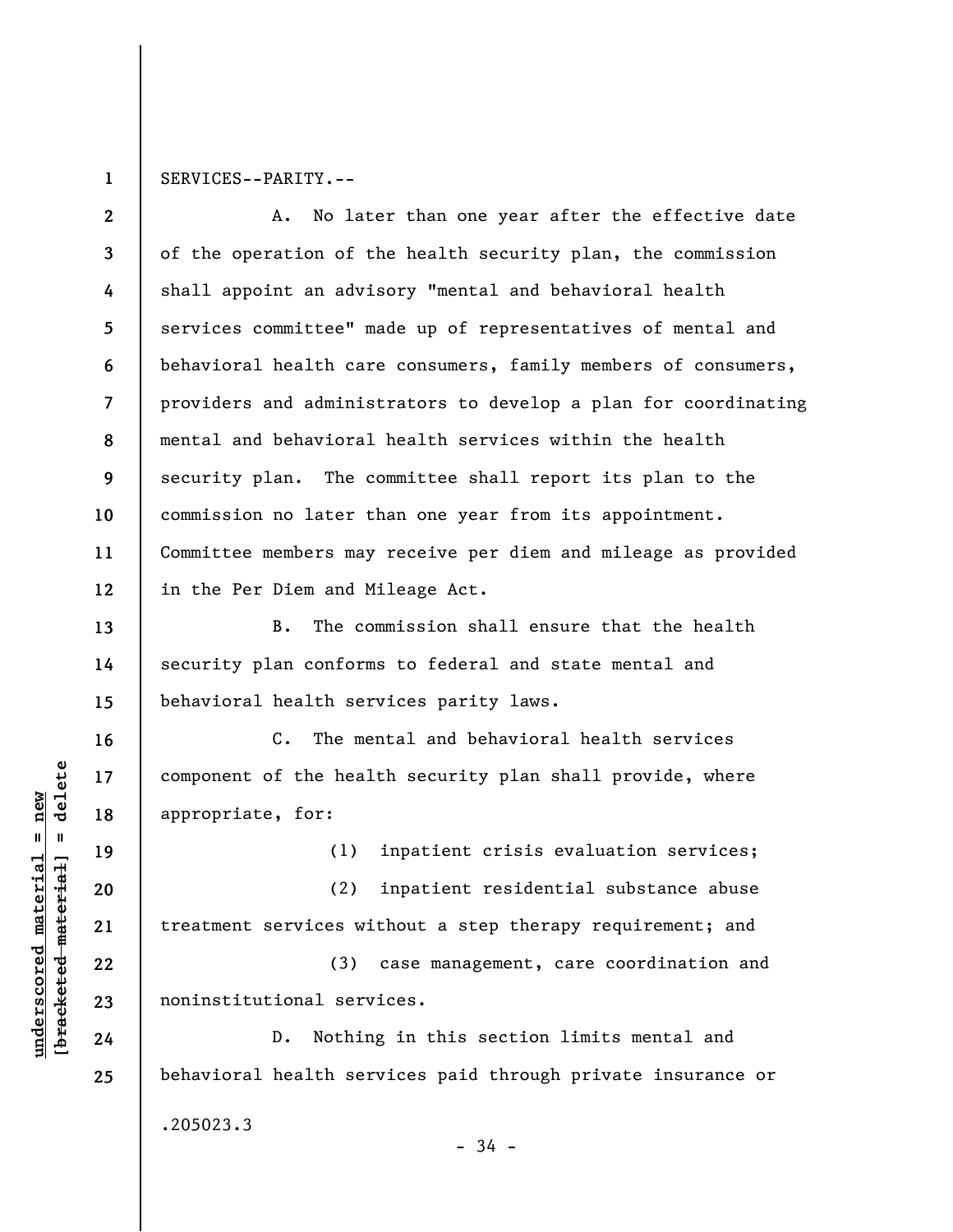**1 2**  state or federal programs subject to the provisions of Section 39 of the Health Security Act.

**SECTION 20.** [NEW MATERIAL] MEDICAID COVERAGE-- AGREEMENTS.--The commission may enter into appropriate agreements with the human services department, another state agency or a federal agency for the purpose of furthering the goals of the Health Security Act. These agreements may provide for certain services provided pursuant to the medicaid program under Title 19 or Title 21 of the federal Social Security Act and any waiver or provision of that act to be administered by the commission to implement the health security plan.

**SECTION 21.** [NEW MATERIAL] HEALTH SECURITY PLAN COVERAGE--CONDITIONS OF ELIGIBILITY FOR BENEFICIARIES-- EXCLUSIONS.--

A. An individual is eligible as a beneficiary of the health security plan if the individual has been physically present in New Mexico for one year prior to the date of application for enrollment in the health security plan and if the individual has a current intention to remain in New Mexico and not to reside elsewhere. A dependent of an eligible individual is included as a beneficiary.

B. Individuals covered under the following governmental programs shall not be brought into coverage:

 $-35 -$ 

(1) federal retiree health plan beneficiaries; (2) active duty and retired military

.205023.3

 $=$  delete **[bracketed material] = delete**  $underscored material = new$ **underscored material = new** bracketed material

**3** 

**4** 

**5** 

**6** 

**7** 

**8** 

**9** 

**10** 

**11** 

**12** 

**13** 

**14** 

**15** 

**16** 

**17** 

**18** 

**19** 

**20** 

**21** 

**22** 

**23** 

**24**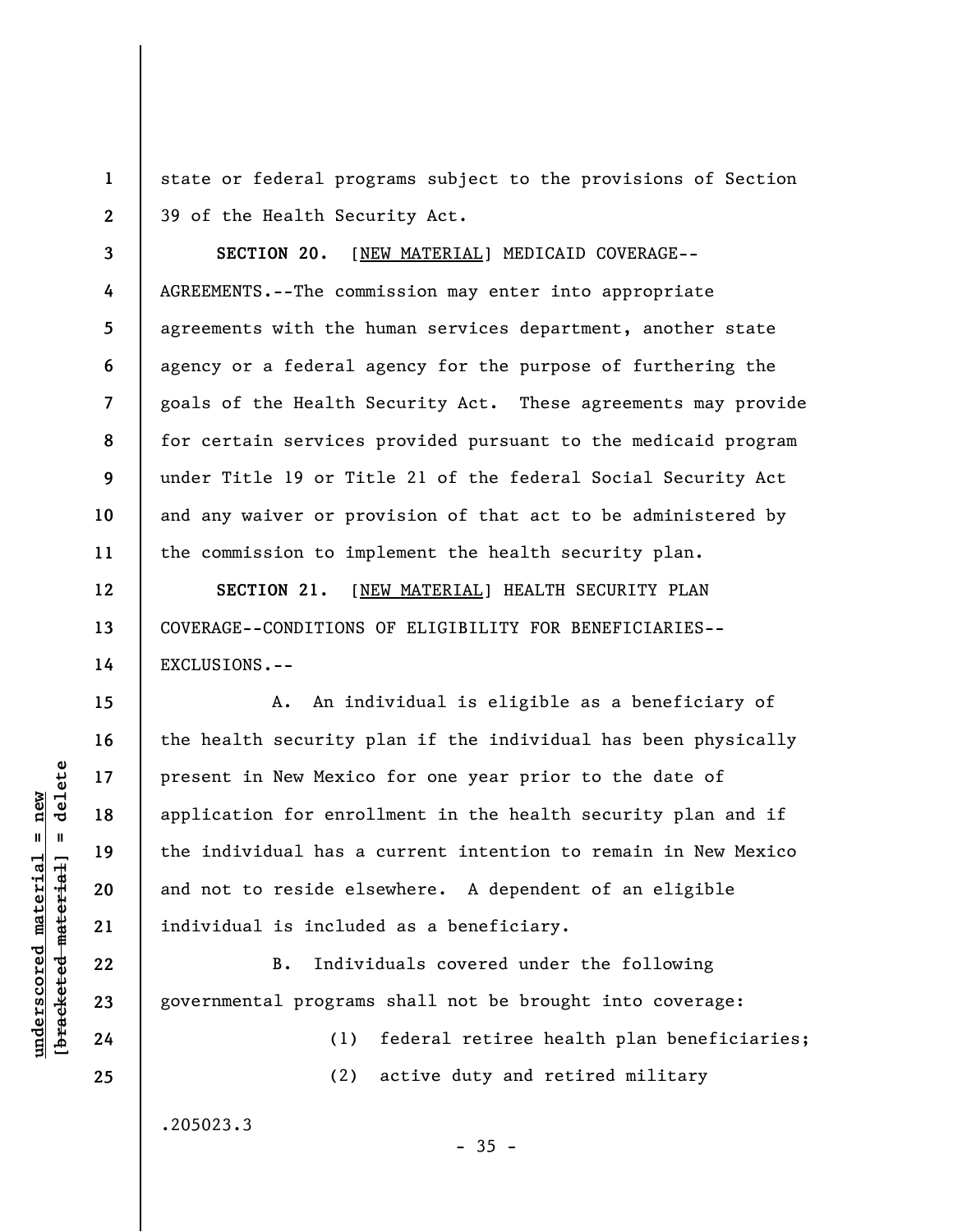**1**  personnel; and

**2 3**  (3) individuals covered by the federal active and retired military health programs.

**4 5 6**  C. Federal Indian health service or tribally operated health care program beneficiaries shall not be brought into coverage except through agreements with:

**7 8 9** 

**12** 

**13** 

**14** 

**15** 

**16** 

**17** 

**18** 

**19** 

**20** 

**21** 

**22** 

**23** 

**24** 

**25** 

(1) Indian nations, tribes or pueblos;

(2) consortia of tribes or pueblos; or

**10 11**  (3) a federal Indian health service agency subject to the approval of the tribes or pueblos located in that agency.

D. If an individual is ineligible due to the residence requirement, the individual may become eligible by paying the premium required by the health security plan for coverage for the period of time up to the date the individual fulfills that requirement if the individual is an employee who physically resides and intends to reside in the state because of employment offered to the individual in New Mexico while the individual was residing elsewhere as demonstrated by furnishing that evidence of those facts required by rule adopted by the commission.

E. An employer, group or other plan that provides health care benefits for its employees after retirement, including coverage for payment of health care supplementary coverage if the retiree is eligible for medicare, may agree to .205023.3

 $-36 -$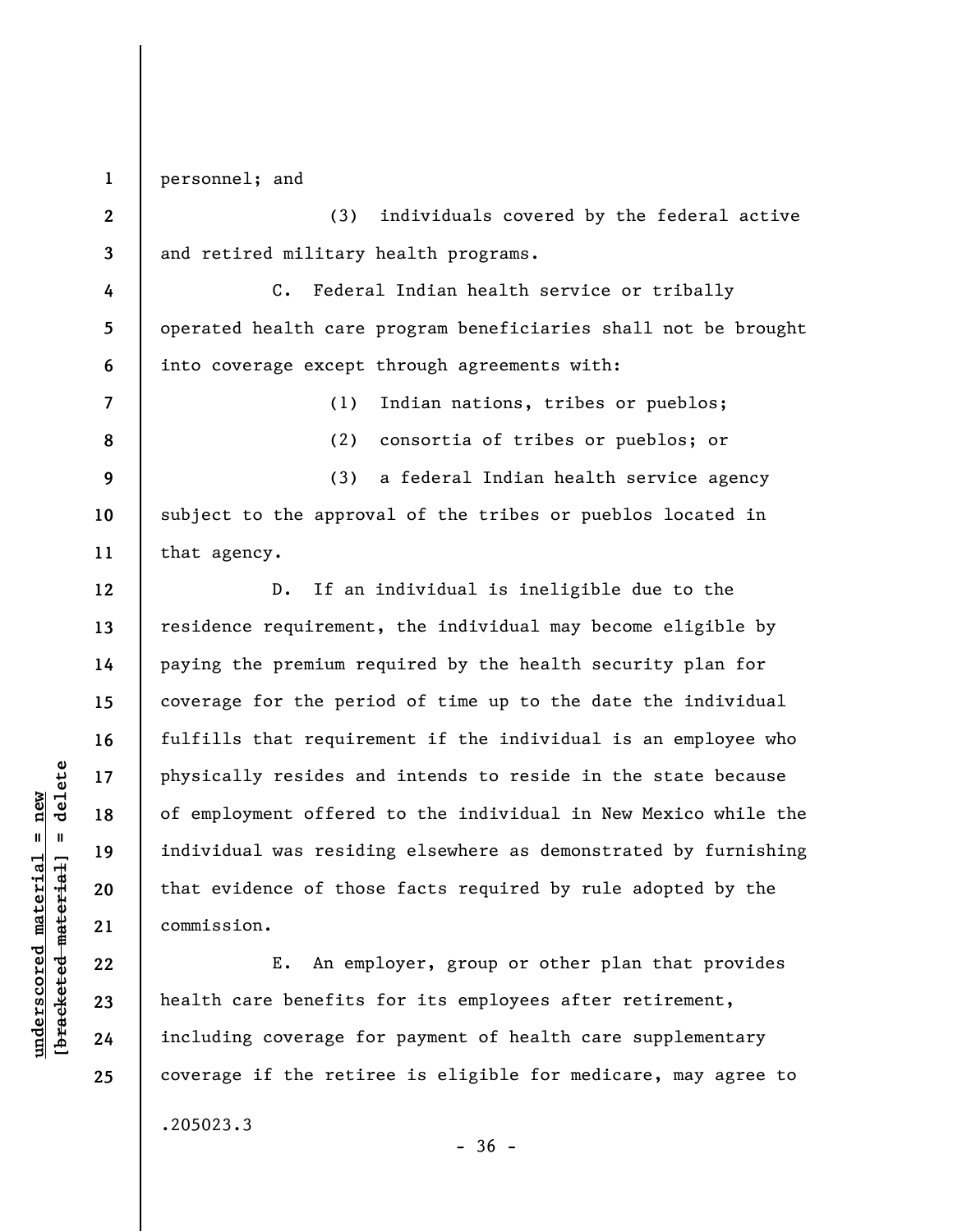**8**  participate in the health security plan; provided that there is no loss of benefits under the retiree health benefit coverage. An employer, group or other plan that participates in the health security plan shall contribute to the health security plan for the benefit of the retiree, and the agreement shall ensure that the health benefit coverage for the retiree shall be restored in the event of the retiree's ineligibility for health security plan coverage.

**9 10 11**  F. The commission shall prescribe by rule conditions under which other persons in the state may be eligible for coverage pursuant to the health security plan.

**SECTION 22.** [NEW MATERIAL] HEALTH SECURITY PLAN COVERAGE OF NONRESIDENT STUDENTS.--

A. Except as provided in Subsection B of this section, an educational institution shall purchase coverage under the health security plan for its nonresident students through fees assessed to those students. The governing body of an educational institution shall set the fees at the amount determined by the commission.

B. A nonresident student at an educational institution may satisfy the requirement for health care coverage by proof of coverage under a policy or plan in another state that is acceptable to the commission. The student shall not be assessed a fee in that case.

C. The commission shall adopt rules to determine .205023.3 - 37 -

 $\frac{1}{2}$  bracketed material = delete **[bracketed material] = delete**  $underscored material = new$ **underscored material = new**

**1** 

**2** 

**3** 

**4** 

**5** 

**6** 

**7** 

**12** 

**13** 

**14** 

**15** 

**16** 

**17** 

**18** 

**19** 

**20** 

**21** 

**22** 

**23** 

**24**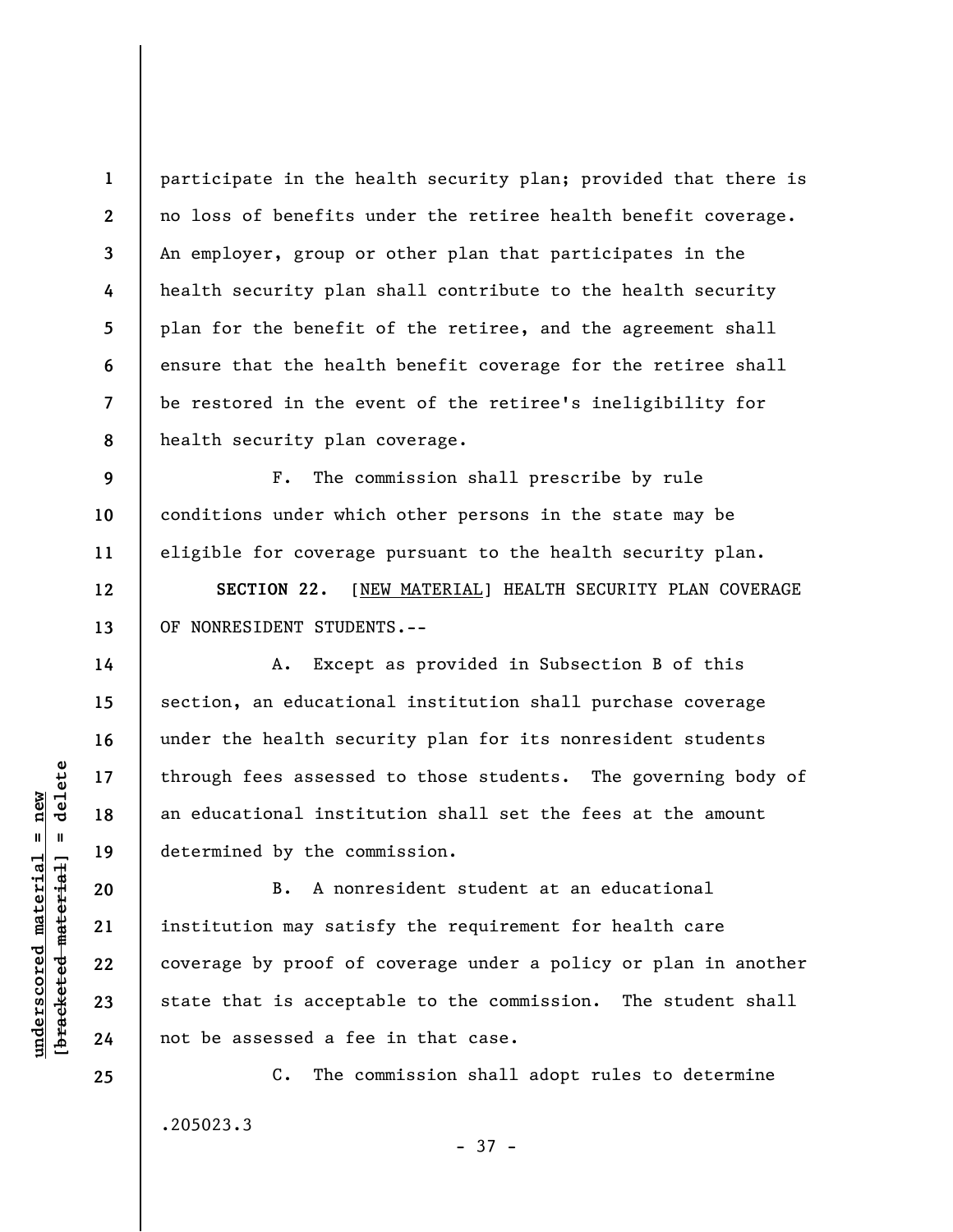proof of an individual's eligibility for the health security plan or a student's proof of nonresident health care coverage.

**SECTION 23.** [NEW MATERIAL] REMOVING INELIGIBLE PERSONS.-- The commission shall adopt rules to provide procedures for removing persons no longer eligible for coverage.

**SECTION 24.** [NEW MATERIAL] ELIGIBILITY CARD--USE-- PENALTIES FOR MISUSE.--

A. A beneficiary shall receive a card as proof of eligibility. The card shall be electronically readable and shall contain a photograph or electronic image of the beneficiary, information that identifies the beneficiary for treatment and billing, payment and other information the commission deems necessary. The use of a beneficiary's social security number as an identification number is not permitted.

B. The eligibility card is not transferable. A beneficiary who lends the beneficiary's card to another and an individual who uses another's card shall be jointly and severally liable to the commission for the full cost of the health care provided to the user. The liability shall be paid in full within one year of final determination of liability. Liabilities created pursuant to this section shall be collected in a manner similar to that used for collection of delinquent taxes.

C. A beneficiary who lends the beneficiary's card to another or an individual who uses another's card after being .205023.3 - 38 -

 $\frac{1}{2}$  bracketed material = delete **[bracketed material] = delete**  $underscored material = new$ **underscored material = new**

**1** 

**2** 

**3** 

**4** 

**5** 

**6** 

**7** 

**8** 

**9** 

**10** 

**11** 

**12** 

**13** 

**14** 

**15** 

**16** 

**17** 

**18** 

**19** 

**20** 

**21** 

**22** 

**23** 

**24**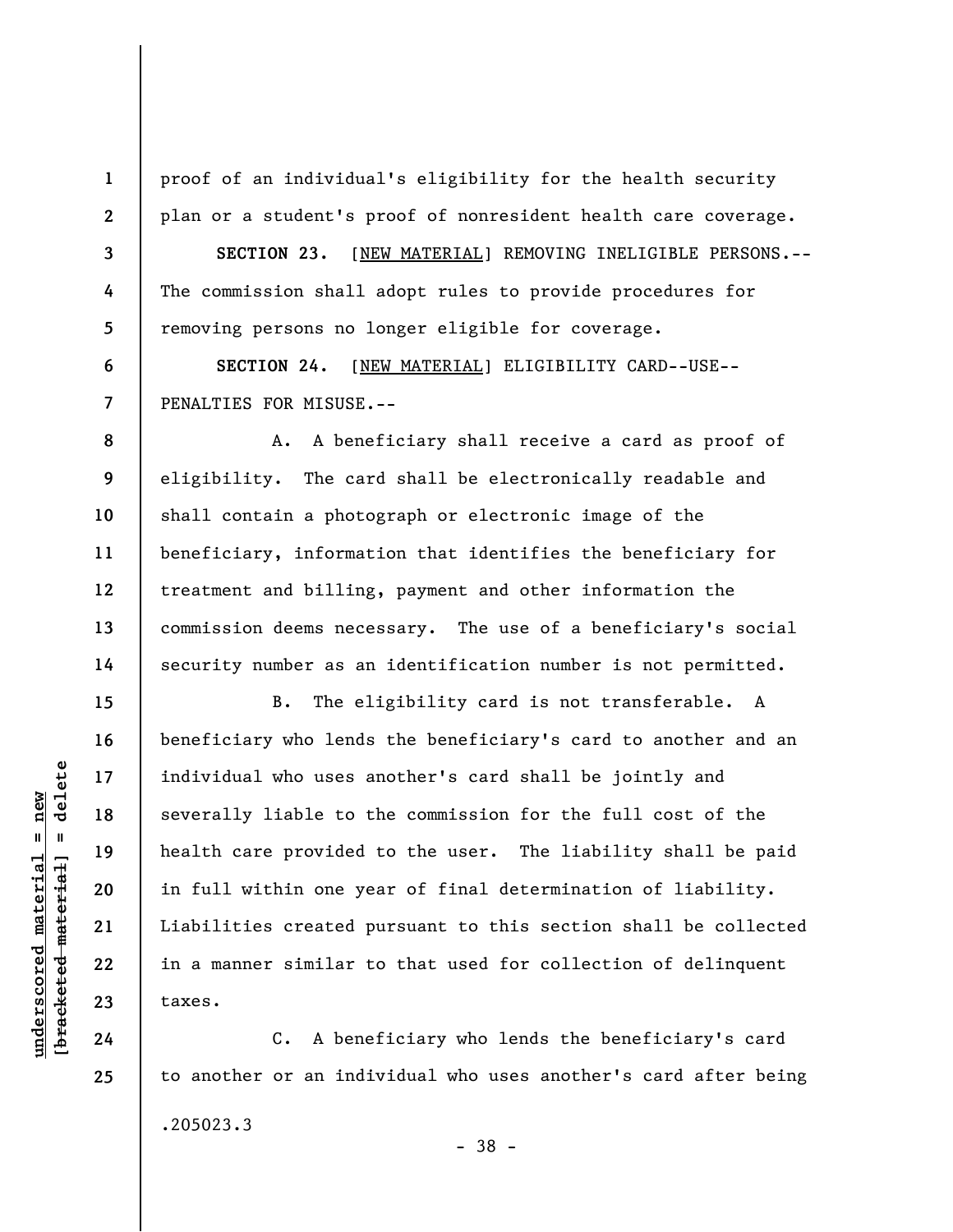**1 2 3 4 5 6**  determined liable pursuant to Subsection B of this section of a previous misuse is guilty of a misdemeanor and shall be sentenced pursuant to the provisions of Section 31-19-1 NMSA 1978. A third or subsequent conviction is a fourth degree felony, and the offender shall be sentenced pursuant to the provisions of Section 31-18-15 NMSA 1978.

**SECTION 25.** [NEW MATERIAL] PRIMARY CARE PROVIDER--RIGHT TO CHOOSE--ACCESS TO SERVICES.--

**9 10 11**  A. Except as provided in the Workers' Compensation Act, a beneficiary has the right to choose a primary care provider.

B. The primary care provider is responsible for providing health care provider services to the patient except for:

(1) services in medical emergencies; and

(2) services for which a primary care provider determines that specialist services are required, in which case the primary care provider shall advise the patient of the need for and the type of specialist services.

C. Except as otherwise provided in this section, health care provider specialists shall be paid pursuant to the health security plan only if the patient has been referred by a primary care provider. Nothing in this subsection prevents a beneficiary from obtaining the services of a health care provider specialist and paying the specialist for services .205023.3

- 39 -

**7** 

**8** 

**12** 

**13** 

**14** 

**15** 

**16** 

**17** 

**18** 

**19** 

**20** 

**21** 

**22** 

**23** 

**24**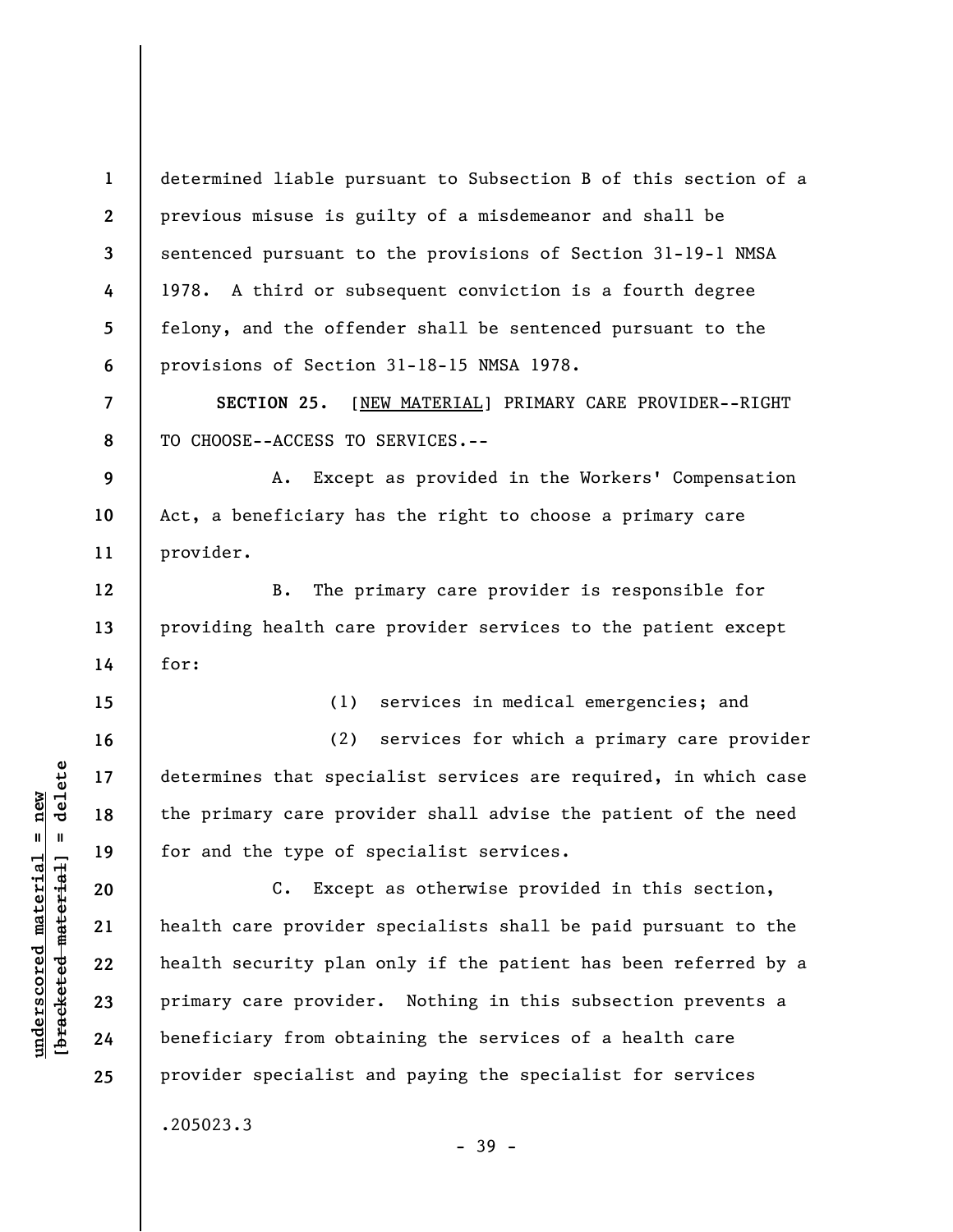**1**  provided.

**2** 

**3** 

**4** 

**5** 

**6** 

**7** 

**11** 

**12** 

**13** 

**14** 

**15** 

**16** 

**17** 

**18** 

**19** 

**20** 

**21** 

**22** 

**23** 

**24** 

**25** 

D. The commission shall by rule specify when and under what circumstances a beneficiary may self-refer, including self-referral to a chiropractic physician, a doctor of oriental medicine, mental and behavioral health service providers and other health care providers who are not primary care providers.

**8 9 10**  E. The commission shall by rule specify the conditions under which a beneficiary may select a specialist as a primary care provider.

**SECTION 26.** [NEW MATERIAL] DISCRIMINATION PROHIBITED.--A health care provider or health facility shall not discriminate against or refuse to furnish health care to a beneficiary on the basis of age, race, color, income level, national origin, religion, gender, sexual orientation, disabling condition or payment status. Nothing in this section shall require a health care provider or health facility to provide services to a beneficiary if the provider or facility is not qualified to provide the needed services or does not offer them to the general public.

**SECTION 27.** [NEW MATERIAL] BENEFICIARY RIGHTS--CLAIMS REVIEW--INTERNAL APPEALS--EXTERNAL APPEALS--GRIEVANCES.--

A. The commission shall adopt and promulgate rules to provide for:

(1) a system of service claim review pursuant .205023.3  $- 40 -$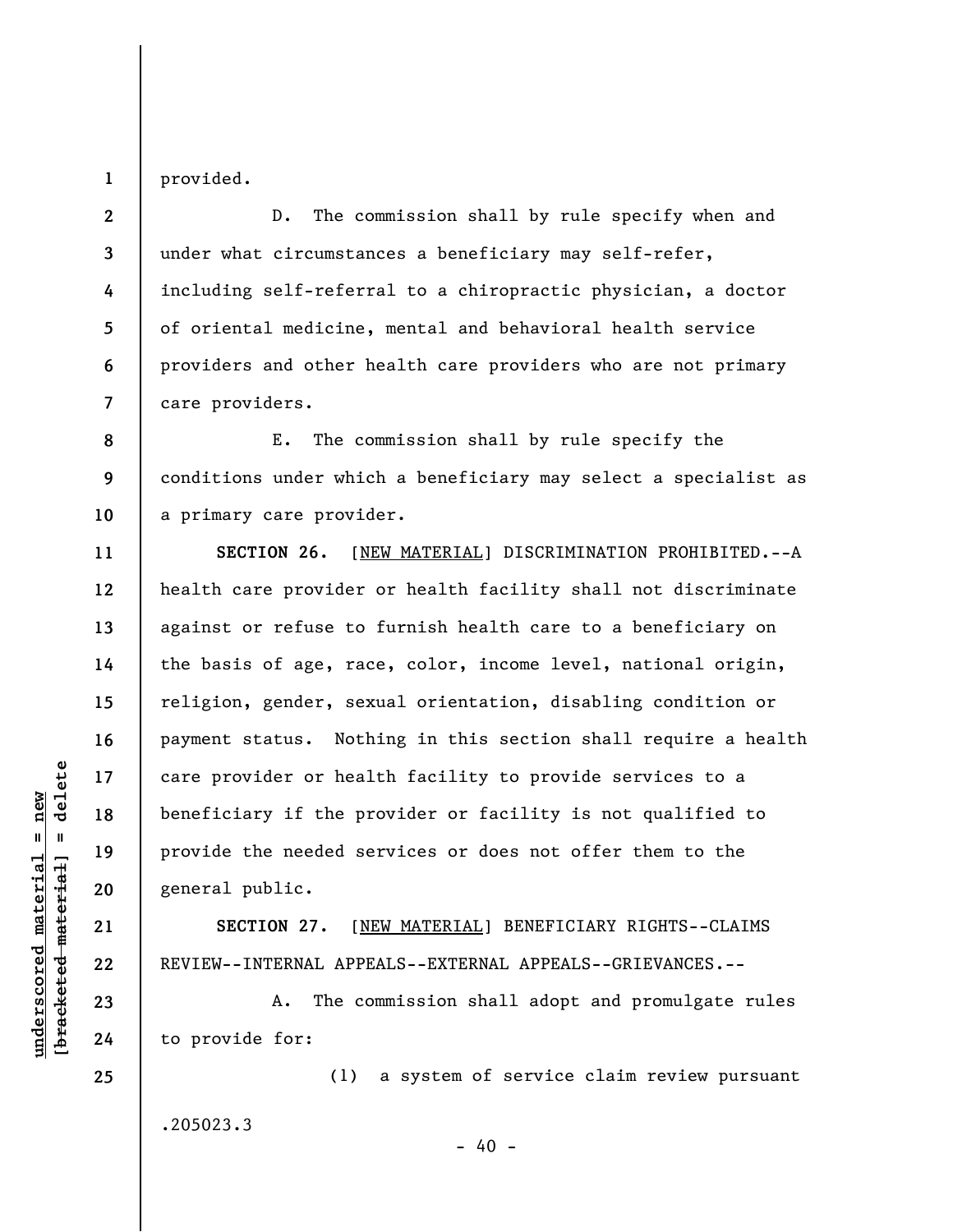**1 2 3 4 5 6 7 8 9 10 11 12 13 14 15 16 17 18 19 20 21 22 23 24 25**  to which any final decision shall be made by a health professional qualified and legally authorized to make the determination. The service claim review system shall include an internal and external appeals process for adverse determinations of service claims, including: (a) a determination that a service is not medically necessary; (b) a denial of coverage for a service because it is determined to be experimental, investigational or inappropriate; and (c) any other determination that results in a denial of, or partial payment for, a service claim; (2) expedited appeals of adverse determinations of service claims, including the grounds for expedited appeals and the time lines for hearing and decisions on expedited appeals; (3) procedures and evidentiary rules relating to the internal appeals process; (4) a beneficiary's right to continue to receive services that are the subject of an appeal and that the beneficiary was receiving before the beneficiary filed the appeal; and (5) a beneficiary's right to emergency services that are immediately available without prior authorization requirements and appropriate out-of-state .205023.3  $- 41 -$ 

**underscored material = new [bracketed material] = delete**

 $\frac{1}{2}$  intereted material = delete  $underscored material = new$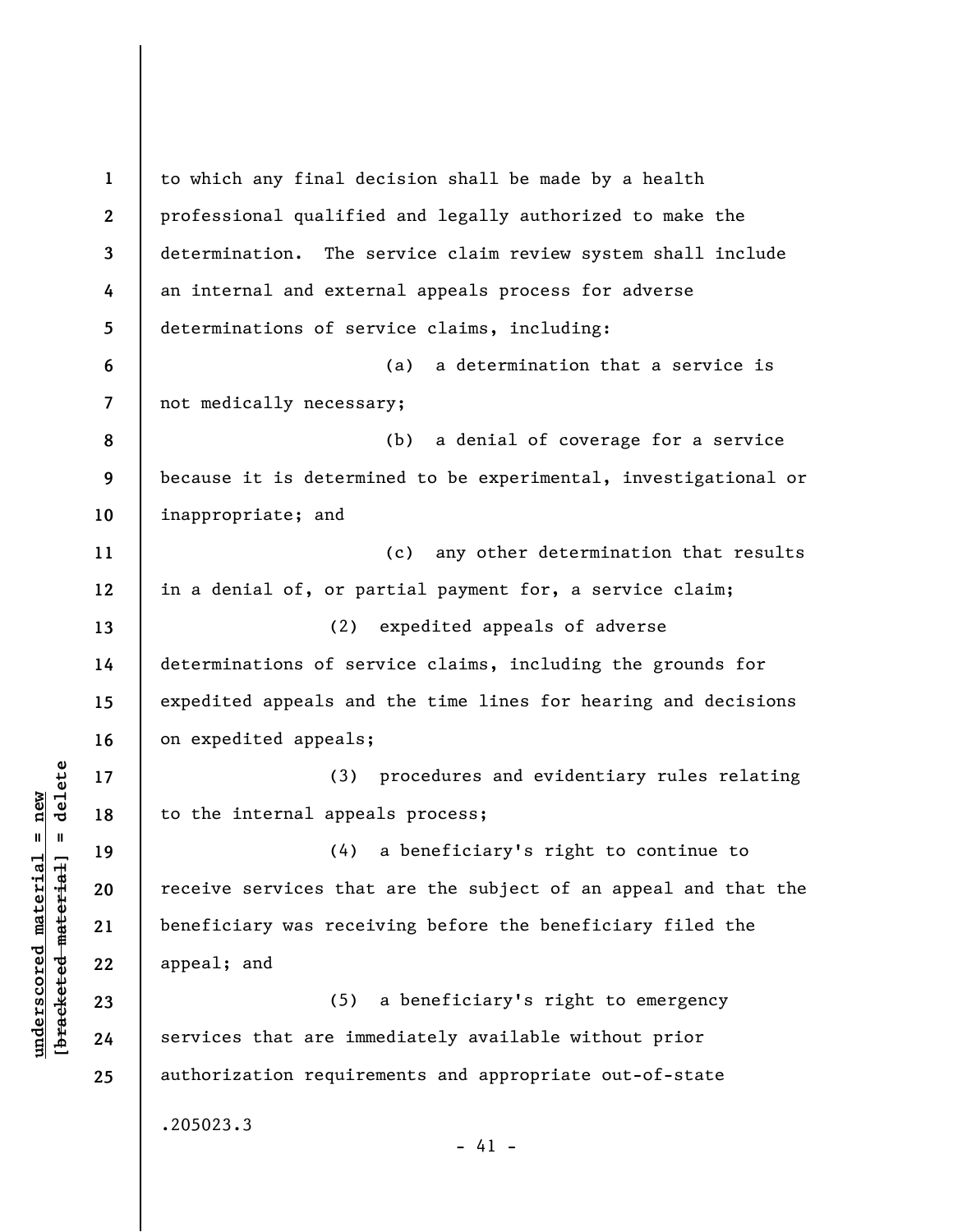**1 2**  emergency services that are not subject to additional cost to the beneficiary.

**3 4 5 6 7 8**  B. The commission shall adopt and promulgate rules to provide beneficiaries with a prompt and fair grievance procedure for resolving patient complaints and for addressing patient questions and concerns relating to any aspect of the health security plan not relating to the service claim review system.

**9 10 11 12 13**  C. Within a reasonable time after enrollment and at subsequent periodic times as the commission deems appropriate, the health security plan shall provide beneficiaries with written materials that contain, in a clear, conspicuous and readily understandable form, a full disclosure of:

**14 15**  (1) the health security plan's covered services, limitations and exclusions;

**16 17 18 19 20 21 22 23 24 25**  (2) conditions of eligibility; (3) prior authorization requirements; (4) rights to appeals of adverse service claim determinations and to grievance procedures, including: (a) a beneficiary's right to have a service claim denial, reduction or termination communicated promptly in writing; (b) a beneficiary's right to review the beneficiary's file and to present evidence and testimony as part of the appeals and grievance processes; .205023.3  $- 42 -$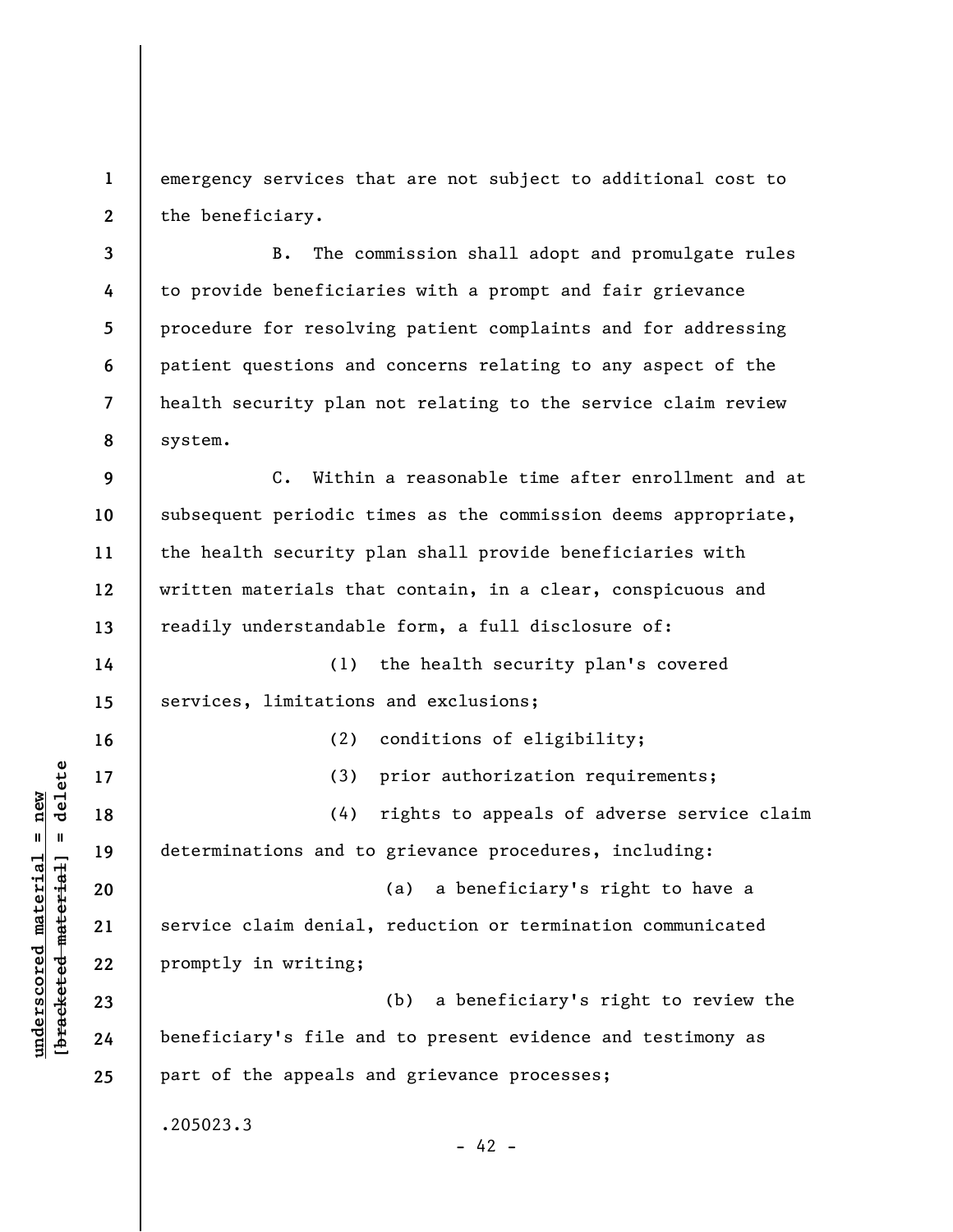**1 2 3 4 5 6 7 8 9 10 11 12 13 14 15 16 17 18 19 20 21 22 23 24 25**  (c) the availability of the office of the ombudsman at the office of superintendent of insurance to assist beneficiaries with appeals and grievances; (d) a beneficiary's right to continue to receive services that are the subject of an appeal and that the beneficiary was receiving before the beneficiary filed the appeal; and (e) a beneficiary's right to have the outcome of an appeal or grievance communicated promptly in writing; and (5) a beneficiary's right to emergency services that are immediately available without prior authorization requirements and appropriate out-of-state emergency services that are not subject to additional costs to the beneficiary. D. The superintendent shall adopt and promulgate rules to establish an external appeals process for review of beneficiary service claim appeals in accordance with the provisions of the Health Security Act. E. The superintendent shall appoint one or more qualified individuals to review external service claim appeals. The superintendent shall fix the reasonable compensation of each appointee based upon compensation amounts suggested by national or state legal or medical professional societies, organizations or associations. The commission shall pay the .205023.3

 $b$ racketed material] = delete **[bracketed material] = delete**  $underscored material = new$ **underscored material = new**

 $- 43 -$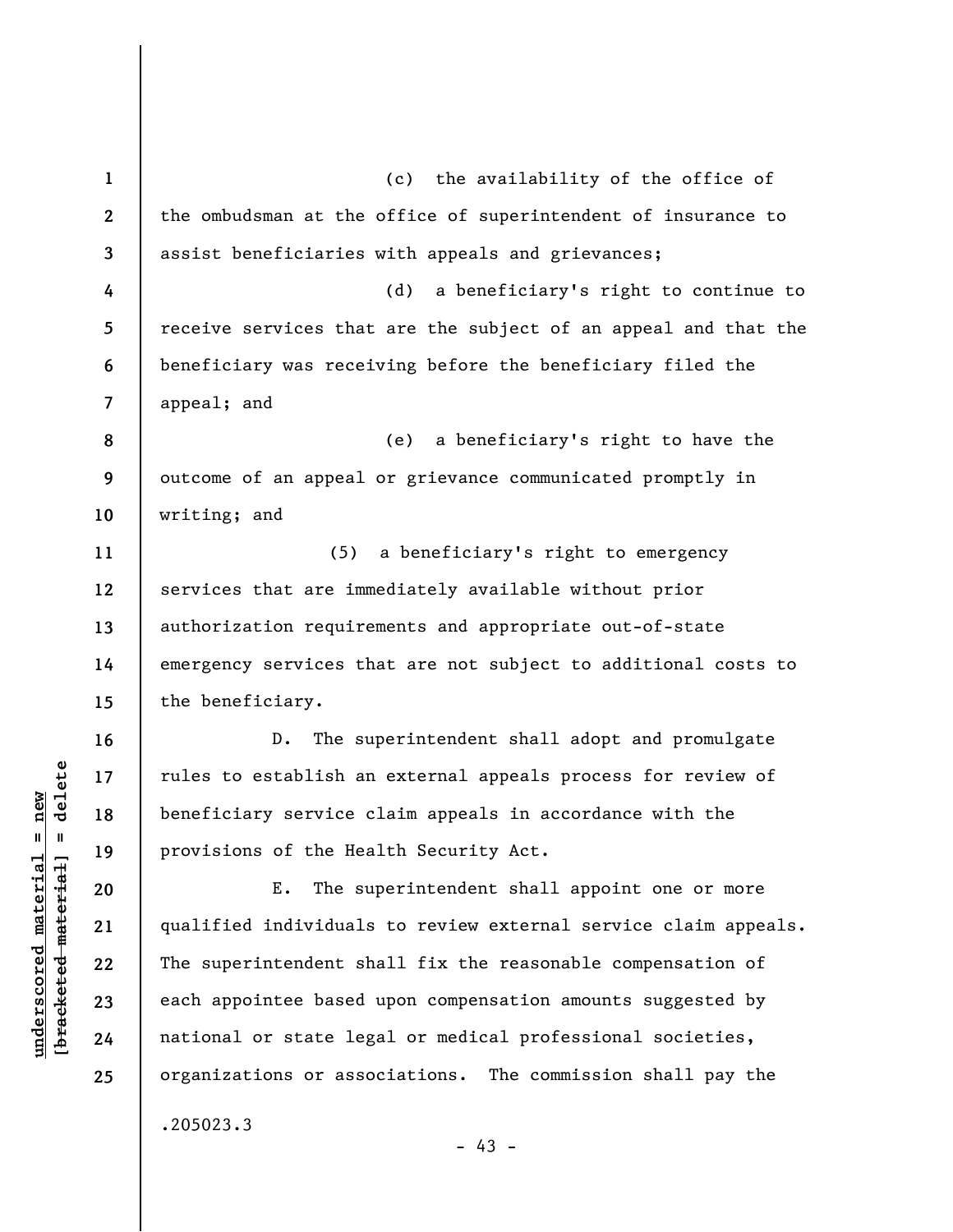**1 2**  compensation directly to each appointee who participated in the external grievance appeal review.

F. Upon completion of the external service claim appeal review, the superintendent shall prepare a detailed statement of compensation due each appointee and shall present the statement to the beneficiary and the commission.

**7 8 9 10**  G. The decision to approve or deny a service claim based on a technicality shall be made in a timely manner and shall not exceed time limits established by rule of the commission.

H. The fact of and the specific reasons for a denial of a service claim shall be communicated promptly in writing to both the provider and the beneficiary involved.

**SECTION 28.** [NEW MATERIAL] QUALITY OF CARE--HEALTH CARE PROVIDER AND HEALTH FACILITIES--PRACTICE STANDARDS.--

A. The commission shall adopt rules to establish and implement a quality improvement program that monitors the quality and appropriateness of health care provided by the health security plan, including evidence-based medicine, best practices, outcome measurements, consumer education and patient safety. The commission shall set standards and review benefits to ensure that effective, cost-efficient, high-quality and appropriate health care is provided under the health security plan.

B. The commission shall establish a quality .205023.3

- 44 -

**3** 

**4** 

**5** 

**6** 

**11** 

**12** 

**13** 

**14** 

**15** 

**16** 

**17** 

**18** 

**19** 

**20** 

**21** 

**22** 

**23** 

**24**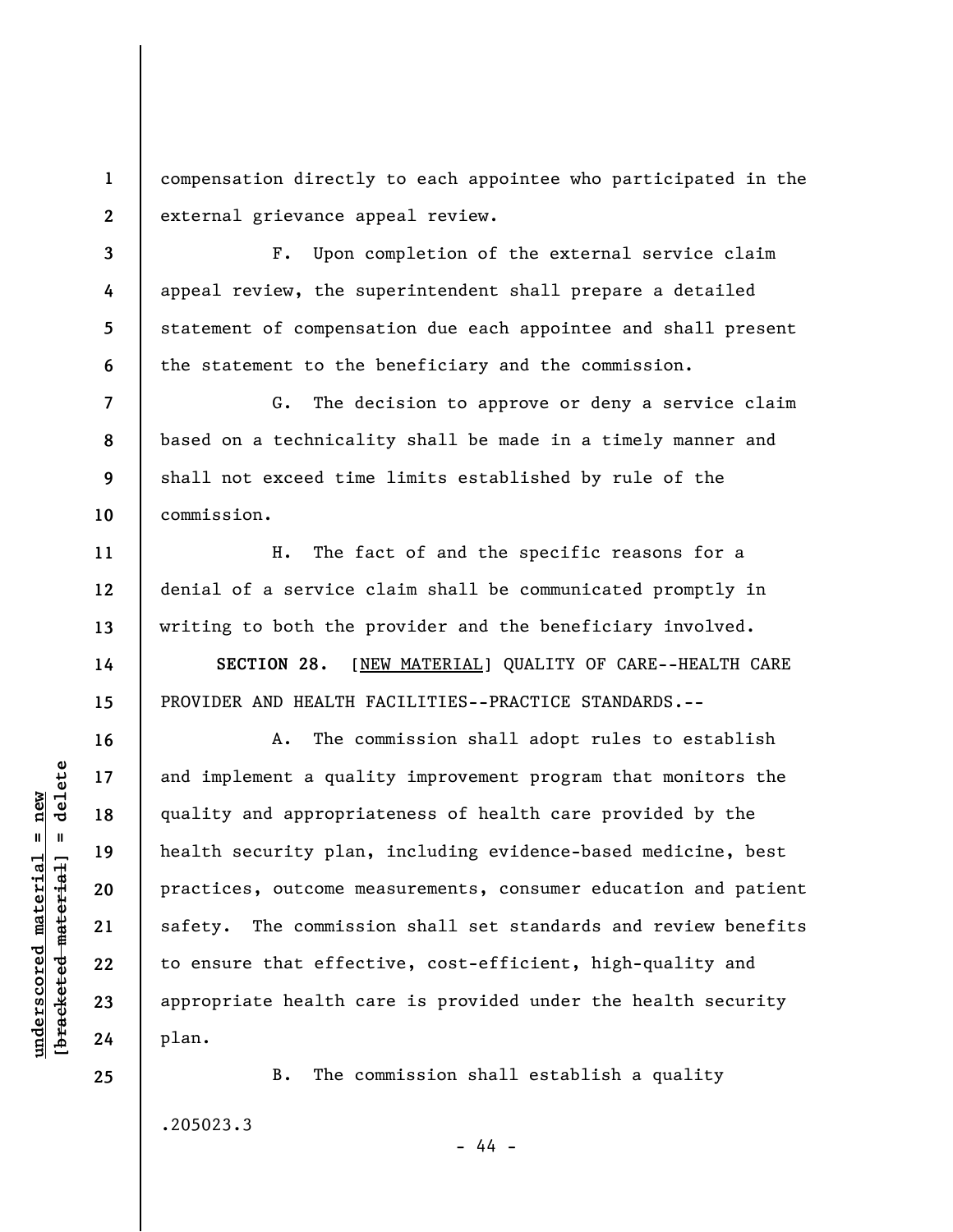**1 2 3 4 5 6 7 8 9**  improvement program. The quality improvement program shall include an ongoing system for monitoring patterns of practice. Pursuant to the quality improvement program, the commission shall review and adopt professional practice guidelines developed by state and national medical and specialty organizations, federal agencies for health care policy and research and other organizations as it deems necessary to promote the quality and cost-effectiveness of health care provided through the health security plan.

**12**  C. The commission shall appoint a "health care practice advisory committee" consisting of health care providers, health facilities and other knowledgeable persons to advise the commission and staff on health care practice issues. The committee shall include both health care providers and health facilities from counties having eighty thousand or fewer inhabitants as of the most recent federal decennial census and health care providers and health facilities from counties having more than eighty thousand inhabitants as of the most recent federal decennial census. The committee may appoint subcommittees and task forces to address practice issues of a specific health care provider discipline or a specific kind of health facility; provided that the subcommittee or task force includes providers of substantially similar specialties or types of facilities. The advisory committee shall provide to the commission recommended standards and guidelines to be

.205023.3

 $- 45 -$ 

delete **[bracketed material] = delete**  $anderscored material = new$ **underscored material = new**  $\mathbf{I}$ bracketed material

**10** 

**11** 

**13** 

**14** 

**15** 

**16** 

**17** 

**18** 

**19** 

**20** 

**21** 

**22** 

**23** 

**24**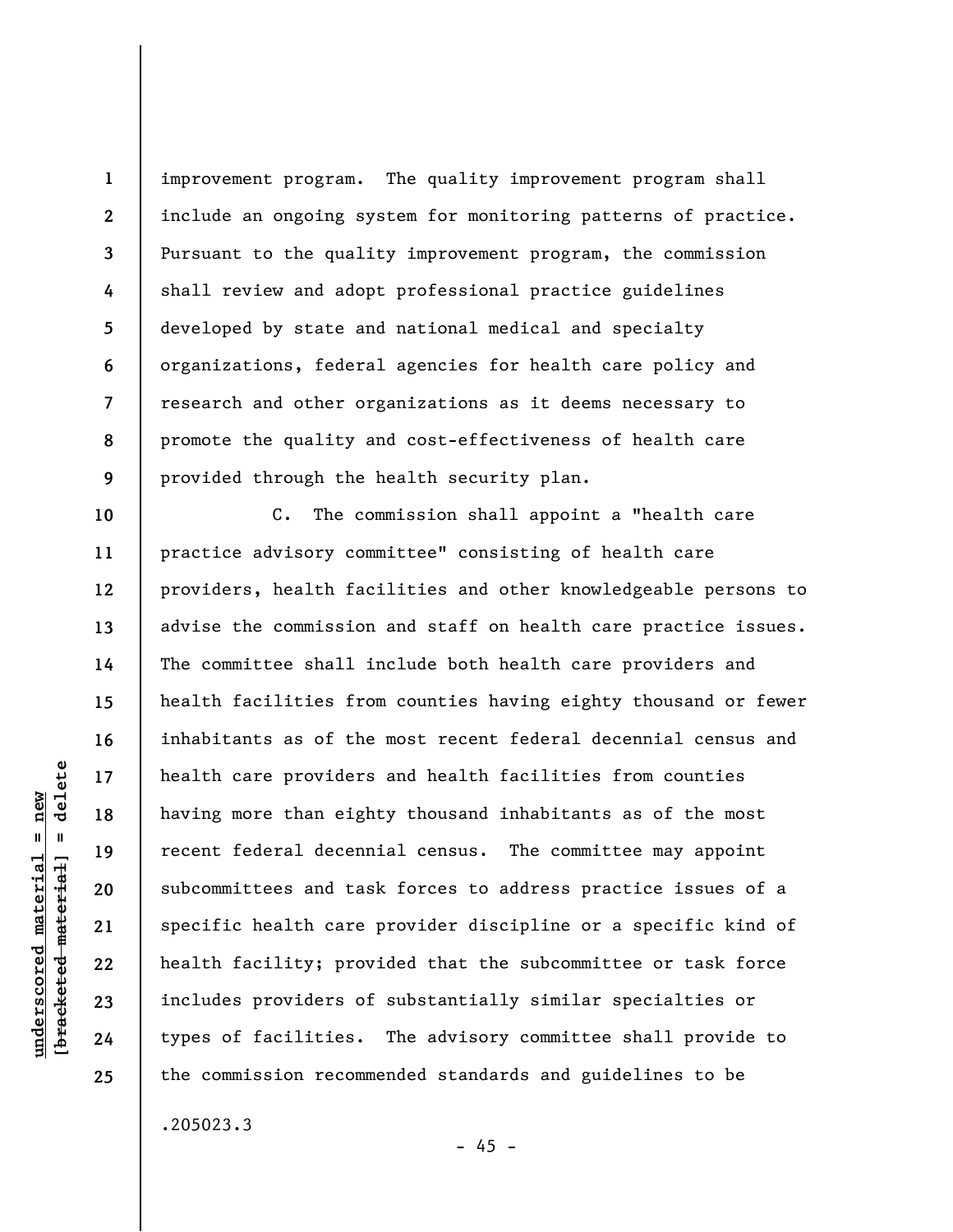**1** 

followed in making determinations on practice issues.

**2 3 4 5 6 7 8 9**  D. With the advice of the health care practice advisory committee, the commission shall establish a system of peer education for health care providers or health facilities determined to be engaging in aberrant patterns of practice pursuant to Subsection B of this section. If the commission determines that peer education efforts have failed, the commission may refer the matter to the appropriate licensing or certifying board.

**10 11 12 13 14 15**  E. The commission may provide by rule for the assessment of administrative penalties for up to three times the amount of excess payments if it finds that excessive billings were part of an aberrant pattern of practice. Administrative penalties shall be deposited in the current school fund.

F. After consultation with the health care practice advisory committee, the commission may suspend or revoke a health care provider's or health facility's privilege to be paid for health care provided under the health security plan based upon evidence clearly supporting a determination by the commission that the provider or facility engages in aberrant patterns of practice, including inappropriate utilization, attempts to unbundle health care services or other practices that the commission deems a violation of the Health Security Act or rules adopted pursuant to that act. As used in this

.205023.3

**underscored material = new [bracketed material] = delete**

 $\frac{1}{2}$  bracketed material] = delete  $underscored material = new$ 

**16** 

**17** 

**18** 

**19** 

**20** 

**21** 

**22** 

**23** 

**24** 

**25** 

 $- 46 -$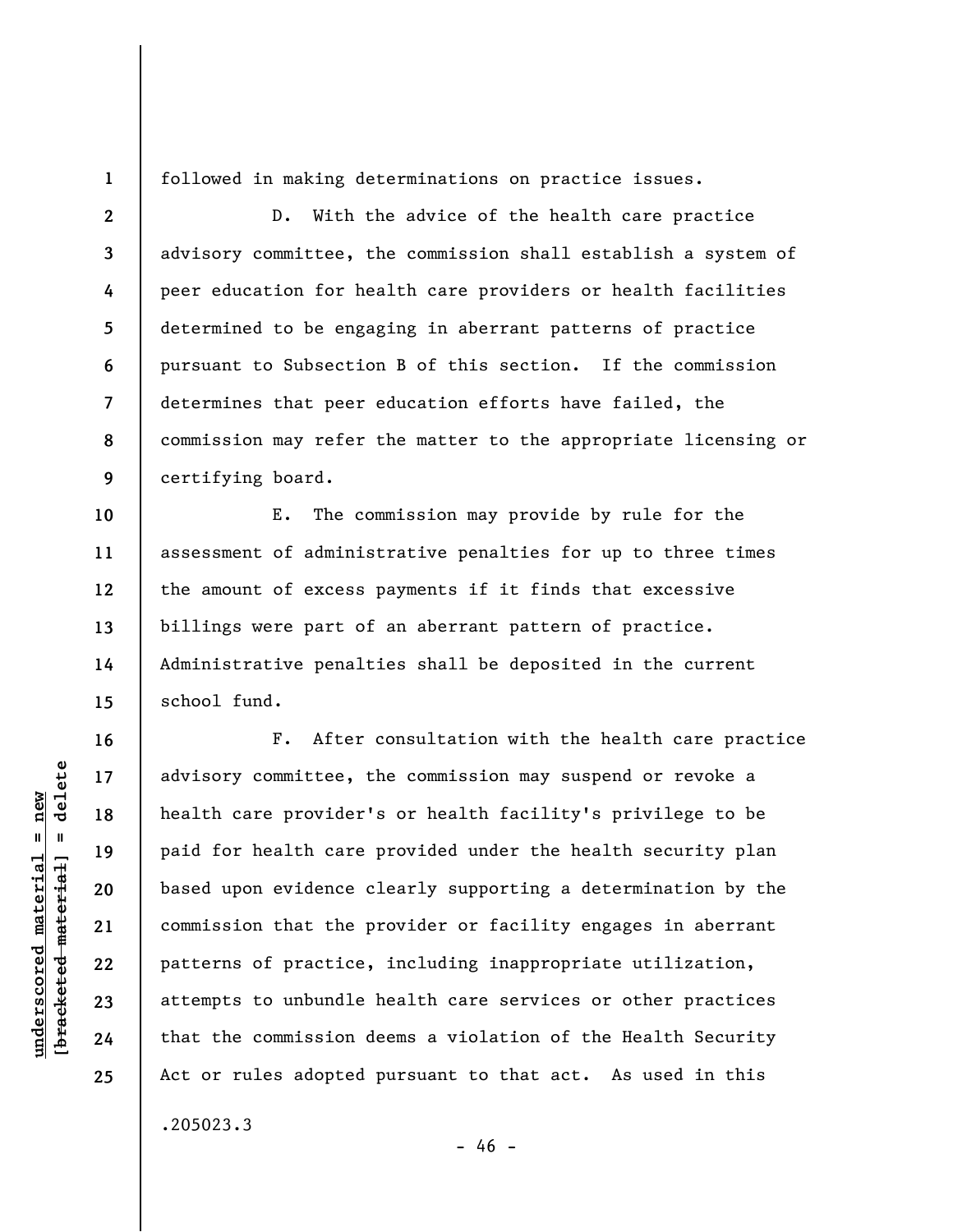**1 2 3**  subsection, "unbundle" means to divide a service into components in an attempt to increase, or with the effect of increasing, compensation from the health security plan.

G. The commission shall report a suspension or revocation of the privilege to be paid for health care pursuant to the Health Security Act to the appropriate licensing or certifying board.

**8 9 10 11 12 13**  H. The commission shall report cases of suspected fraud by a health care provider or a health facility to the attorney general for investigation and prosecution. The office of the attorney general has independent authority to investigate and prosecute suspected fraud without a prior commission report of fraud.

**SECTION 29.** [NEW MATERIAL] HEALTH CARE PROVIDER AND HEALTH FACILITY RIGHTS--DISPUTE RESOLUTION--GRIEVANCE PROCEDURES--RULEMAKING.--

A. The health security plan shall not:

(1) adopt a gag rule or practice that prohibits a health care provider or health facility from discussing a treatment option with a beneficiary even if the health security plan does not approve of the option;

(2) include in any of its contracts with health care providers or health facilities any provisions that offer an inducement, financial or otherwise, to provide less than medically necessary services to a beneficiary; or

- 47 -

.205023.3

 $\frac{1}{2}$  of  $\frac{1}{2}$  and  $\frac{1}{2}$  and  $\frac{1}{2}$  and  $\frac{1}{2}$  and  $\frac{1}{2}$  and  $\frac{1}{2}$  and  $\frac{1}{2}$  and  $\frac{1}{2}$  and  $\frac{1}{2}$  and  $\frac{1}{2}$  and  $\frac{1}{2}$  and  $\frac{1}{2}$  and  $\frac{1}{2}$  and  $\frac{1}{2}$  and  $\frac{1}{2}$  an **[bracketed material] = delete**  $underscored material = new$ **underscored material = new**

**4** 

**5** 

**6** 

**7** 

**14** 

**15** 

**16** 

**17** 

**18** 

**19** 

**20** 

**21** 

**22** 

**23** 

**24**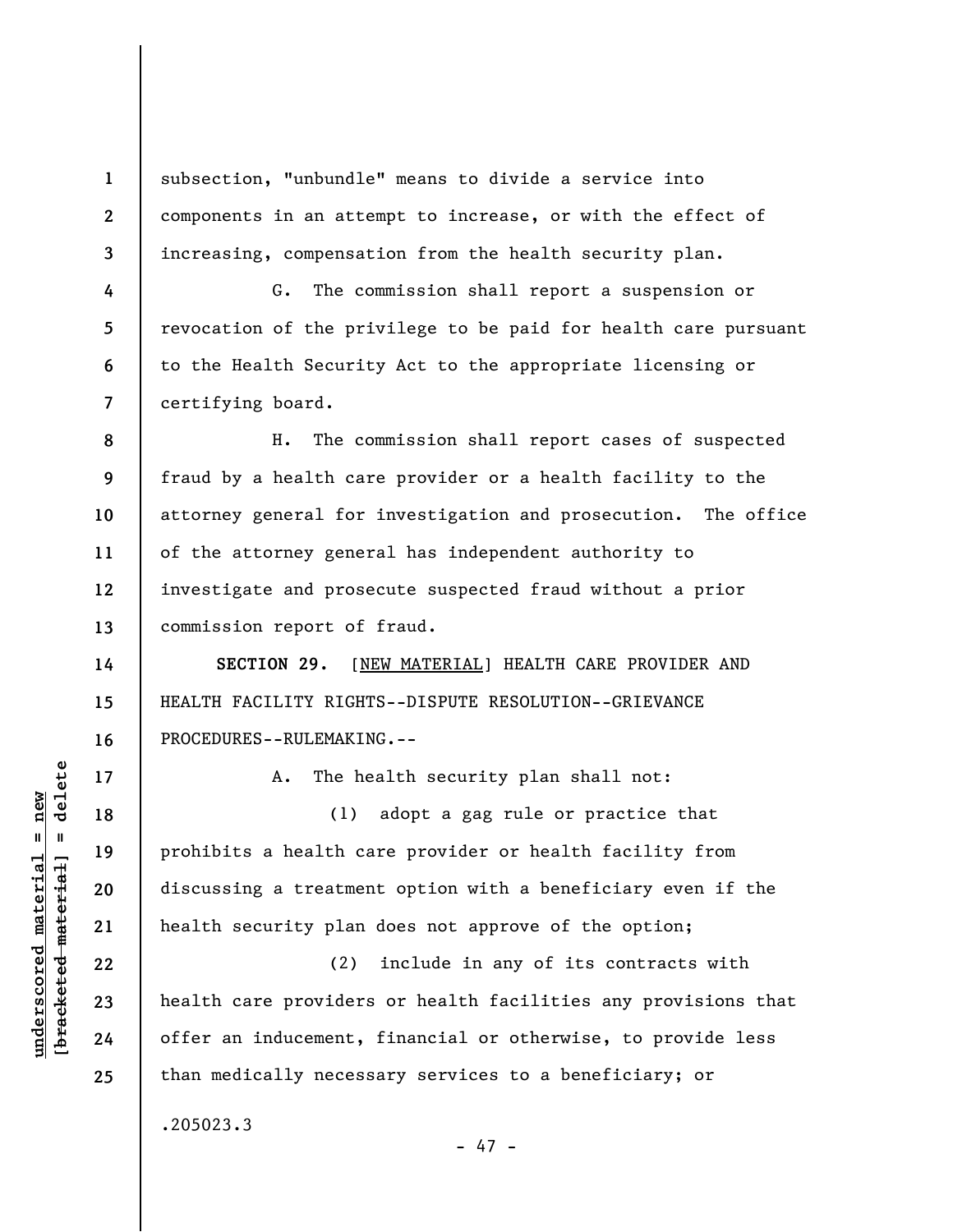(3) require a health care provider or health facility to violate any recognized fiduciary duty of the health care provider's profession or place the health care provider's or health facility's license in jeopardy.

B. If the health security plan proposes to make an adverse determination affecting the participation of a health care provider or health care facility in the health security plan, it shall explain in writing the rationale for its proposed adverse determination and deliver reasonable advance written notice to the provider or facility prior to the proposed effective date of the termination.

C. The commission shall adopt and promulgate rules to implement a dispute resolution system, and include in each contract with a health care provider or a health facility a dispute resolution provision, to permit the provider or facility to dispute:

(1) a denial of, or partial payment for, a service that the health care provider or health facility has rendered to a beneficiary; or

(2) the existence of adequate cause to terminate the provider's or facility's participation in the plan when the termination is made for cause.

D. The commission shall adopt and promulgate rules to implement procedures pursuant to which a health care provider or a health facility may file a grievance relating to .205023.3

 $\frac{1}{2}$  of  $\frac{1}{2}$  and  $\frac{1}{2}$  and  $\frac{1}{2}$  and  $\frac{1}{2}$  and  $\frac{1}{2}$  and  $\frac{1}{2}$  and  $\frac{1}{2}$  and  $\frac{1}{2}$  and  $\frac{1}{2}$  and  $\frac{1}{2}$  and  $\frac{1}{2}$  and  $\frac{1}{2}$  and  $\frac{1}{2}$  and  $\frac{1}{2}$  and  $\frac{1}{2}$  an **[bracketed material] = delete**  $underscored material = new$ **underscored material = new**

**1** 

**2** 

**3** 

**4** 

**5** 

**6** 

**7** 

**8** 

**9** 

**10** 

**11** 

**12** 

**13** 

**14** 

**15** 

**16** 

**17** 

**18** 

**19** 

**20** 

**21** 

**22** 

**23** 

**24** 

**25** 

- 48 -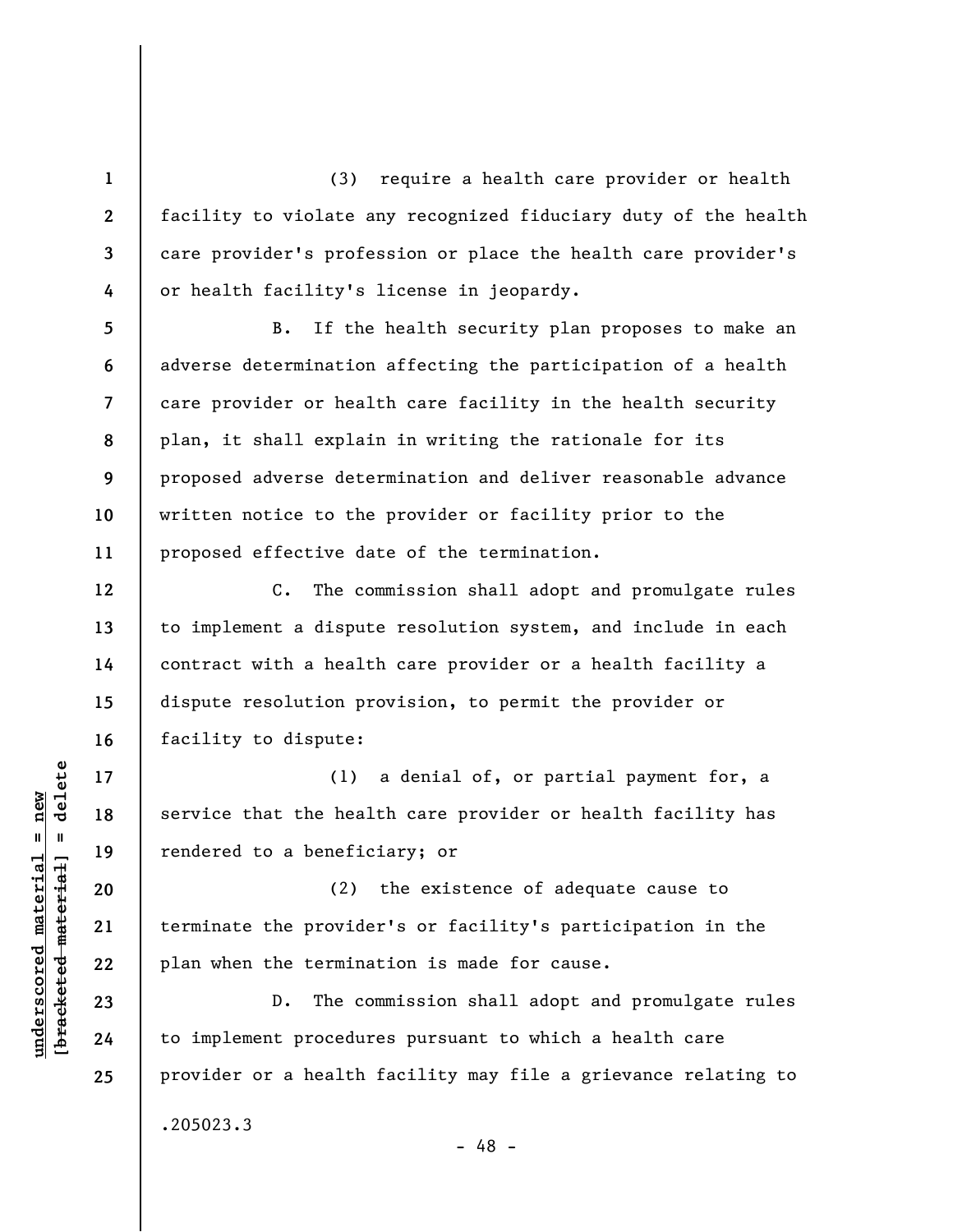**1 2 3 4 5 6 7 8 9 10 11 12 13 14 15 16 17 18 19 20 21 22 23 24 25**  administration of the plan. The rules shall provide, at a minimum, the provider or facility with the right to present to the commission a grievance and evidence to support that grievance. A grievance may relate to: (1) the quality of and access to health care services; or (2) the choice of health care providers and health facilities under the plan. E. As used in this section, "adverse determination" means any of the following actions against a health care provider or health facility: (1) restriction of or termination from participation in the health security plan; (2) the recoupment of payment; or (3) the assessment of an administrative penalty. **SECTION 30.** [NEW MATERIAL] HEALTH SECURITY PLAN BUDGET-- PREMIUM RATES--EMPLOYER CONTRIBUTIONS.-- A. Annually, the commission shall develop a health security plan budget. The budget shall be the commission's recommendation for the total amount to be spent by the plan for covered health care services in the next fiscal year. B. The superintendent shall adopt and promulgate rules for the establishment or modification of premium rates and employer contribution rates. The rules shall include, at a .205023.3 - 49 -

**underscored material = new [bracketed material] = delete**

 $\frac{1}{2}$  intereted material = delete  $underscored material = new$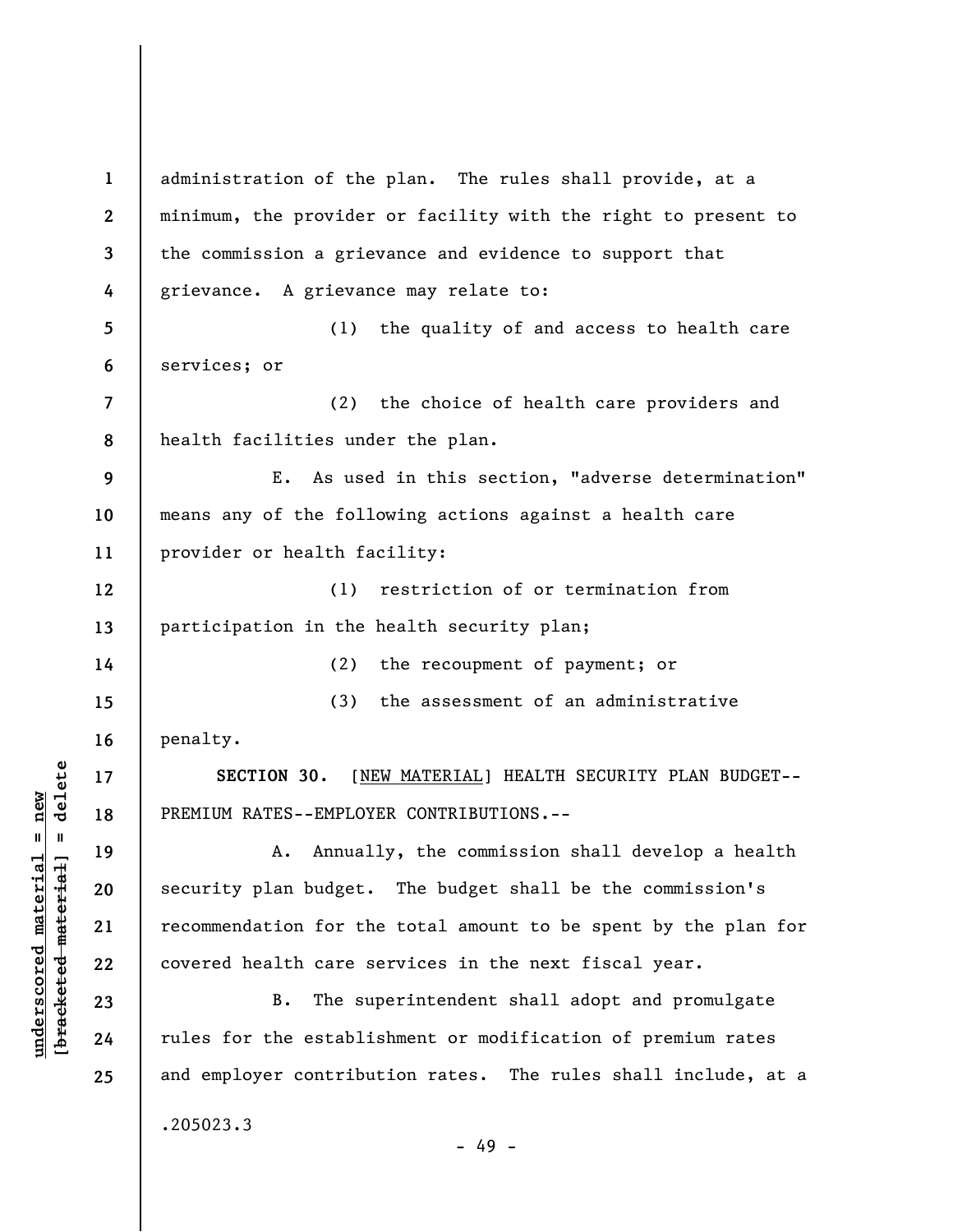**1 2 3 4 5 6 7 8 9 10 11 12 13 14 15 16 17 18 19 20 21 22 23 24 25**  minimum, provisions for: (1) the transparency of rate filings; (2) grounds for the establishment or modification of rates; (3) the issuance of findings by the superintendent; (4) procedures pursuant to which the commission or a member of the public may obtain a redetermination of the superintendent's findings; and (5) procedures pursuant to which the commission or a member of the public may appeal a redetermination of the superintendent's findings in a court of competent jurisdiction. C. In developing the health security plan budget, the commission shall provide that credit be taken in the budget for all revenues produced for health care in the state pursuant to any law other than the Health Security Act. D. The health security plan shall include a maximum amount or percentage for administrative costs, and this maximum, if a percentage, may change in relation to the total costs of services provided under the health security plan. For the sixth and subsequent calendar years of operation of the health security plan, administrative costs shall not exceed five percent of the health security plan budget. **SECTION 31.** [NEW MATERIAL] PAYMENTS TO HEALTH CARE .205023.3

 $-50 -$ 

 $\frac{1}{2}$  of  $\frac{1}{2}$  and  $\frac{1}{2}$  and  $\frac{1}{2}$  and  $\frac{1}{2}$  and  $\frac{1}{2}$  and  $\frac{1}{2}$  and  $\frac{1}{2}$  and  $\frac{1}{2}$  and  $\frac{1}{2}$  and  $\frac{1}{2}$  and  $\frac{1}{2}$  and  $\frac{1}{2}$  and  $\frac{1}{2}$  and  $\frac{1}{2}$  and  $\frac{1}{2}$  an **[bracketed material] = delete**  $underscored material = new$ **underscored material = new**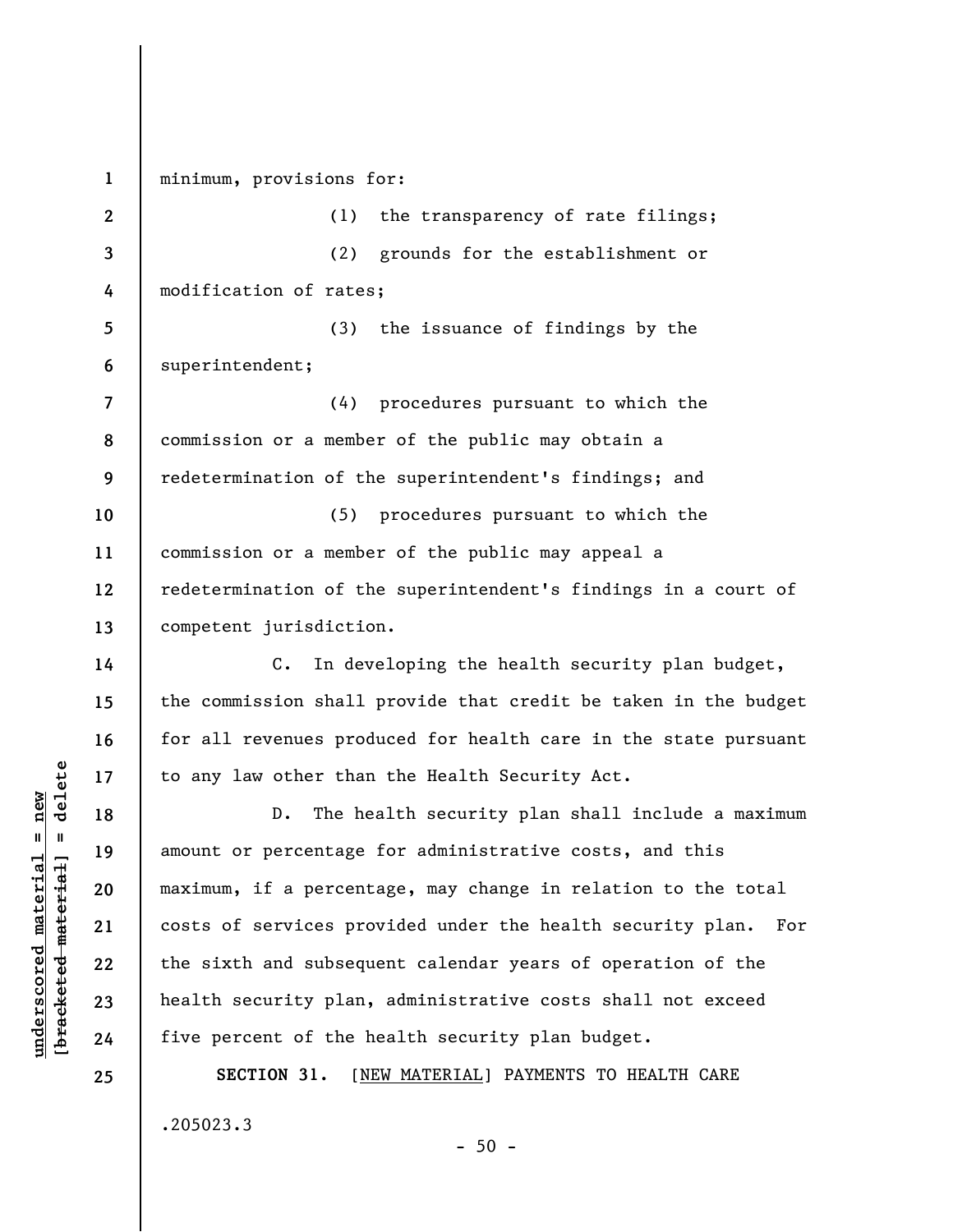PROVIDERS.--

**1** 

**12** 

**13** 

**14** 

**15** 

**16** 

**17** 

**18** 

**19** 

**20** 

**21** 

**22** 

**23** 

**24** 

**25** 

**2 3 4 5 6 7 8 9 10 11**  A. The commission shall prepare a budget to provide payment for all covered health care services rendered by health care providers. The commission may adopt a variety of payment systems, including fee-for-service or shared incentives. The commission shall negotiate payment with providers as provided by rule and in accordance with federal antitrust law. In the event that negotiation fails to develop an acceptable payment plan and except as otherwise provided in federal law, the disputing parties shall submit the dispute for resolution pursuant to Section 29 of the Health Security Act.

B. Supplemental payment rates may be adopted to provide incentives to help ensure the delivery of needed health care in rural and other underserved areas throughout the state.

C. An annual percentage increase in the amount allocated for provider payments in the budget shall be no greater than the annual percentage increase in the consumer price index for medical care prices published by the bureau of labor statistics of the federal department of labor using the year prior to the year in which the health security plan is implemented as the baseline year. The annual limitation in this subsection may be adjusted up or down by the commission based on a showing of special and unusual circumstances in a hearing before the commission.

D. Payment, or the offer of payment whether or not .205023.3  $-51 -$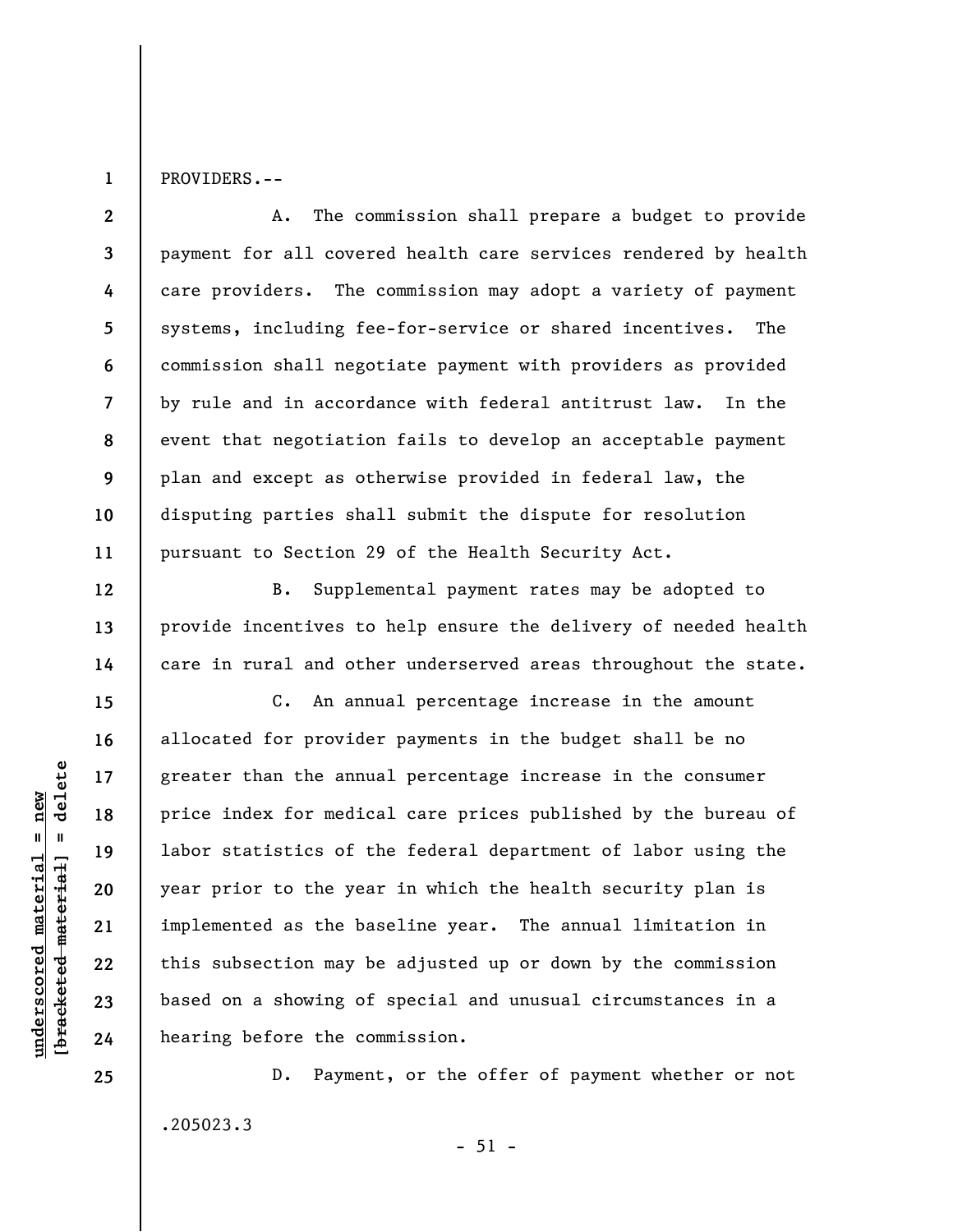that offer is accepted, to a health care provider for services covered by the health security plan shall be payment in full for those services. A health care provider shall not charge a beneficiary an additional amount for services covered by the plan.

**SECTION 32.** [NEW MATERIAL] PAYMENTS TO HEALTH FACILITIES--COPAYMENTS.--

A. A health facility shall negotiate an annual operating budget with the commission. The operating budget shall be based on a base operating budget of past performance and projected changes upward or downward in costs and services anticipated for the next year. If a negotiated annual operating budget is not agreed upon, a health facility shall submit the budget to dispute resolution pursuant to Section 29 of the Health Security Act. An annual percentage increase in the amount allocated for a health facility operating budget shall be no greater than the change in the annual consumer price index for medical care prices, published annually by the bureau of labor statistics of the federal department of labor. The annual limitation in this subsection may be adjusted up or down by the commission based on a showing of special and unusual circumstances in a hearing before the commission.

B. Supplemental payment rates may be adopted to provide incentives to help ensure the delivery of needed health care services in rural and other underserved areas throughout

 $-52 -$ 

.205023.3

 $\frac{1}{2}$  of  $\frac{1}{2}$  and  $\frac{1}{2}$  and  $\frac{1}{2}$  and  $\frac{1}{2}$  and  $\frac{1}{2}$  and  $\frac{1}{2}$  and  $\frac{1}{2}$  and  $\frac{1}{2}$  and  $\frac{1}{2}$  and  $\frac{1}{2}$  and  $\frac{1}{2}$  and  $\frac{1}{2}$  and  $\frac{1}{2}$  and  $\frac{1}{2}$  and  $\frac{1}{2}$  an **[bracketed material] = delete**  $underscored material = new$ **underscored material = new**

**1** 

**2** 

**3** 

**4** 

**5** 

**6** 

**7** 

**8** 

**9** 

**10** 

**11** 

**12** 

**13** 

**14** 

**15** 

**16** 

**17** 

**18** 

**19** 

**20** 

**21** 

**22** 

**23** 

**24**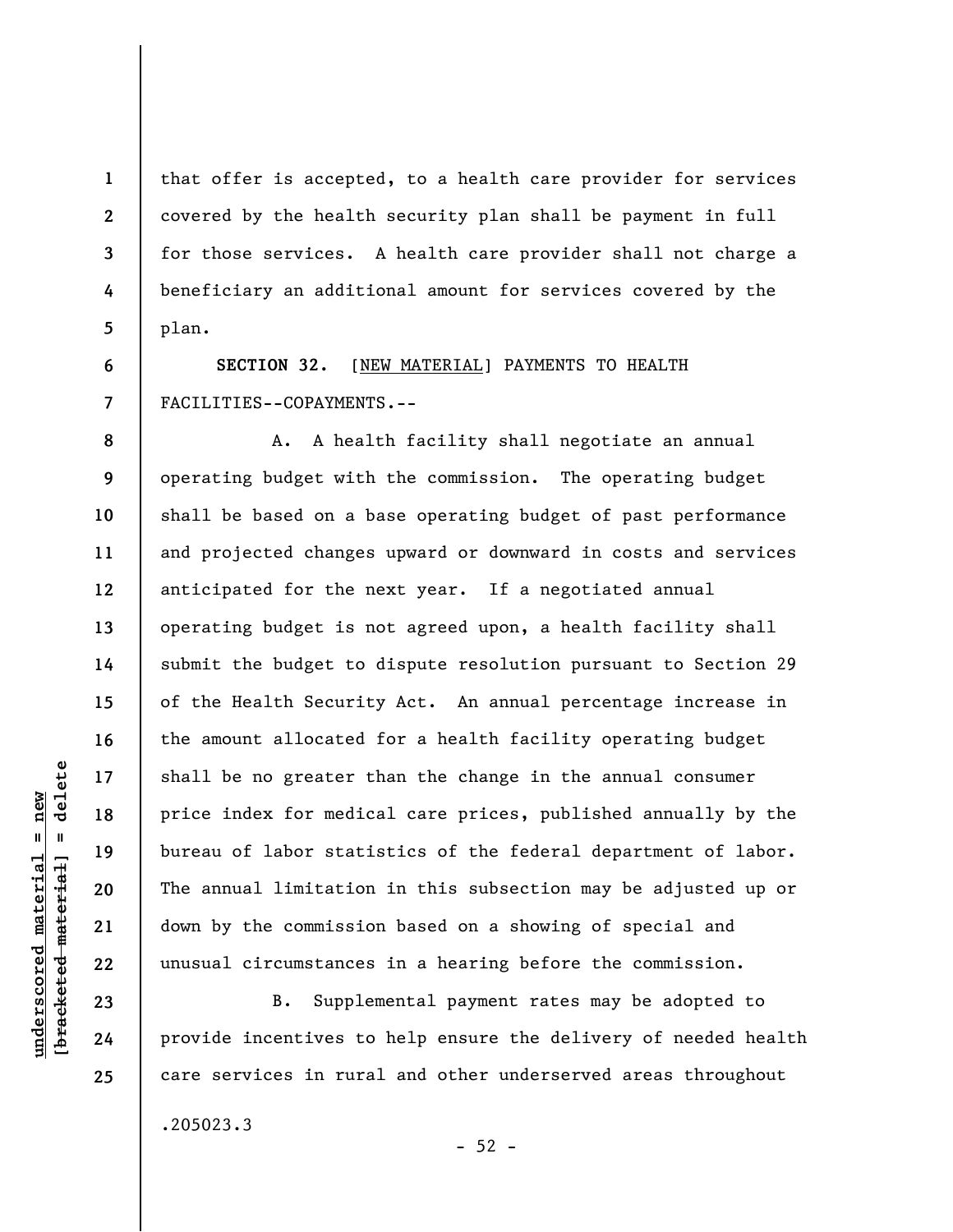**1**  the state.

**5** 

**6** 

**7** 

**8** 

**10** 

**11** 

**13** 

**14** 

**15** 

**16** 

**17** 

**18** 

**19** 

**20** 

**21** 

**22** 

**23** 

**24** 

**25** 

**2 3 4**  C. Each health care provider employed by a health facility shall be paid from the facility's operating budget in a manner determined by the health facility.

**SECTION 33.** [NEW MATERIAL] BENEFICIARY COPAYMENTS-- PREVENTIVE SERVICES--OUT-OF-STATE SERVICES--THIRD-PARTY PAYMENTS--ASSIGNMENT OF CLAIMS.--

**9 12**  A. The commission may establish a copayment schedule if a required copayment is determined to be an effective cost-control measure. A copayment shall not be required for preventive health care services, as the commission defines "preventive health care services" by rule in accordance with state and federal law. When a copayment is required, a health care provider or health facility shall not waive it, and if it remains uncollected, the provider or facility shall demonstrate a good-faith effort to collect the copayment.

B. A beneficiary may obtain health care services covered by the health security plan out of state; provided, however, that the services shall be reimbursed at:

(1) the same rate that would apply if those services had been received in New Mexico; or

(2) a rate higher than the reimbursement rate the health security plan would have paid if the services had been received in New Mexico if the commission negotiates a reimbursement agreement or other agreement with:

 $-53 -$ 

.205023.3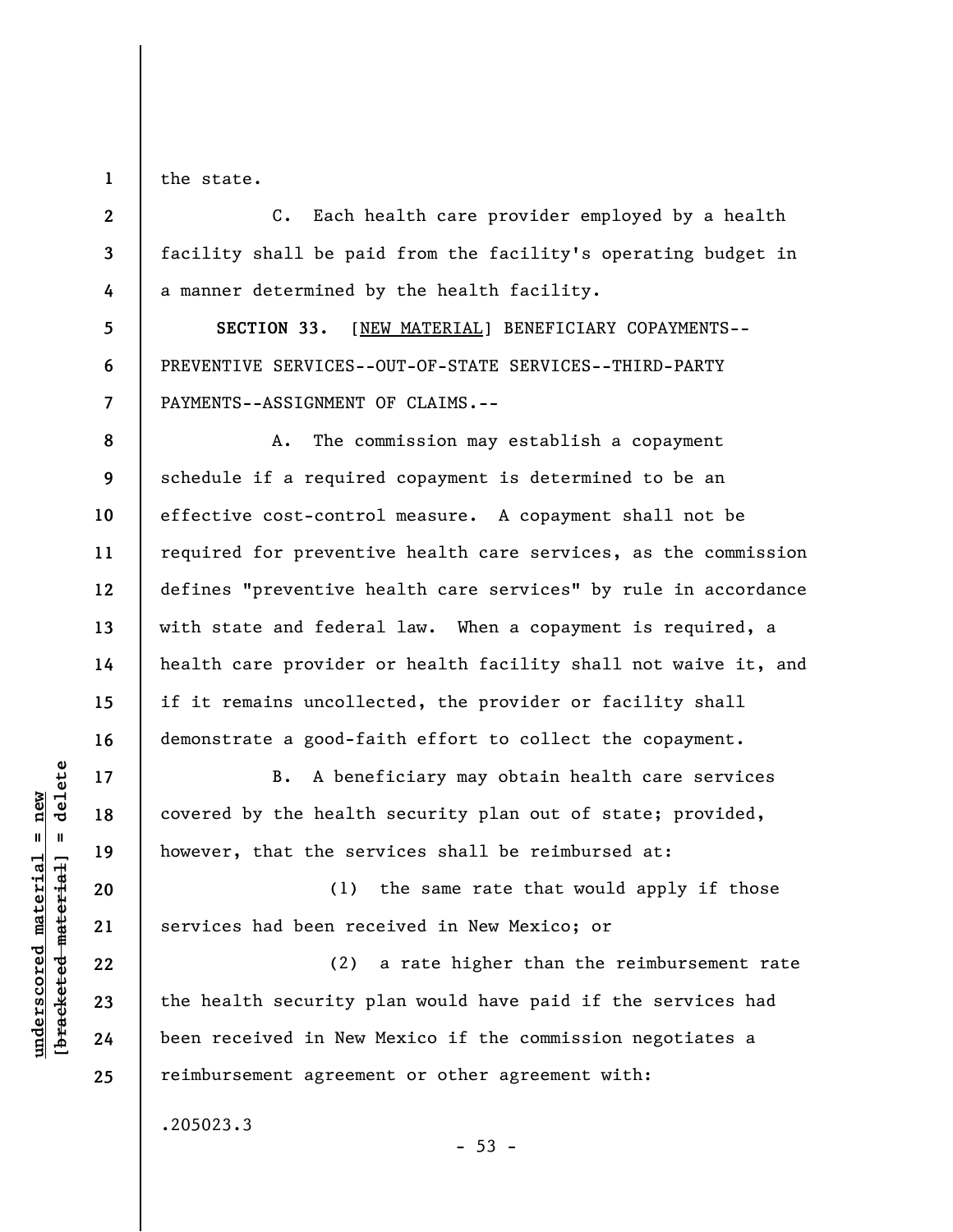**1 2 3 4 5 6 7 8 9 10 11 12 13 14 15 16 17 18 19 20 21 22 23 24 25**  (a) the state in which the health care services were received; or (b) the health care provider or health facility rendering the services. C. The health security plan shall make reasonable efforts to ascertain any legal liability of third-party persons that are or may be liable to pay all or part of the health care services costs of injury, disease or disability of a beneficiary. D. When the health security plan makes payments on behalf of a beneficiary, the health security plan is subrogated to any right of the beneficiary against a third party for recovery of amounts paid by the health security plan. E. By operation of law, an assignment to the health security plan of the rights of a beneficiary: (1) is conclusively presumed to be made of: (a) a payment for health care services from any person, including an insurance carrier; and (b) a monetary recovery for damages for bodily injury, whether by judgment, contract for compromise or settlement; (2) shall be effective to the extent of the amount of payments by the health security plan; and (3) shall be effective as to the rights of any other beneficiary whose rights can legally be assigned by the .205023.3  $-54 -$ 

**underscored material = new [bracketed material] = delete**

 $\frac{1}{2}$  intereted material = delete  $underscored material = new$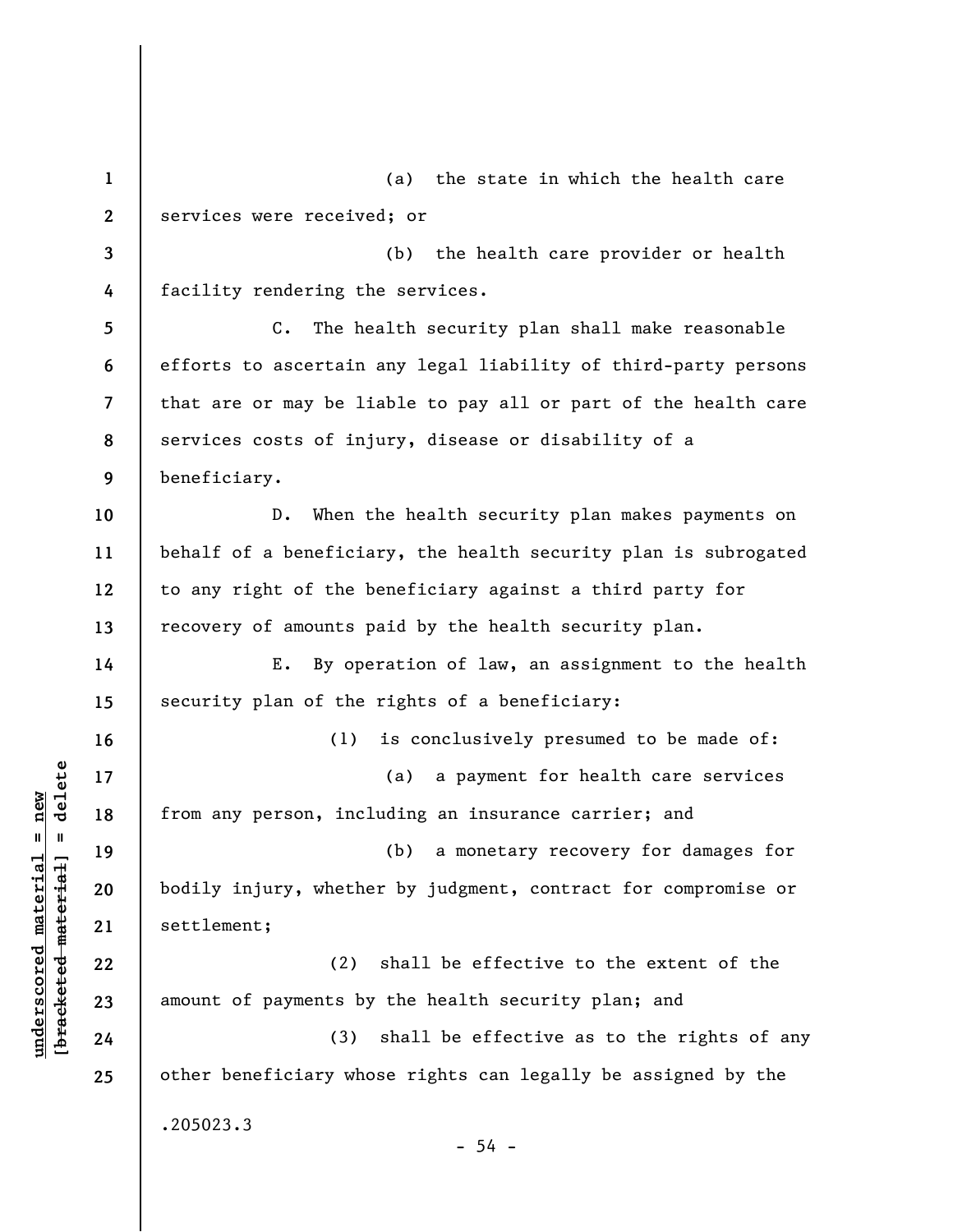beneficiary.

**1** 

**13** 

**14** 

**15** 

**16** 

**17** 

**18** 

**19** 

**20** 

**21** 

**22** 

**23** 

**24** 

**25** 

**2 3 4 5 6 7 8 9 10 11 12 SECTION 34.** [NEW MATERIAL] STANDARD CLAIM FORMS FOR INSURANCE PAYMENT.--The commission shall adopt standard claim forms and electronic formats that shall be used by all health care providers and health facilities that seek payment through the health security plan or from private persons, including private insurance companies, for health care services rendered in the state. Each claim form or electronic format may indicate whether a person is eligible for federal or other insurance programs for payment. To the extent practicable, the commission shall require the use of existing, nationally accepted standardized forms, formats and systems.

**SECTION 35.** [NEW MATERIAL] HEALTH RESOURCE CERTIFICATE-- COMMISSION RULES--REQUIREMENT FOR REVIEW.--

A. The commission shall adopt rules stating when a health facility or health care provider participating in the health security plan shall apply for a health resource certificate, how the application will be reviewed, how the certificate will be granted, how an expedited review is conducted and other matters relating to health resource projects.

B. Except as provided in Subsection F of this section, a health facility or health care provider participating in the health security plan shall not make or obligate itself to make a major capital expenditure without

 $- 55 -$ 

.205023.3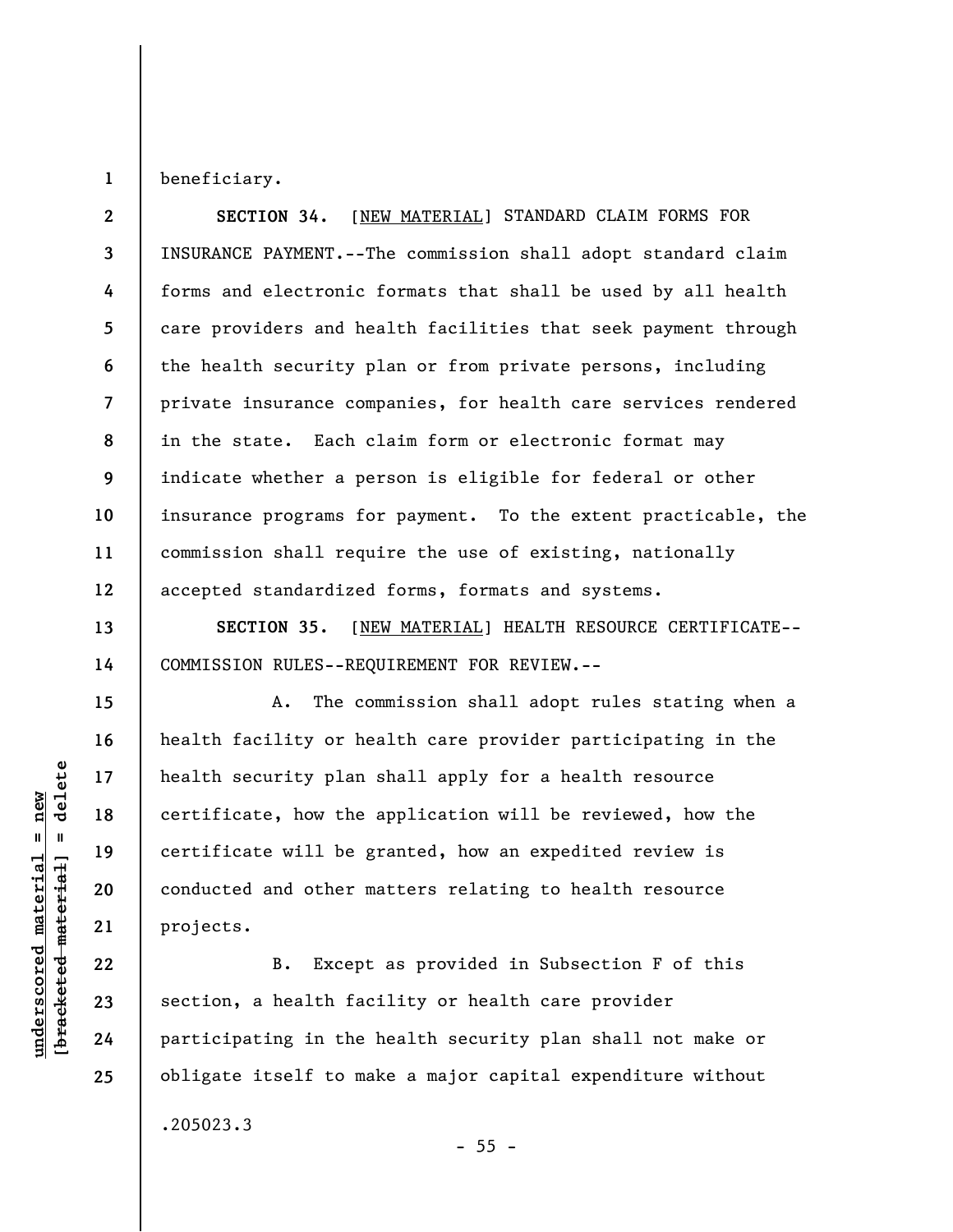**1** 

**2** 

**3** 

**4** 

**5** 

**6** 

**10** 

**11** 

**12** 

**13** 

**14** 

**17** 

**18** 

**19** 

**20** 

**21** 

**22** 

**23** 

**24** 

**25** 

first obtaining a health resource certificate.

C. A health facility or health care provider shall not acquire through rental, lease or comparable arrangement or through donation all or a part of a capital project that would have required review if the acquisition had been by purchase unless the project is granted a health resource certificate.

**7 8 9**  D. A health facility or health care provider shall not engage in component purchasing in order to avoid the provisions of this section.

E. The commission shall grant a health resource certificate for a major capital expenditure or a capital project undertaken pursuant to Subsection C of this section only when the project is determined to be needed.

F. This section does not apply to:

**15 16**  (1) the purchase, construction or renovation of office space for health care providers;

(2) expenditures incurred solely in preparation for a capital project, including architectural design, surveys, plans, working drawings and specifications and other related activities, but those expenditures shall be included in the cost of a project for the purpose of determining whether a health resource certificate is required;

(3) acquisition of an existing health facility, equipment or practice of a health care provider that does not result in a new service being provided or in increased

.205023.3

 $-56 -$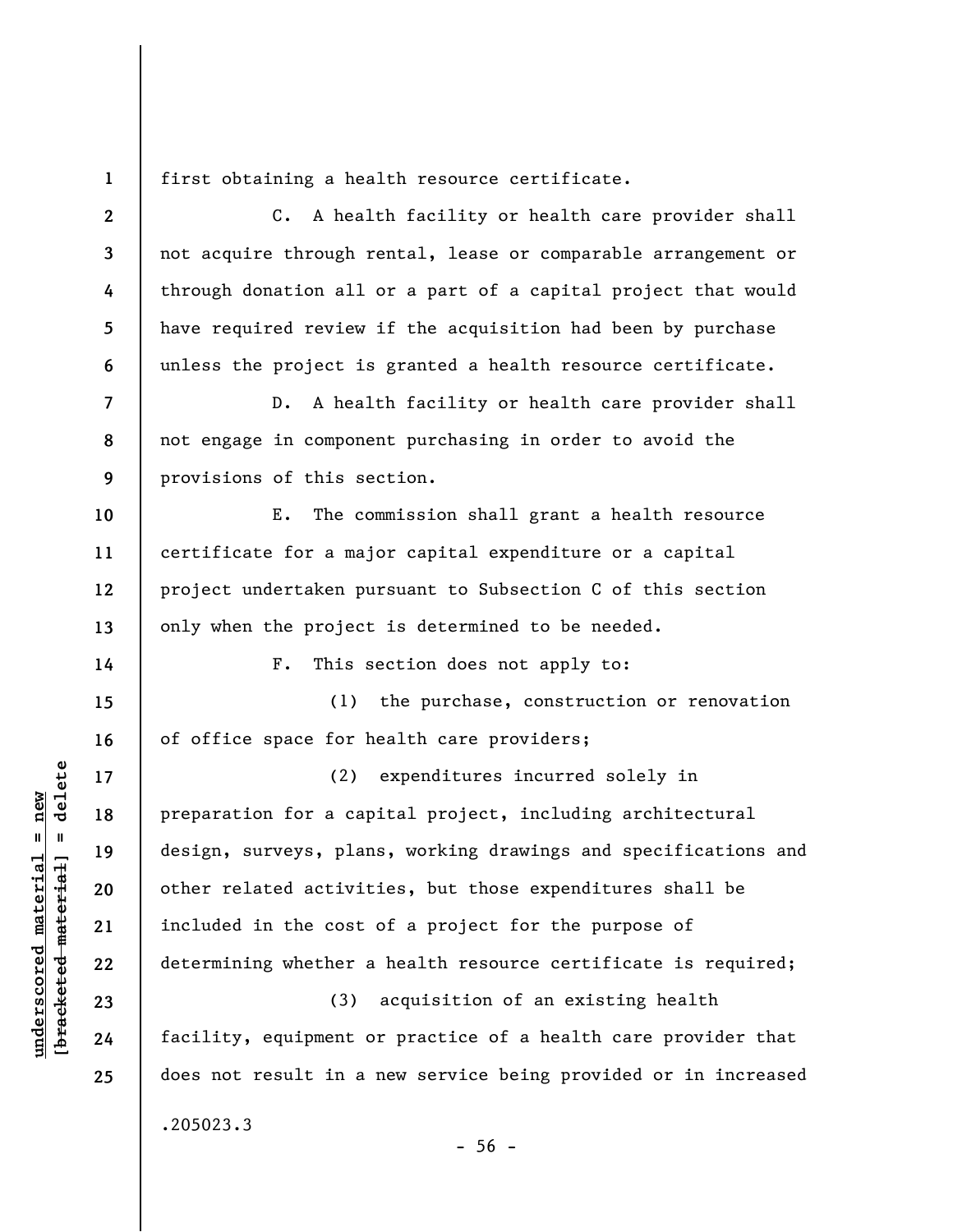**1**  bed capacity;

**2** 

**3** 

**4** 

**5** 

**6** 

**7** 

**8** 

**9** 

**10** 

**11** 

**12** 

**13** 

**14** 

**15** 

**16** 

**17** 

**18** 

**19** 

**20** 

**21** 

**22** 

**23** 

**24** 

**25** 

(4) major capital expenditures for nonclinical services when the nonclinical services are the primary purpose of the expenditure; and

(5) the replacement of equipment with equipment that has the same function and that does not result in the offering of new services.

G. No later than November 1, 2019, the commission shall report to the appropriate committees of the legislature on the capital needs of health facilities, including facilities of state and local governments, with a focus on underserved geographic areas with substantially below-average health facilities and investment per capita as compared to the state average. The report shall also describe geographic areas where the distance to health facilities imposes a barrier to care. The report shall include a section on health care transportation needs, including capital, personnel and training needs. The report shall make recommendations for legislation to amend the Health Security Act that the commission determines necessary and appropriate.

**SECTION 36.** [NEW MATERIAL] FISCAL AND ACTUARIAL REVIEWS-- AUDITS.--

A. The commission shall provide for annual independent fiscal and actuarial reviews of the health security plan and any funds of the commission or the plan.

.205023.3

 $- 57 -$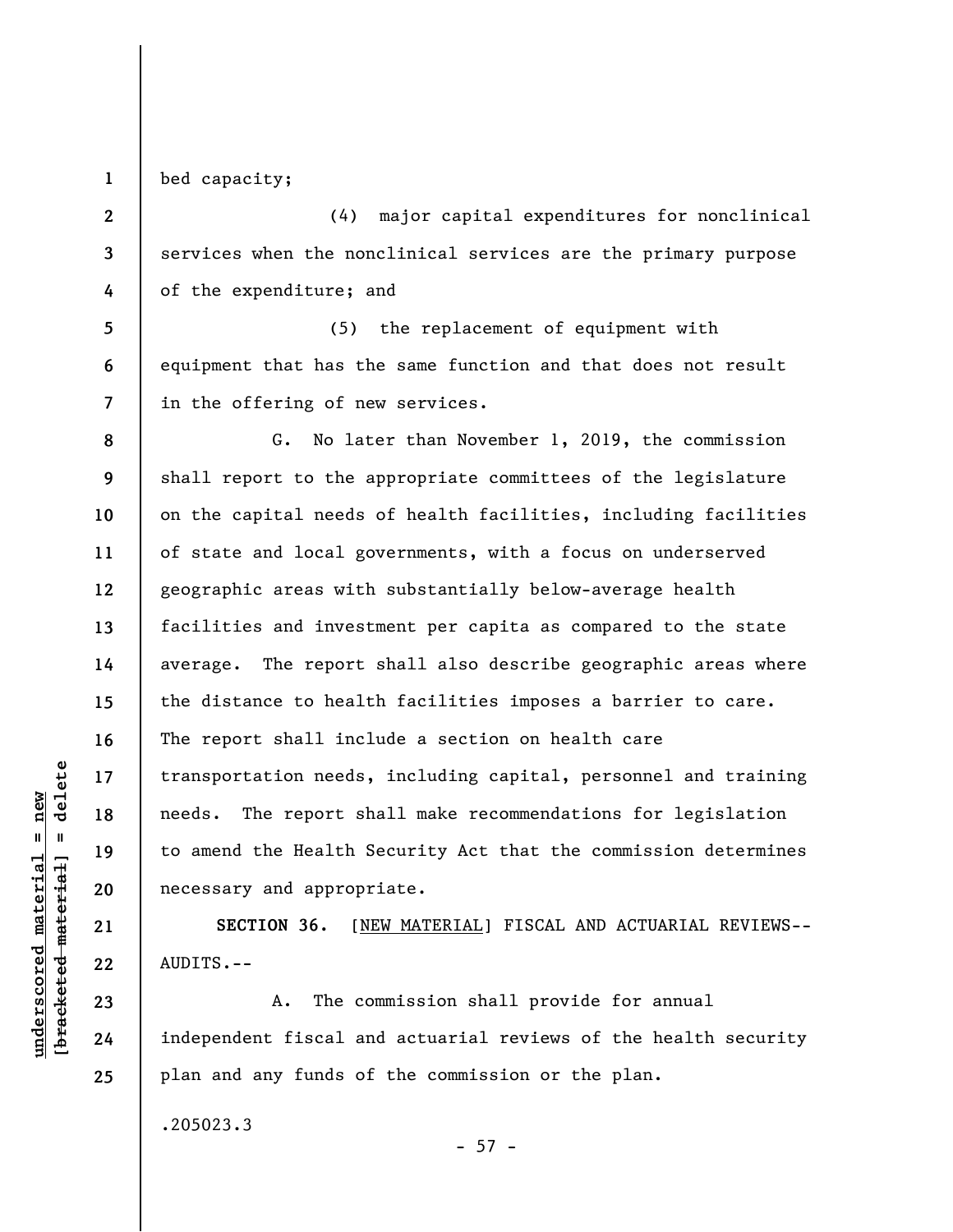B. The commission shall provide by rule requirements for independent financial audits of health care providers and health facilities.

**4 5 6 7 8 9 10 11**  C. The commission, through its staff or by contract, shall perform announced and unannounced reviews, including financial, operational, management and electronic data processing reviews of health care providers and health facilities. Review findings shall be reported directly to the commission. The commission may request the state auditor to review preliminary findings or to consult with review staff before the findings are reported to the commission.

D. Actuarial review, fiscal reviews, financial audits and internal audits are public documents after they have been released by the commission; provided that the reports protect private and confidential information of a patient or provider. Copies of reviews, audits and other reports shall be transmitted to the governor, the legislature, appropriate interim committees of the legislature and the office of the state auditor as well as made available via the internet.

SECTION 37. [NEW MATERIAL] INFORMATION TECHNOLOGY SYSTEM.--The commission shall establish guidelines for maximizing participation of health care providers and health facilities in the health security plan's information technology network that provides for electronic transfer of payments to health care providers and health facilities; transmittal of

- 58 -

.205023.3

 $\frac{1}{2}$  intereted material = delete **[bracketed material] = delete**  $underscored material = new$ **underscored material = new**

**1** 

**2** 

**3** 

**12** 

**13** 

**14** 

**15** 

**16** 

**17** 

**18** 

**19** 

**20** 

**21** 

**22** 

**23** 

**24**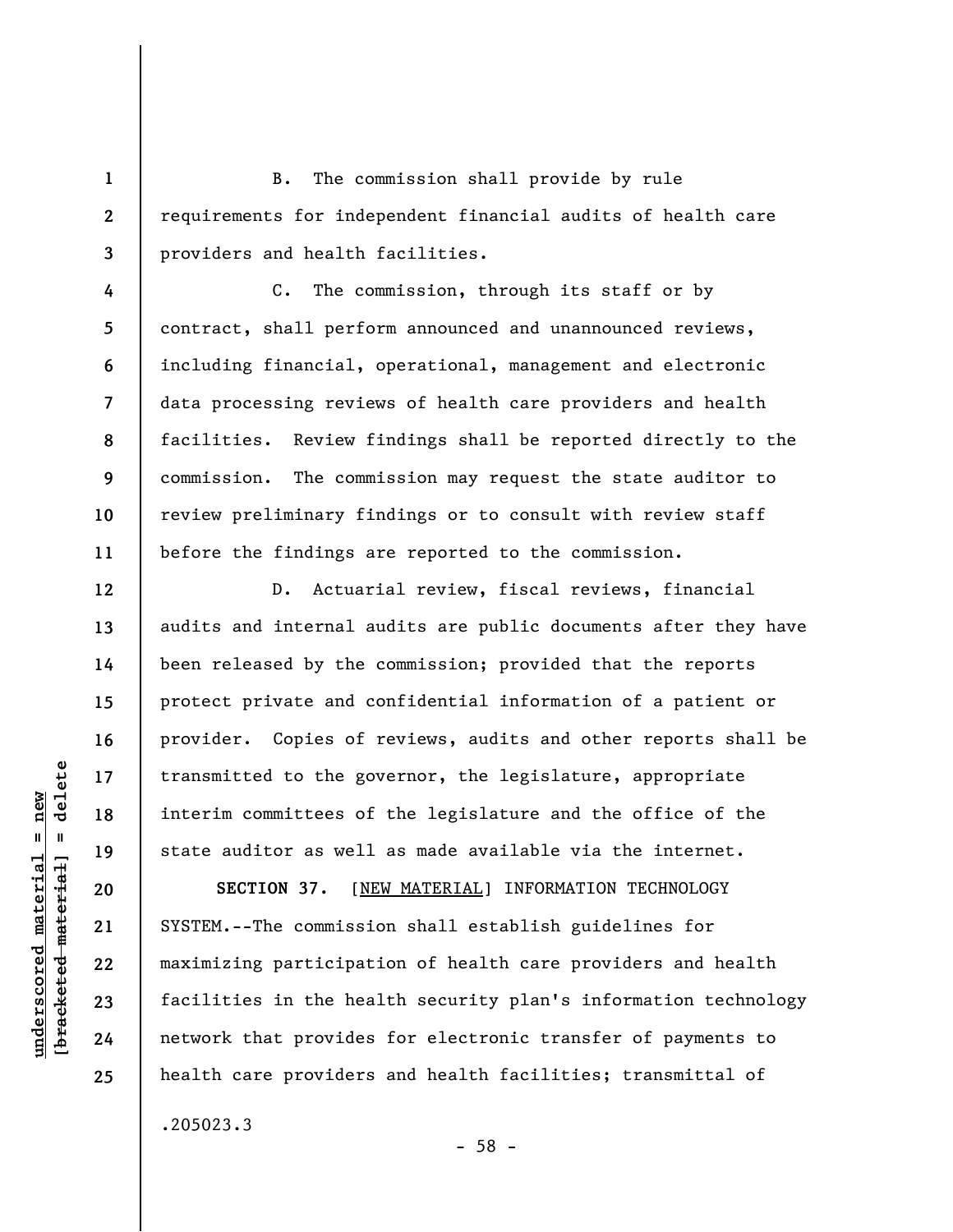reports, including patient data and other statistical reports; billing data, with specificity as to procedures or services provided to individual patients; and any other information required or requested by the commission. To the extent practicable, the commission shall require the use of existing, nationally accepted standardized forms, formats and systems.

**SECTION 38.** [NEW MATERIAL] REPORTS REQUIRED--CONFIDENTIAL INFORMATION.--

**9 10 11 12 13 14 15**  A. The commission shall require reports by all health care providers and health facilities of information needed to allow the commission to evaluate the health security plan, cost-containment measures, utilization review, health facility operating budgets, health care provider fees and any other information the commission deems necessary to carry out its duties pursuant to the Health Security Act.

B. The commission shall establish uniform reporting requirements for health care providers and health facilities.

C. Information confidential pursuant to other provisions of law shall be confidential pursuant to the Health Security Act. Within the constraints of confidentiality, reports of the commission are public documents.

**SECTION 39.** [NEW MATERIAL] CONSUMER, PROVIDER AND HEALTH FACILITY ASSISTANCE PROGRAM.--

A. The commission shall establish a consumer, health care provider and health facility assistance program to .205023.3 - 59 -

 $=$  delete **[bracketed material] = delete**  $underscored material = new$ **underscored material = new** bracketed material

**1** 

**2** 

**3** 

**4** 

**5** 

**6** 

**7** 

**8** 

**16** 

**17** 

**18** 

**19** 

**20** 

**21** 

**22** 

**23** 

**24**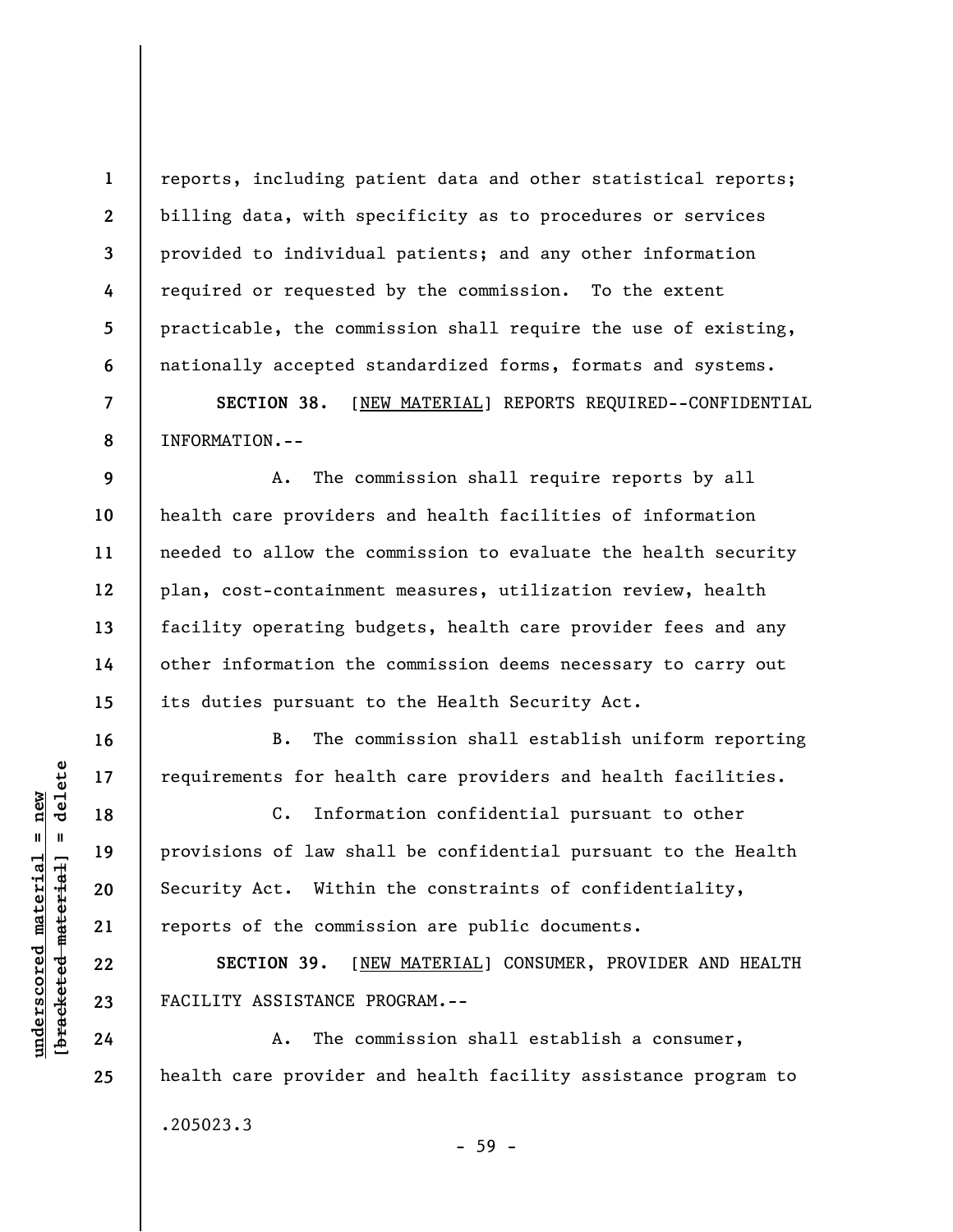**1 2**  take complaints and to provide timely and knowledgeable assistance to:

**3 4 5**  (1) eligible persons and applicants about their rights and responsibilities and the coverages provided in accordance with the Health Security Act; and

(2) health care providers and health facilities about the status of claims, payments and other pertinent information relevant to the claims payment process.

**9 10 11 12 13 14**  B. The commission shall establish a toll-free telephone line and publicly accessible website for the consumer, health care provider and health facility assistance program and shall have persons available throughout the state to assist beneficiaries, applicants, health care providers and health facilities in person.

**SECTION 40.** [NEW MATERIAL] PRIVATE HEALTH INSURANCE COVERAGE LIMITED--VOLUNTARY PURCHASE OF OTHER INSURANCE.--

A. After the date on which the health security plan begins operating:

(1) a beneficiary may purchase supplemental health insurance benefits; and

(2) a person shall not provide private health insurance to a beneficiary for a health care service that is covered by the health security plan, except as follows:

(a) transitional coverage as provided in Section 45 of the Health Security Act; and

 $- 60 -$ 

.205023.3

 $\frac{1}{2}$  intereted material = delete **[bracketed material] = delete**  $underscored material = new$ **underscored material = new**

**6** 

**7** 

**8** 

**15** 

**16** 

**17** 

**18** 

**19** 

**20** 

**21** 

**22** 

**23** 

**24**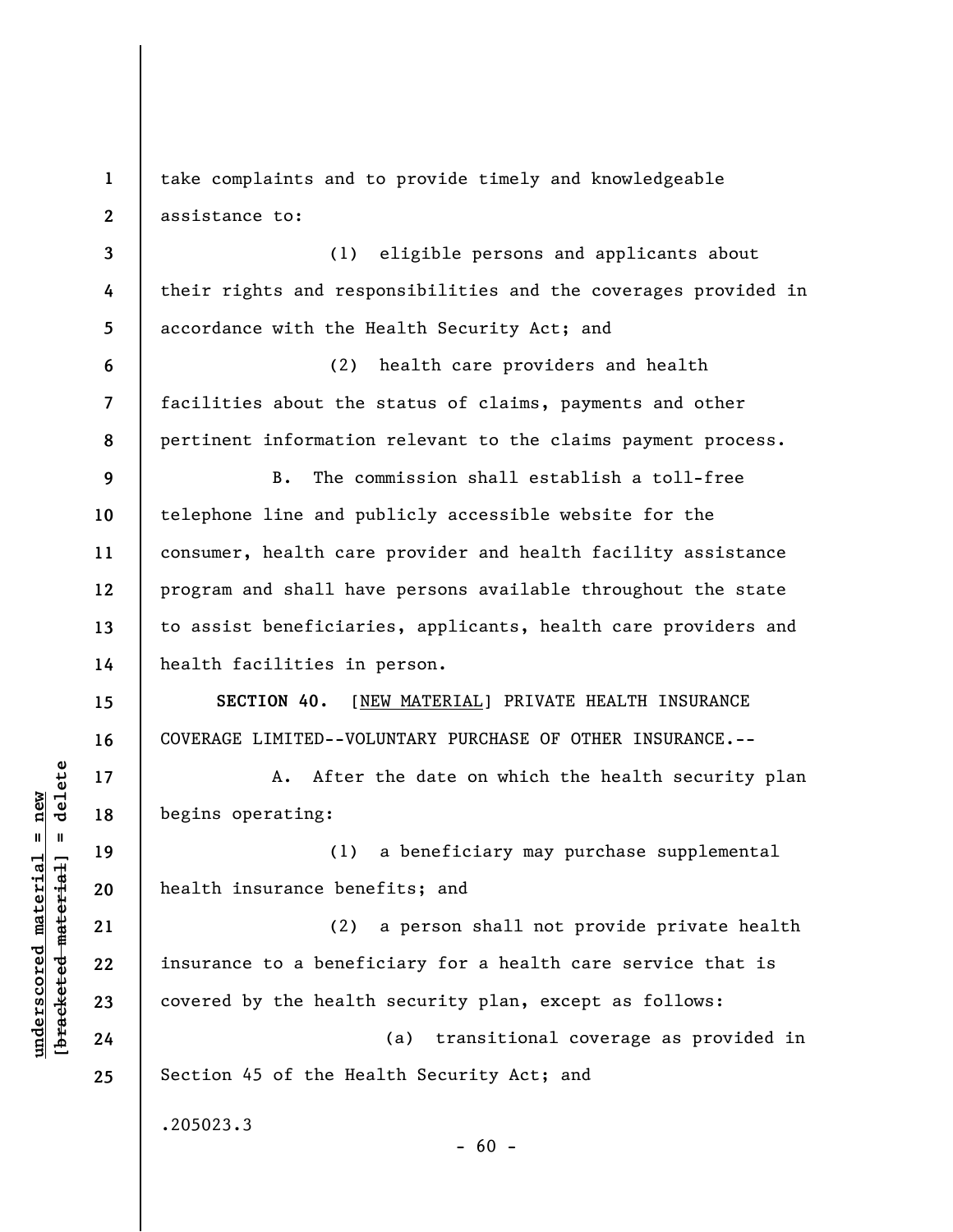(b) a retiree health insurance plan that does not enter into contract with the health security plan.

B. Nothing in this section affects insurance coverage pursuant to the federal Employee Retirement Income Security Act of 1974 unless the state obtains a congressional exemption or a waiver from the federal government. Health coverage plans that are covered by the provisions of that act may elect to participate in the health security plan.

**9 10 11 12 13**  C. Nothing in the Health Security Act shall be construed to prohibit the voluntary purchase of insurance coverage for health care services not covered by the health security plan or for individuals not eligible for coverage under the health security plan.

**SECTION 41.** [NEW MATERIAL] AUTOMOBILE MEDICAL COVERAGE--WORKERS' COMPENSATION--RATES--SUPERINTENDENT DUTIES.--

A. The superintendent shall work closely with the legislative finance committee pursuant to Section 42 of the Health Security Act to identify premium costs associated with health care coverage in workers' compensation and automobile medical coverage. The superintendent shall develop an estimate of expected reduction in those costs based upon assumptions of health care services coverage in the health security plan and, by September 15, 2017, shall report the findings to the legislative finance committee to determine the financing of the .205023.3

delete **[bracketed material] = delete**  $underscored material = new$ **underscored material = new**  $\mathbf{I}$ bracketed material

**1** 

**2** 

**3** 

**4** 

**5** 

**6** 

**7** 

**8** 

**14** 

**15** 

**16** 

**17** 

**18** 

**19** 

**20** 

**21** 

**22** 

**23** 

**24** 

**25** 

 $- 61 -$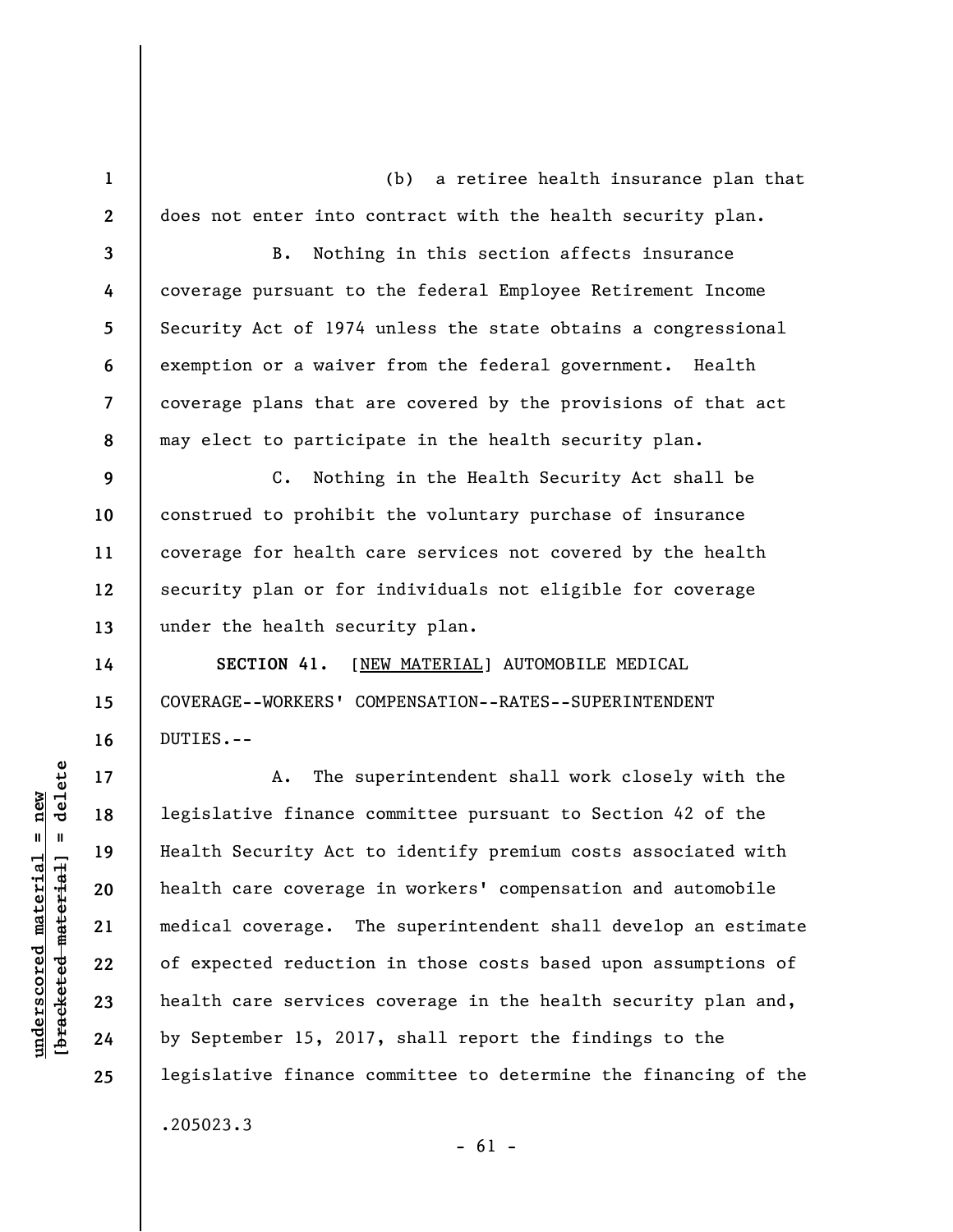**1**  health security plan.

**2 3 4 5 6**  B. The superintendent shall ensure that workers' compensation and automobile insurance premiums on insurance policies written in New Mexico reflect a lower rate to account for the medical payment component to be assumed by the health security plan.

**SECTION 42.** [NEW MATERIAL] PROPOSED HEALTH SECURITY PLAN--FISCAL ANALYSIS.--

A. The legislative finance committee shall undertake a fiscal analysis relating to the first five years of the establishment and operation of the proposed health security plan, including an analysis of the provisions of Sections 17 through 22, 25, 31 through 33, 35, 40 and 41 of the Health Security Act. The fiscal analysis shall include a projection of plan costs and a review of financing options for the proposed health security plan.

B. In its fiscal analysis performed pursuant to Subsection A of this section, the legislative finance committee shall be guided by the following requirements and assumptions:

(1) before estimating beneficiary and employer contributions to the health security plan budget, the committee shall identify and estimate the amount of public finances that may be contributed to the budget;

(2) health care services to be included and for which costs are to be projected in determining the

 $- 62 -$ 

.205023.3

 $\frac{1}{2}$  intereted material = delete **[bracketed material] = delete**  $underscored material = new$ **underscored material = new**

**7** 

**8** 

**9** 

**10** 

**11** 

**12** 

**13** 

**14** 

**15** 

**16** 

**17** 

**18** 

**19** 

**20** 

**21** 

**22** 

**23** 

**24**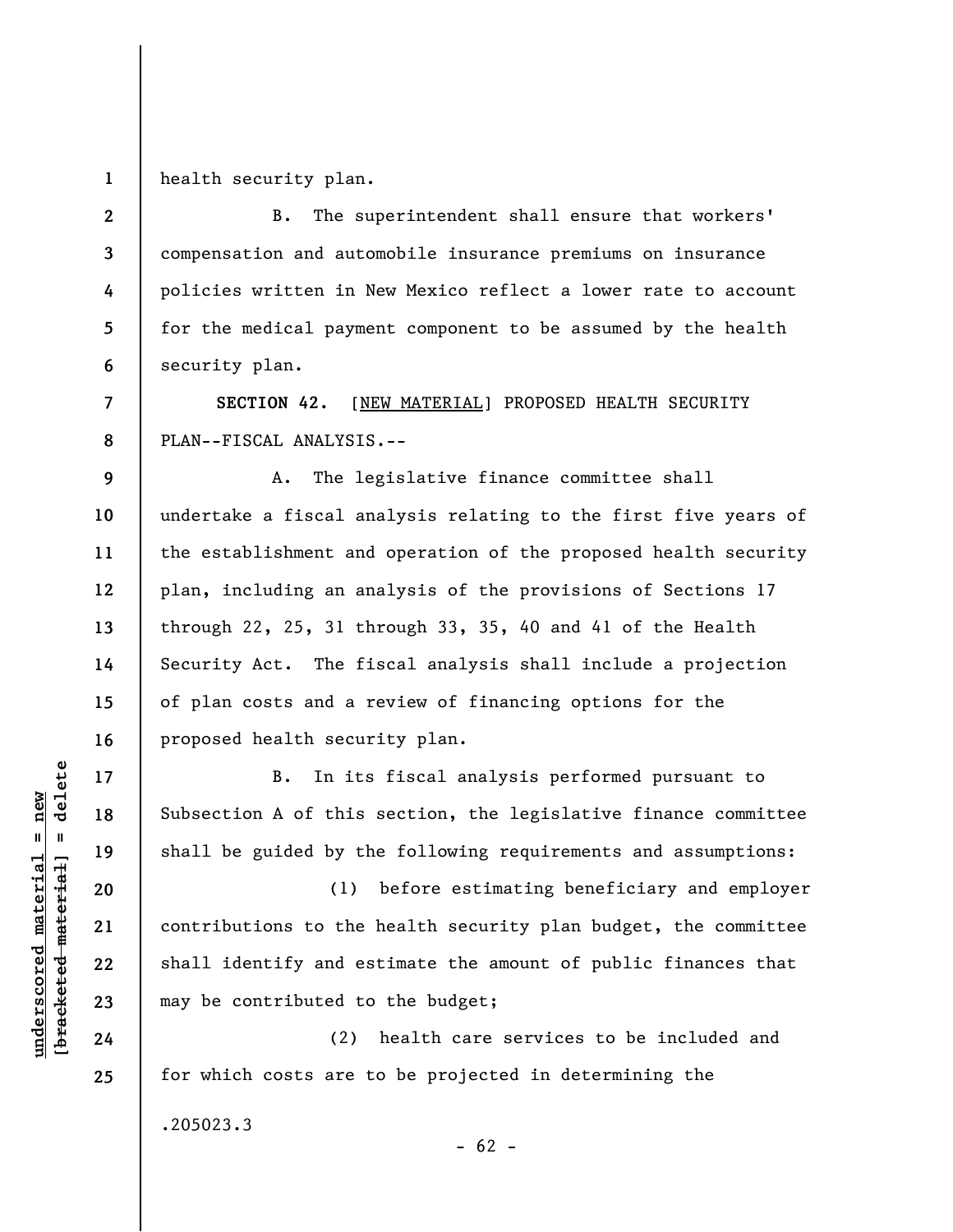**1 2 3 4 5 6 7 8 9 10 11 12 13 14 15 16 17 18 19 20 21 22 23 24 25**  financing options shall be no less than the health care services afforded to state employees pursuant to the Health Care Purchasing Act; (3) financing options may set minimum and maximum levels of costs to a beneficiary based on the following factors, as they apply to a given beneficiary: (a) the beneficiary's income; (b) federal premium tax credits; (c) federal cost-sharing subsidies; and (d) medicare offsets; and (4) financing options may set minimum and maximum levels of employer contributions, taking into consideration an employer's payroll and number of employees. C. The legislative finance committee shall: (1) make projections regarding the impact of the health security plan upon the state budget; (2) project the costs of establishing and administering the health security plan; (3) prepare a report of its determinations with the specific options and recommendations no later than October 1, 2017; and (4) submit its report prepared pursuant to Paragraph (3) of this subsection to the appropriate interim legislative committees for consideration by the fifty-third legislature. .205023.3  $- 63 -$ 

**underscored material = new [bracketed material] = delete**

 $\frac{1}{2}$  of  $\frac{1}{2}$  and  $\frac{1}{2}$  and  $\frac{1}{2}$  and  $\frac{1}{2}$  and  $\frac{1}{2}$  and  $\frac{1}{2}$  and  $\frac{1}{2}$  and  $\frac{1}{2}$  and  $\frac{1}{2}$  and  $\frac{1}{2}$  and  $\frac{1}{2}$  and  $\frac{1}{2}$  and  $\frac{1}{2}$  and  $\frac{1}{2}$  and  $\frac{1}{2}$  an  $underscored material = new$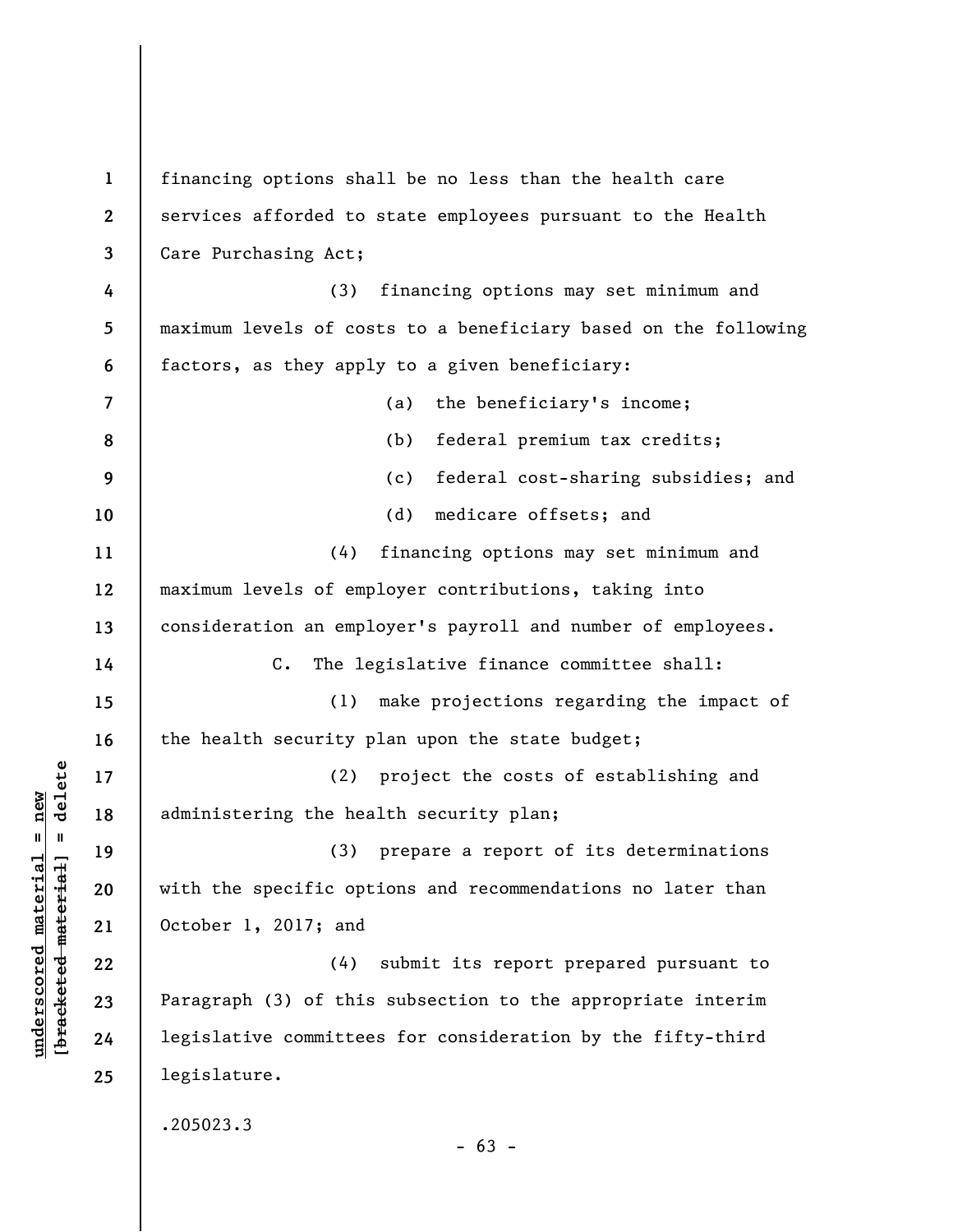**1 2 3 4 5 6 7 8 9 10 11 12 13 14 SECTION 43.** [NEW MATERIAL] FISCAL ANALYSIS--GRANT FUNDING AND OTHER RESOURCES--PARTNERSHIPS.--The legislative finance committee shall seek partnerships among state agencies and private nonprofit persons to identify and apply for available grant funding and other in-kind and financial resources for its fiscal analysis conducted pursuant to Section 42 of the Health Security Act. Any amounts that the legislative finance committee receives in grant funds or from other financial resources shall first be used to offset any state funds that the legislature appropriates or allocates for the fiscal analysis. Any grant funds or other financial resources received in excess of legislative appropriations or allocations shall be used for the study of financing options for the health security plan.

**SECTION 44.** [NEW MATERIAL] REIMBURSEMENT TO HEALTH SECURITY PLAN FROM FEDERAL AND OTHER HEALTH INSURANCE PROGRAMS.--

A. The commission shall seek payment to the health security plan from medicaid, medicare or any other federal or other insurance program for any reimbursable payment provided under the plan.

B. The commission shall seek to maximize federal contributions and payments for health care services provided in New Mexico and shall ensure that the contributions of the federal government for health care services in New Mexico will .205023.3

 $\frac{1}{2}$  intereted material = delete **[bracketed material] = delete**  $underscored material = new$ **underscored material = new**

**15** 

**16** 

**17** 

**18** 

**19** 

**20** 

**21** 

**22** 

**23** 

**24** 

**25** 

- 64 -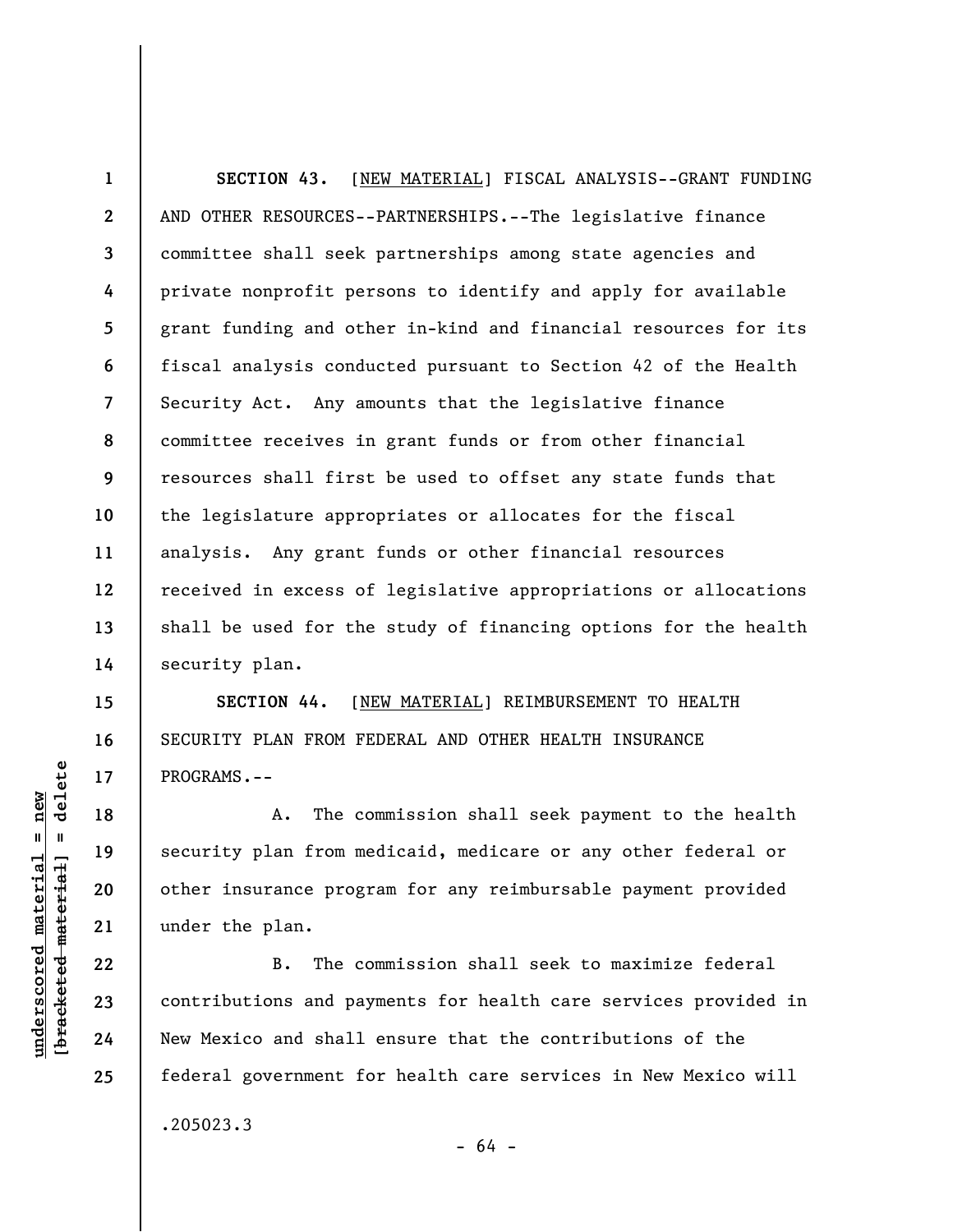**1 2**  not decrease in relation to other states as a result of any waivers, exemptions or agreements.

**3 4 5**  C. The commission shall maintain sufficient reserves to provide for catastrophic and unforeseen expenditures.

**6 7 8 9 SECTION 45.** [NEW MATERIAL] HEALTH BENEFITS EXCHANGE OR HEALTH INSURANCE EXCHANGE PROPERTY--FEDERAL WAIVER FOR TRANSFER OF HEALTH INSURANCE EXCHANGE FUNCTIONS--TRANSFER OF HEALTH INSURANCE EXCHANGE.--

**10 11 12 13**  A. Unless otherwise provided by federal law, any personal property that the state has procured to implement or operate a state health benefits exchange or health insurance exchange pursuant to federal law shall remain state property.

B. As soon as allowed under federal law, the secretary of human services shall seek a waiver to allow the state to suspend operation of any health benefits exchange or health insurance exchange and to allow the commission to administer in accordance with federal law the federal premium tax credits, cost-sharing subsidies and small business tax credits. In implementing the provisions of the Health Security Act, the human services department shall provide for the commission's use any personal property used in the operation of a state health insurance exchange.

C. As used in this section:

.205023.3

(1) "health insurance exchange" means an

 $- 65 -$ 

 $\frac{1}{2}$  of  $\frac{1}{2}$  and  $\frac{1}{2}$  and  $\frac{1}{2}$  and  $\frac{1}{2}$  and  $\frac{1}{2}$  and  $\frac{1}{2}$  and  $\frac{1}{2}$  and  $\frac{1}{2}$  and  $\frac{1}{2}$  and  $\frac{1}{2}$  and  $\frac{1}{2}$  and  $\frac{1}{2}$  and  $\frac{1}{2}$  and  $\frac{1}{2}$  and  $\frac{1}{2}$  an **[bracketed material] = delete**  $underscored material = new$ **underscored material = new**

**14** 

**15** 

**16** 

**17** 

**18** 

**19** 

**20** 

**21** 

**22** 

**23** 

**24**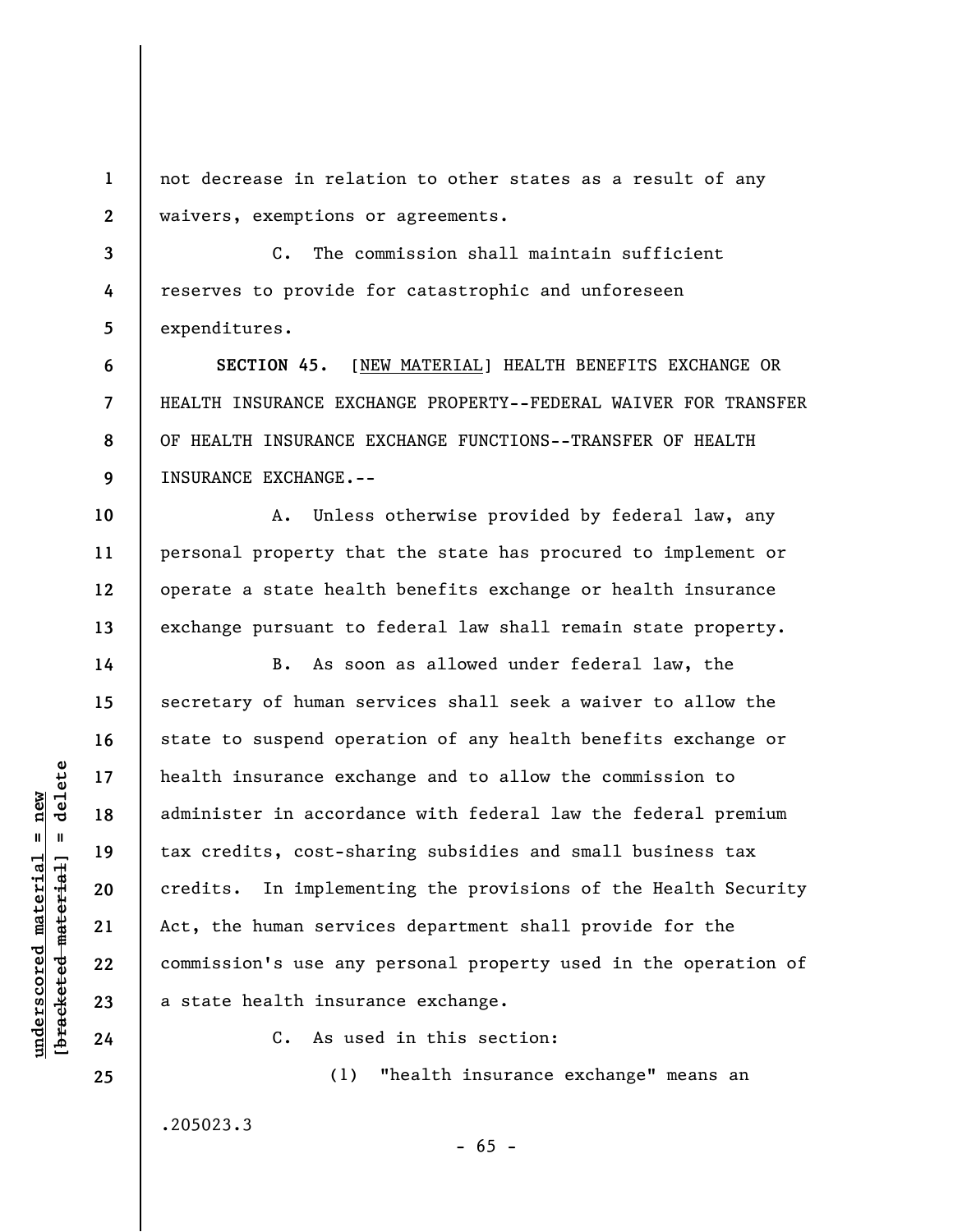**1 2 3 4**  entity established pursuant to federal law to provide qualified health plans to qualified individuals and qualified employers on the individual and small group or large group insurance markets;

**5 6**  (2) "personal property" means property other than real property; and

**7 8 9 10 11 12 13 14**  (3) "real property" means an estate or interest in, over or under land and other things or interests, including minerals, water, structures and fixtures that by custom, usage or law pass with a transfer of land even if the estate or interest is not described or mentioned in the contract of sale or instrument of conveyance and, if appropriate to the context, the land in which the estate or interest is claimed.

**SECTION 46.** [NEW MATERIAL] TRANSITION PERIOD ARRANGEMENTS--PRIVATE CONTRACT--COLLECTIVE BARGAINING.--A person who, on the date benefits are available under the Health Security Act's health security plan, receives health care benefits under a private contract or collective bargaining agreement entered into prior to July 1, 2019 shall continue to receive those benefits until the contract or agreement expires or unless the contract or agreement is renegotiated to provide participation in the health security plan.

**SECTION 47.** Section 41-4-3 NMSA 1978 (being Laws 1976, Chapter 58, Section 3, as amended) is amended to read: .205023.3

**15** 

**16** 

**17** 

**18** 

**19** 

**20** 

**21** 

**22** 

**23** 

**24** 

**25** 

- 66 -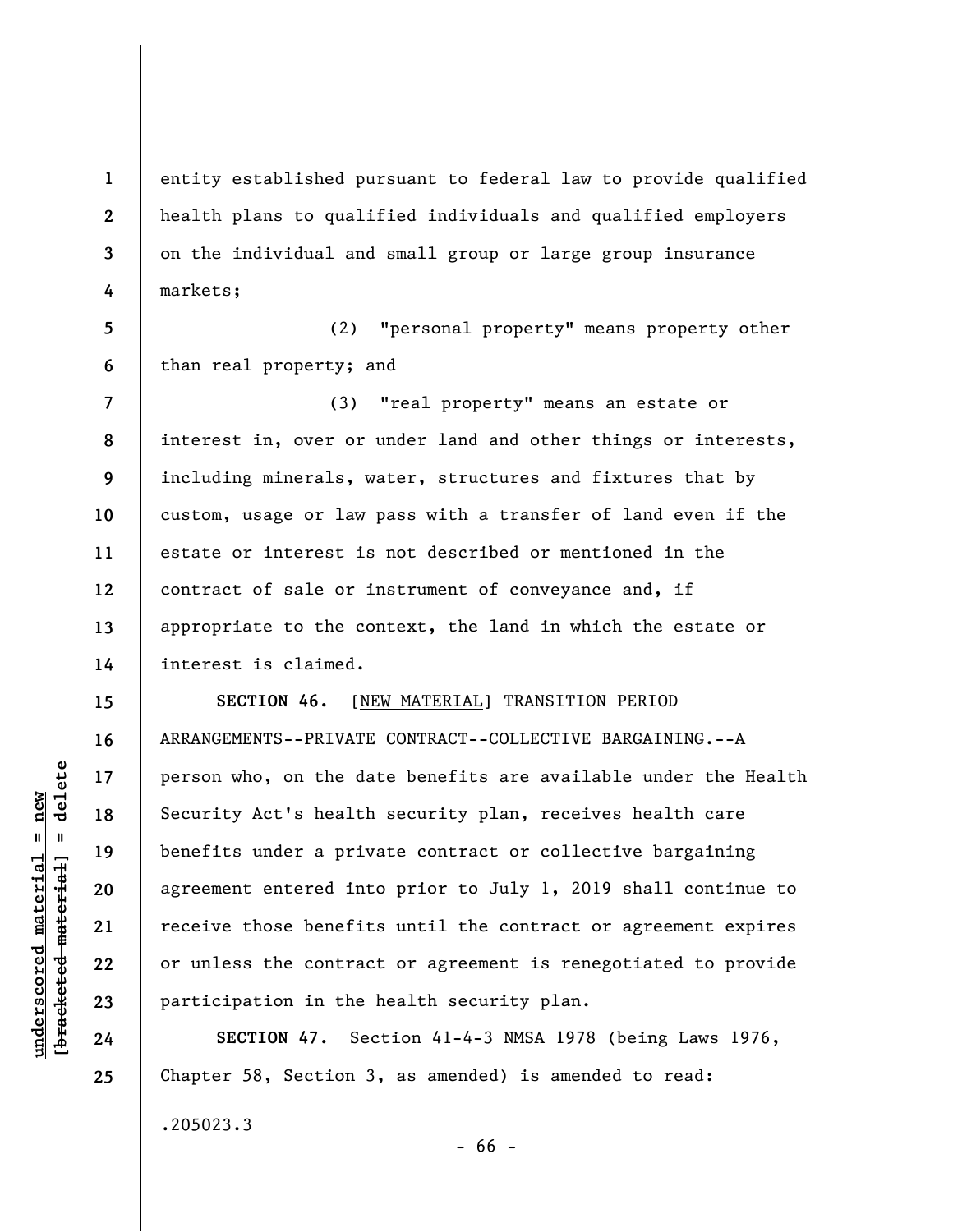**1 2** 

**3** 

**4** 

**5** 

**6** 

**7** 

**8** 

**9** 

**10** 

**11** 

**12** 

**13** 

**14** 

**15** 

**16** 

**17** 

**18** 

**19** 

**20** 

**21** 

**22** 

**23** 

"41-4-3. DEFINITIONS.--As used in the Tort Claims Act:

A. "board" means the risk management advisory board;

B. "governmental entity" means the state or any local public body as defined in Subsections C and H of this section;

C. "local public body" means all political subdivisions of the state and their agencies, instrumentalities and institutions and all water and natural gas associations organized pursuant to Chapter 3, Article 28 NMSA 1978;

D. "law enforcement officer" means a full-time salaried public employee of a governmental entity, or a certified part-time salaried police officer employed by a governmental entity, whose principal duties under law are to hold in custody any person accused of a criminal offense, to maintain public order or to make arrests for crimes, or members of the national guard when called to active duty by the governor;

E. "maintenance" does not include:

(1) conduct involved in the issuance of a permit, driver's license or other official authorization to use the roads or highways of the state in a particular manner; or

(2) an activity or event relating to a public building or public housing project that was not foreseeable;

F. "public employee" means an officer, employee or .205023.3 - 67 -

 $\frac{1}{2}$  intereted material = delete **[bracketed material] = delete**  $underscored material = new$ **underscored material = new**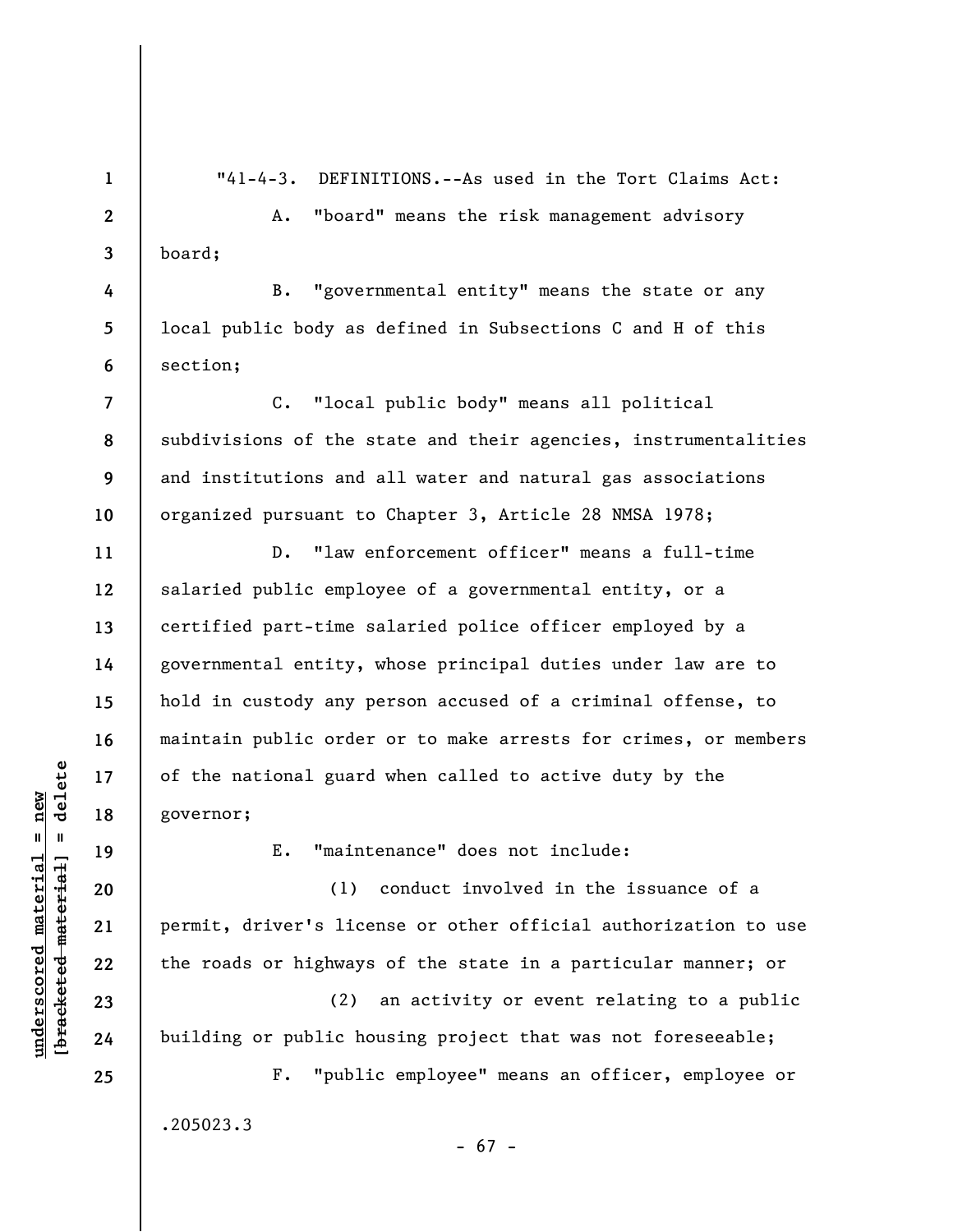| $\mathbf{1}$   | servant of a governmental entity, excluding independent         |
|----------------|-----------------------------------------------------------------|
| $\mathbf{2}$   | contractors except for individuals defined in Paragraphs (7),   |
| 3              | $(8)$ , $(10)$ , $(14)$ and $(17)$ of this subsection, or of a  |
| 4              | corporation organized pursuant to the Educational Assistance    |
| 5              | Act, the Small Business Investment Act or the Mortgage Finance  |
| 6              | Authority Act or a licensed health care provider, who has no    |
| $\overline{7}$ | medical liability insurance, providing voluntary services as    |
| 8              | defined in Paragraph (16) of this subsection and including:     |
| 9              | elected or appointed officials;<br>(1)                          |
| 10             | law enforcement officers;<br>(2)                                |
| 11             | (3) persons acting on behalf or in service of                   |
| 12             | a governmental entity in any official capacity, whether with or |
| 13             | without compensation;                                           |
| 14             | (4) licensed foster parents providing care for                  |
| 15             | children in the custody of the human services department,       |
| 16             | corrections department or department of health, but not         |
| 17             | including foster parents certified by a licensed child          |
| 18             | placement agency;                                               |
| 19             | members of state or local selection panels<br>(5)               |
| 20             | established pursuant to the Adult Community Corrections Act;    |
| 21             | members of state or local selection panels<br>(6)               |
| 22             | established pursuant to the Juvenile Community Corrections Act; |
| 23             | licensed medical, psychological or dental<br>(7)                |
| 24             | arts practitioners providing services to the corrections        |
| 25             | department pursuant to contract;                                |
|                | .205023.3<br>$-68 -$                                            |

 $[**bracket eted metert et**] = **del et e**$ **[bracketed material] = delete**  $underscored material = new$ **underscored material = new**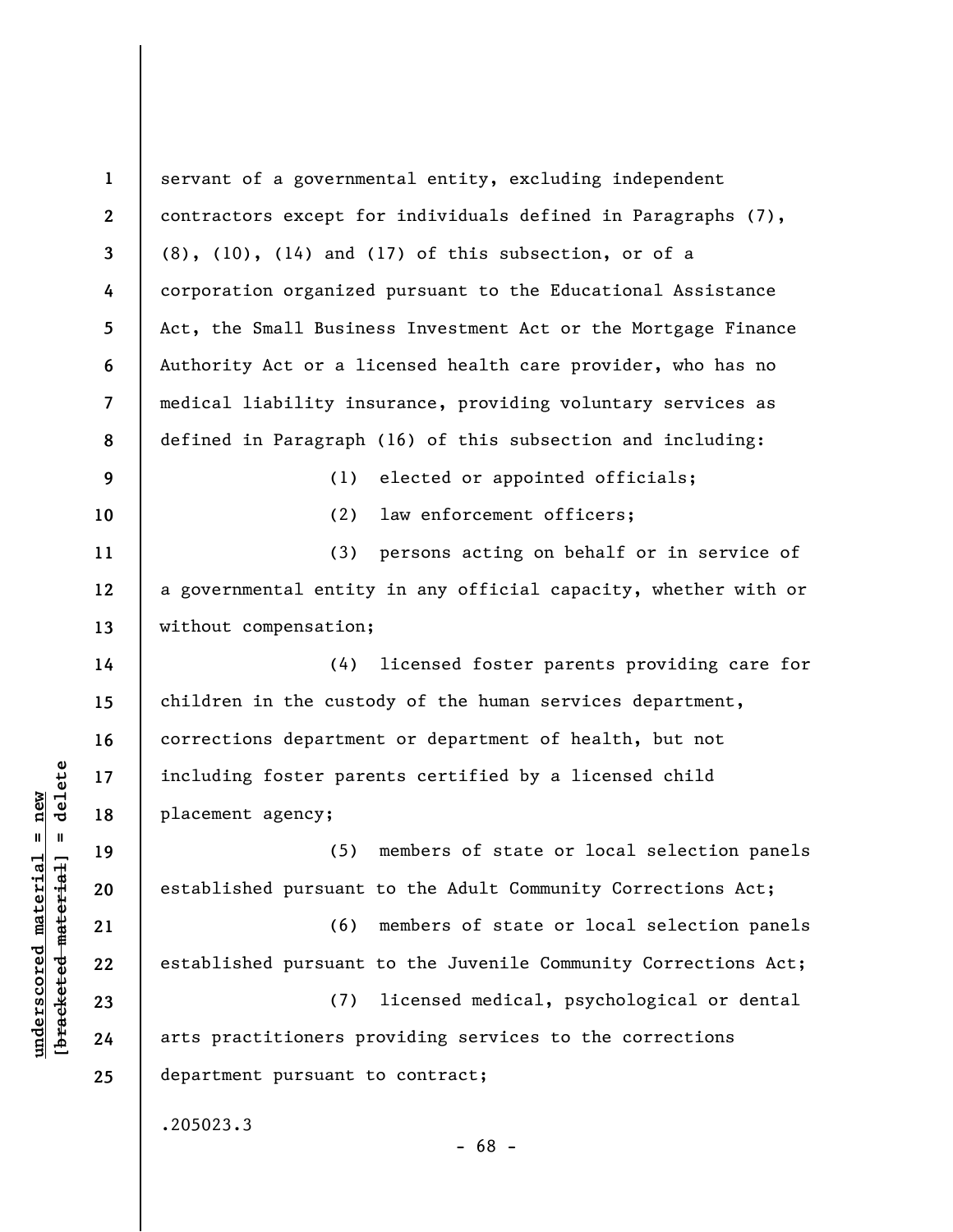| $\mathbf{1}$ | members of the board of directors of the<br>(8)                |
|--------------|----------------------------------------------------------------|
| $\mathbf{2}$ | New Mexico medical insurance pool;                             |
| 3            | (9)<br>individuals who are members of medical                  |
| 4            | review boards, committees or panels established by the         |
| 5            | educational retirement board or the retirement board of the    |
| 6            | public employees retirement association;                       |
| 7            | (10) licensed medical, psychological or dental                 |
| 8            | arts practitioners providing services to the children, youth   |
| 9            | and families department pursuant to contract;                  |
| 10           | members of the board of directors of the<br>(11)               |
| 11           | New Mexico educational assistance foundation;                  |
| 12           | (12) members of the board of directors of the                  |
| 13           | New Mexico student loan guarantee corporation;                 |
| 14           | members of the New Mexico mortgage<br>(13)                     |
| 15           | finance authority;                                             |
| 16           | (14) volunteers, employees and board members                   |
| 17           | of court-appointed special advocate programs;                  |
| 18           | members of the board of directors of the<br>(15)               |
| 19           | small business investment corporation;                         |
| 20           | health care providers licensed in New<br>(16)                  |
| 21           | Mexico who render voluntary health care services without       |
| 22           | compensation in accordance with rules promulgated by the       |
| 23           | secretary of health. The rules shall include requirements for  |
| 24           | the types of locations at which the services are rendered, the |
| 25           | allowed scope of practice and measures to ensure quality of    |
|              | .205023.3<br>$-69 -$                                           |

 $[**bracket eted metert et**] = **del et e**$ **[bracketed material] = delete**  $underscored material = new$ **underscored material = new**

- 69 -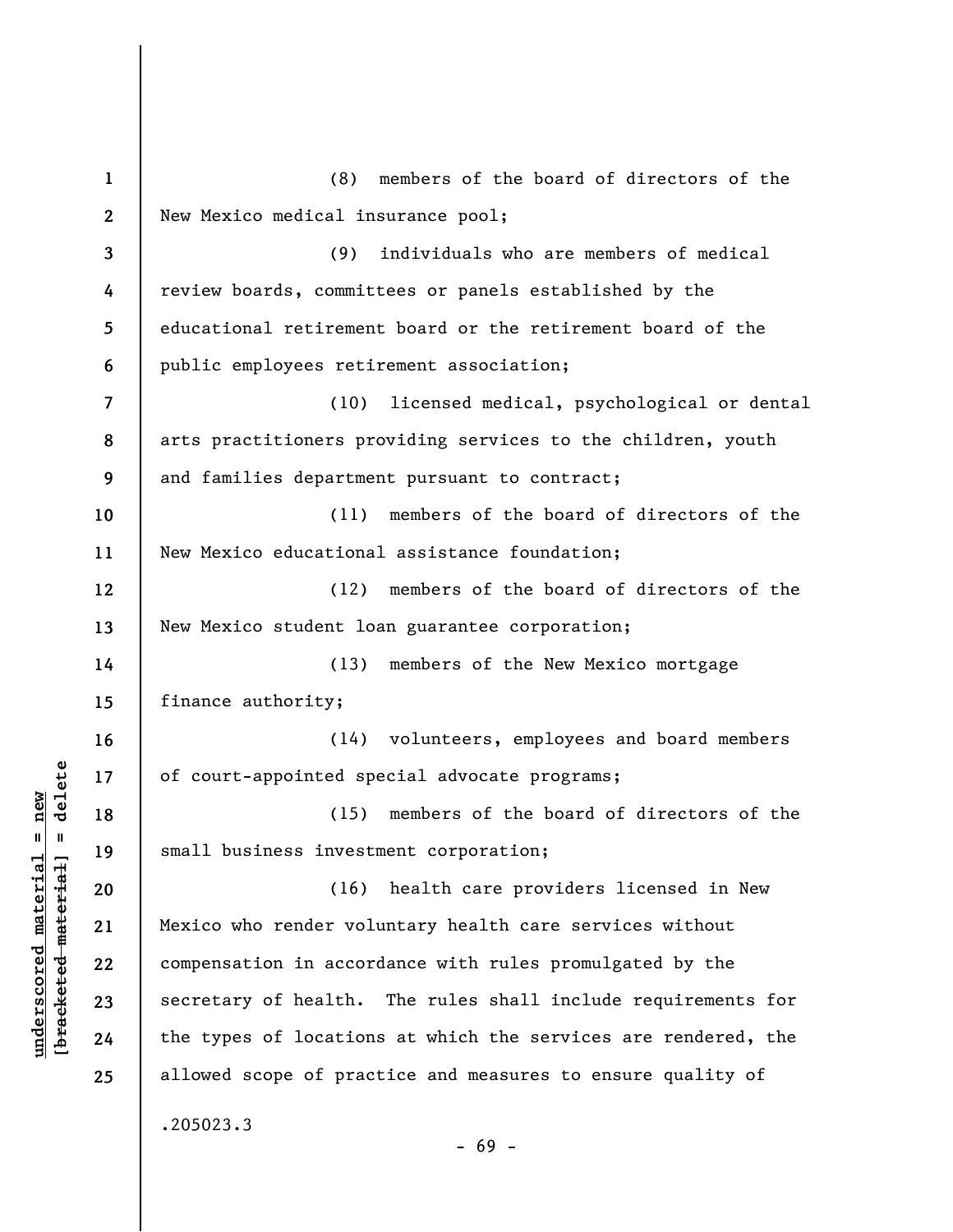**1 2 3 4 5 6 7 8 9 10 11 12 13 14 15 16 17 18 19 20 21 22 23 24 25**  care; (17) an individual while participating in the state's adaptive driving program and only while using a special-use state vehicle for evaluation and training purposes in that program; (18) the staff and members of the board of directors of the New Mexico health insurance exchange established pursuant to the New Mexico Health Insurance Exchange Act; [and] (19) members of the insurance nominating committee; and (20) the staff and members of the health care commission established pursuant to the Health Security Act; G. "scope of duty" means performing any duties that a public employee is requested, required or authorized to perform by the governmental entity, regardless of the time and place of performance; and H. "state" or "state agency" means the state of New Mexico or any of its branches, agencies, departments, boards, instrumentalities or institutions." **SECTION 48.** Effective June 1, 2018, Section 41-4-3 NMSA 1978 (being Laws 1976, Chapter 58, Section 3, as amended) is repealed and a new Section 41-4-3 NMSA 1978 is enacted to read: "41-4-3. [NEW MATERIAL] DEFINITIONS.--As used in the Tort Claims Act: .205023.3  $- 70 -$ 

**underscored material = new [bracketed material] = delete**

 $b$ racketed material] = delete  $underscored material = new$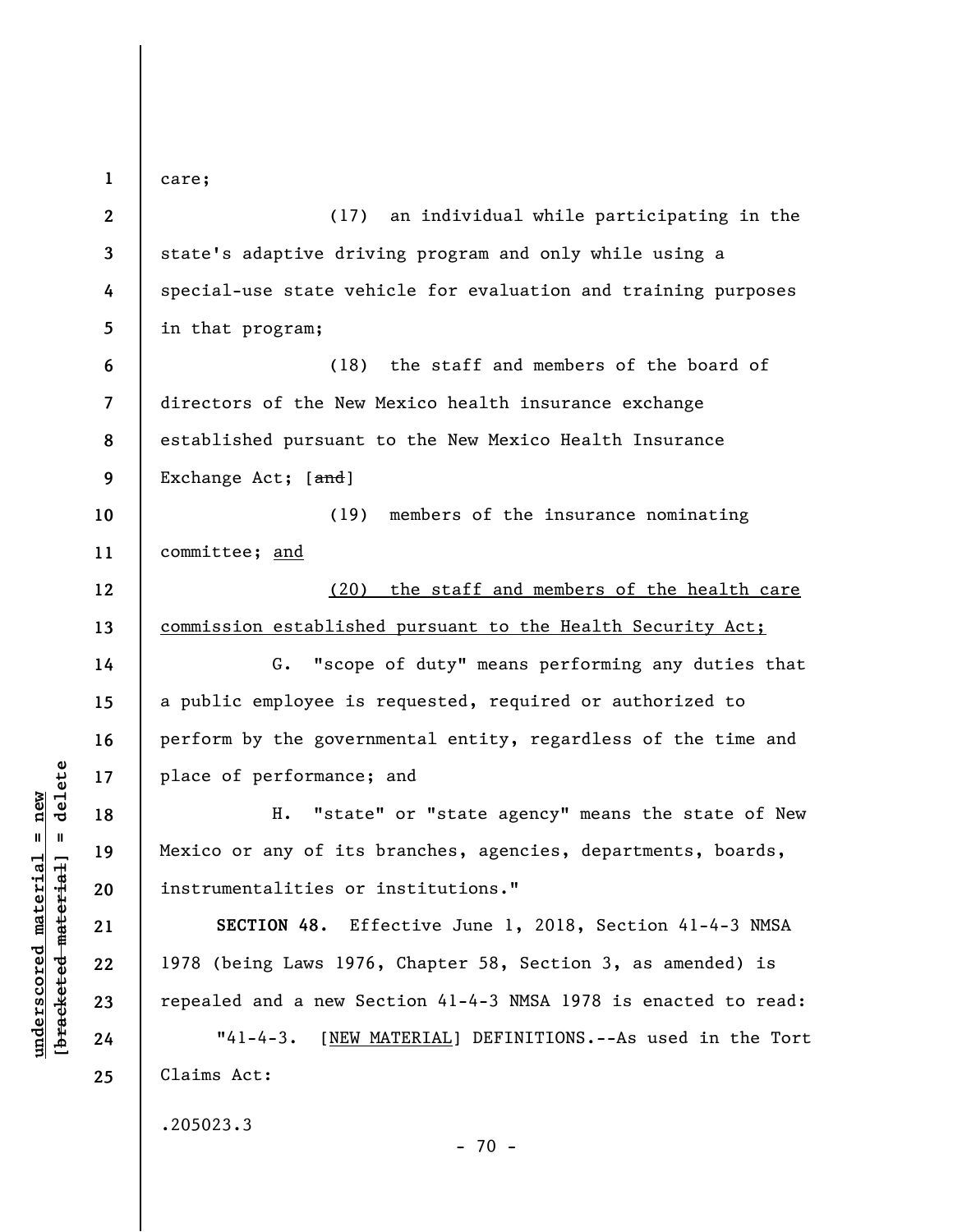**1 2**  A. "board" means the risk management advisory board;

B. "governmental entity" means the state or any local public body as defined in Subsections C and H of this section;

**6 7 8 9**  C. "local public body" means all political subdivisions of the state and their agencies, instrumentalities and institutions and all water and natural gas associations organized pursuant to Chapter 3, Article 28 NMSA 1978;

D. "law enforcement officer" means a full-time salaried public employee of a governmental entity, or a certified part-time salaried police officer employed by a governmental entity, whose principal duties under law are to hold in custody any person accused of a criminal offense, to maintain public order or to make arrests for crimes, or members of the national guard when called to active duty by the governor;

E. "maintenance" does not include:

(1) conduct involved in the issuance of a permit, driver's license or other official authorization to use the roads or highways of the state in a particular manner; or

(2) an activity or event relating to a public building or public housing project that was not foreseeable;

F. "public employee" means an officer, employee or servant of a governmental entity, excluding independent

- 71 -

.205023.3

 $\frac{1}{2}$  of  $\frac{1}{2}$  and  $\frac{1}{2}$  and  $\frac{1}{2}$  and  $\frac{1}{2}$  and  $\frac{1}{2}$  and  $\frac{1}{2}$  and  $\frac{1}{2}$  and  $\frac{1}{2}$  and  $\frac{1}{2}$  and  $\frac{1}{2}$  and  $\frac{1}{2}$  and  $\frac{1}{2}$  and  $\frac{1}{2}$  and  $\frac{1}{2}$  and  $\frac{1}{2}$  an **[bracketed material] = delete**  $underscored material = new$ **underscored material = new**

**3** 

**4** 

**5** 

**10** 

**11** 

**12** 

**13** 

**14** 

**15** 

**16** 

**17** 

**18** 

**19** 

**20** 

**21** 

**22** 

**23** 

**24**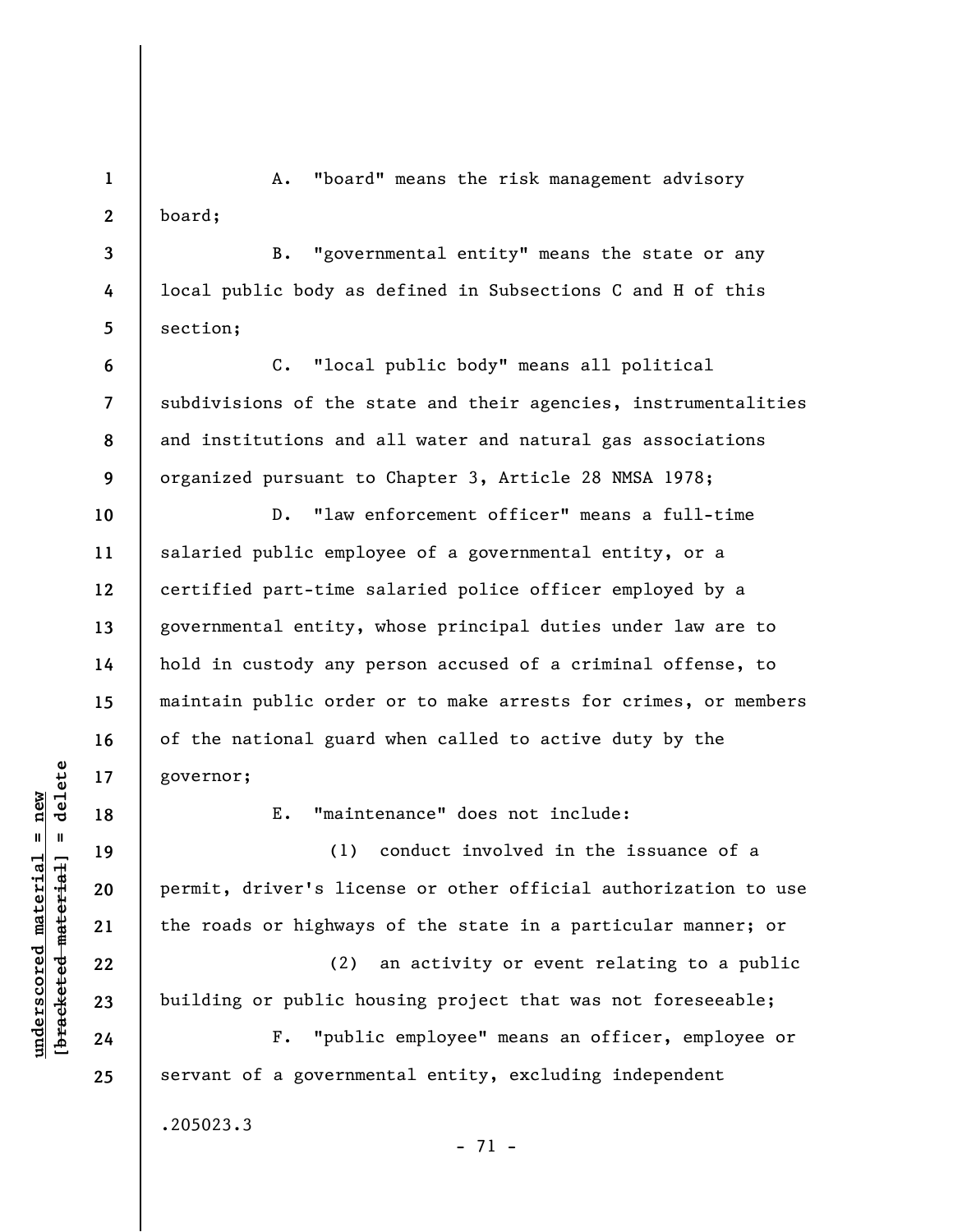**1 2 3 4 5 6 7 8 9 10 11 12 13 14 15 16 17 18 19 20 21 22 23 24 25**  contractors except for individuals defined in Paragraphs (7), (8), (10), (14) and (17) of this subsection, or of a corporation organized pursuant to the Educational Assistance Act, the Small Business Investment Act or the Mortgage Finance Authority Act or a licensed health care provider, who has no medical liability insurance, providing voluntary services as defined in Paragraph (16) of this subsection and including: (1) elected or appointed officials; (2) law enforcement officers; (3) persons acting on behalf or in service of a governmental entity in any official capacity, whether with or without compensation; (4) licensed foster parents providing care for children in the custody of the human services department, corrections department or department of health, but not including foster parents certified by a licensed child placement agency; (5) members of state or local selection panels established pursuant to the Adult Community Corrections Act; (6) members of state or local selection panels established pursuant to the Juvenile Community Corrections Act; (7) licensed medical, psychological or dental arts practitioners providing services to the corrections department pursuant to contract; (8) members of the board of directors of the .205023.3 - 72 -

**underscored material = new [bracketed material] = delete**

 $\frac{1}{2}$  of  $\frac{1}{2}$  and  $\frac{1}{2}$  and  $\frac{1}{2}$  and  $\frac{1}{2}$  and  $\frac{1}{2}$  and  $\frac{1}{2}$  and  $\frac{1}{2}$  and  $\frac{1}{2}$  and  $\frac{1}{2}$  and  $\frac{1}{2}$  and  $\frac{1}{2}$  and  $\frac{1}{2}$  and  $\frac{1}{2}$  and  $\frac{1}{2}$  and  $\frac{1}{2}$  an  $underscored material = new$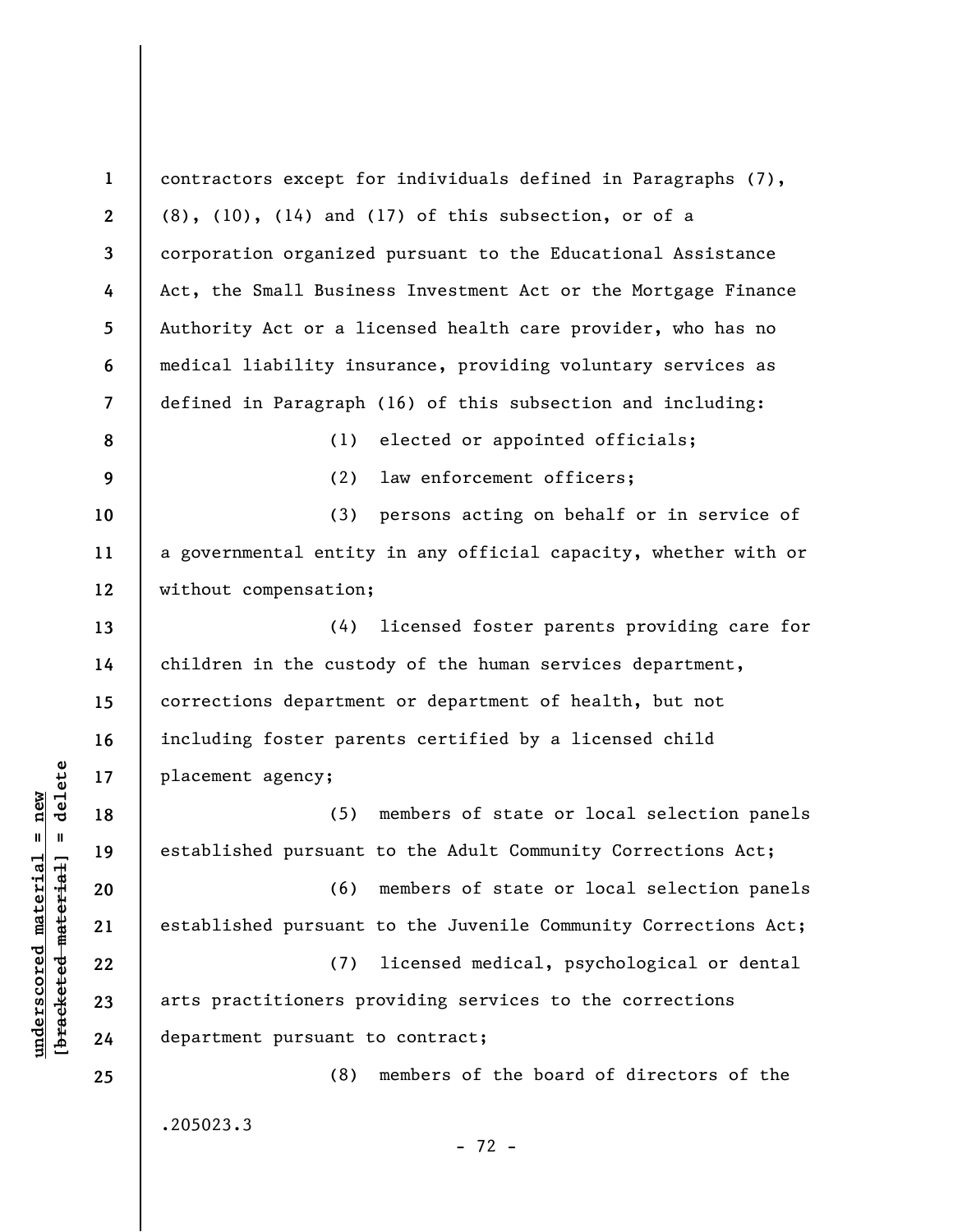**1 2 3 4 5 6 7 8 9 10 11 12 13 14 15 16 17 18 19 20 21 22 23 24 25**  New Mexico medical insurance pool; (9) individuals who are members of medical review boards, committees or panels established by the educational retirement board or the retirement board of the public employees retirement association; (10) licensed medical, psychological or dental arts practitioners providing services to the children, youth and families department pursuant to contract; (11) members of the board of directors of the New Mexico educational assistance foundation; (12) members of the board of directors of the New Mexico student loan guarantee corporation; (13) members of the New Mexico mortgage finance authority; (14) volunteers, employees and board members of court-appointed special advocate programs; (15) members of the board of directors of the small business investment corporation; (16) health care providers licensed in New Mexico who render voluntary health care services without compensation in accordance with rules promulgated by the secretary of health. The rules shall include requirements for the types of locations at which the services are rendered, the allowed scope of practice and measures to ensure quality of care; .205023.3 - 73 -

**underscored material = new [bracketed material] = delete**

 $\frac{1}{2}$  intereted material = delete  $underscored material = new$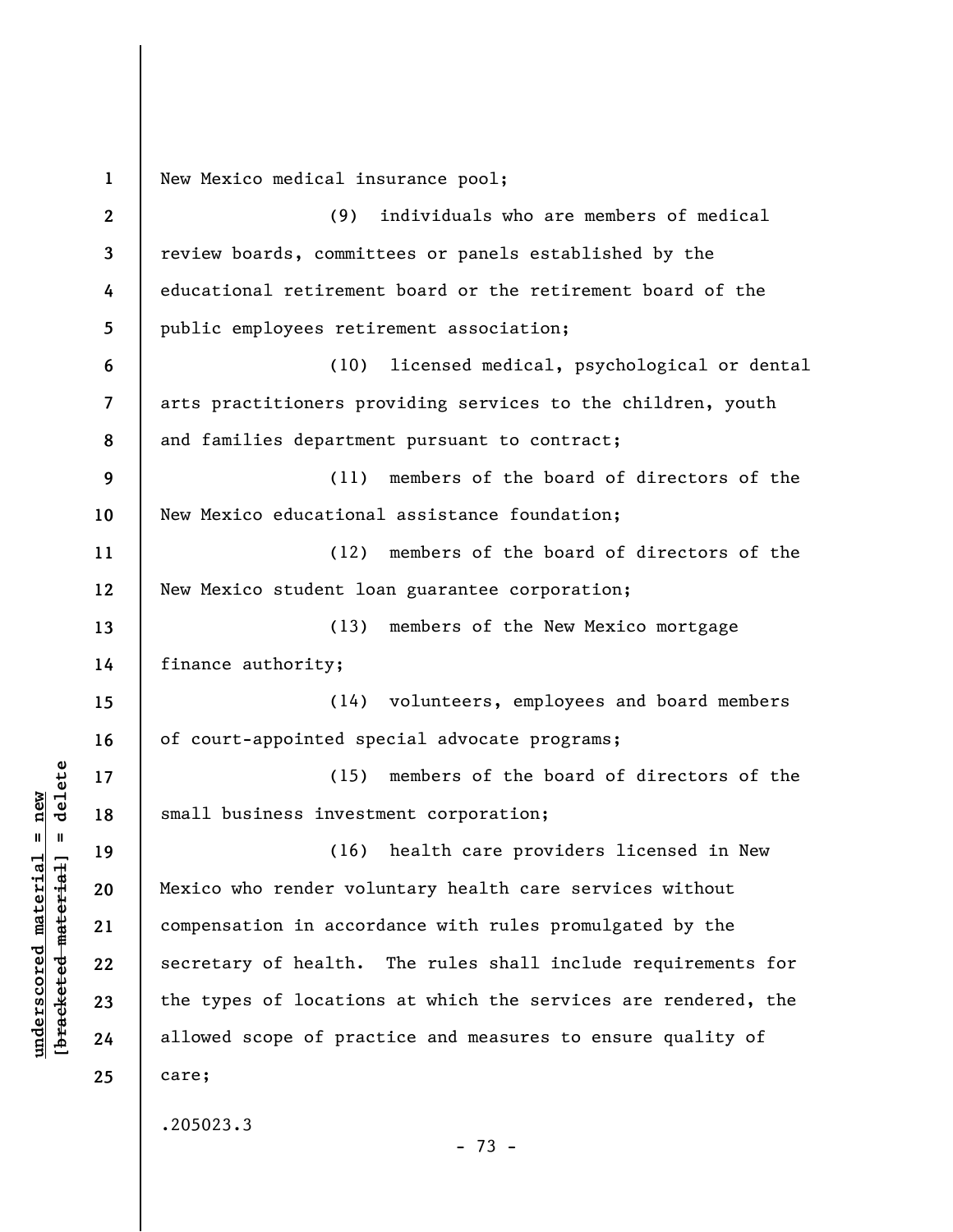**1 2 3 4 5 6 7 8 9 10 11 12 13 14 15 16 17 18 19 20 21 22 23 24 25**  (17) an individual while participating in the state's adaptive driving program and only while using a special-use state vehicle for evaluation and training purposes in that program; (18) the staff and members of the board of directors of the New Mexico health insurance exchange established pursuant to the New Mexico Health Insurance Exchange Act; and (19) members of the insurance nominating committee; G. "scope of duty" means performing any duties that a public employee is requested, required or authorized to perform by the governmental entity, regardless of the time and place of performance; and H. "state" or "state agency" means the state of New Mexico or any of its branches, agencies, departments, boards, instrumentalities or institutions." **SECTION 49.** TEMPORARY PROVISION--HEALTH CARE COMMISSION-- TRANSFER OF HEALTH INSURANCE EXCHANGE DUTIES--REIMBURSEMENT FOR FISCAL ANALYSIS.--The health care commission shall: A. devise a plan for the timely and efficient transfer of health insurance exchange functions and health insurance exchange property to the commission pursuant to Section 45 of the Health Security Act; and B. reimburse the legislative finance committee for .205023.3 - 74 -

 $\frac{1}{2}$  intereted material = delete **[bracketed material] = delete**  $underscored material = new$ **underscored material = new**